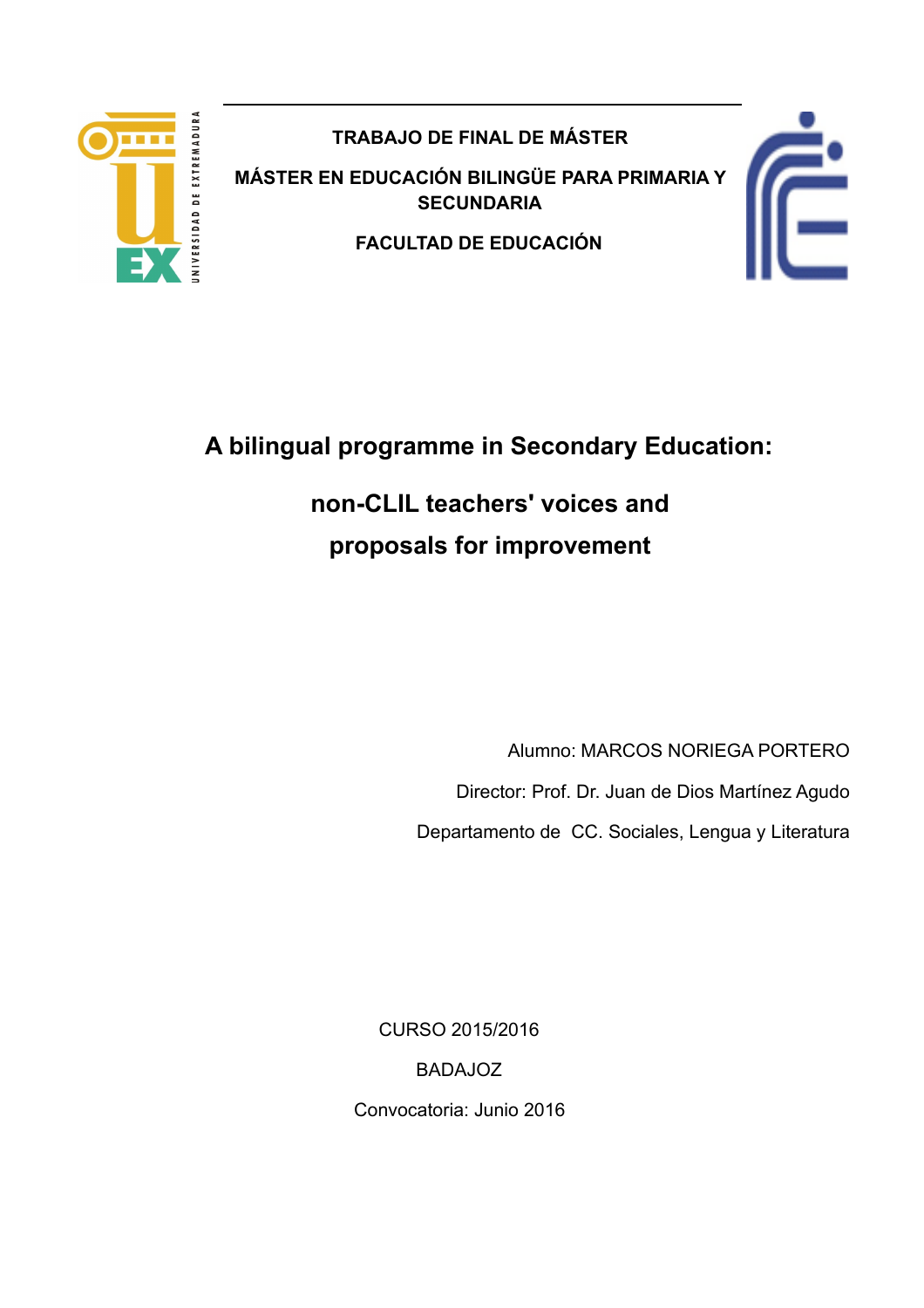## Table of contents

| $\mathbf{1}$ . |                                                                   |  |
|----------------|-------------------------------------------------------------------|--|
| 2.             |                                                                   |  |
| 3.             |                                                                   |  |
|                |                                                                   |  |
|                |                                                                   |  |
|                |                                                                   |  |
|                |                                                                   |  |
|                |                                                                   |  |
| $\mathbf{4}$ . |                                                                   |  |
|                |                                                                   |  |
|                |                                                                   |  |
|                |                                                                   |  |
|                |                                                                   |  |
|                | 4.4.1. Perceptions about the implementation of bilingual sections |  |
|                |                                                                   |  |
|                |                                                                   |  |
|                | 4.4.4. Coordination inside and outside the CLIL programme39       |  |
|                |                                                                   |  |
|                |                                                                   |  |
| 5.             |                                                                   |  |
| 6.             |                                                                   |  |
| 7.             |                                                                   |  |
| 8.             |                                                                   |  |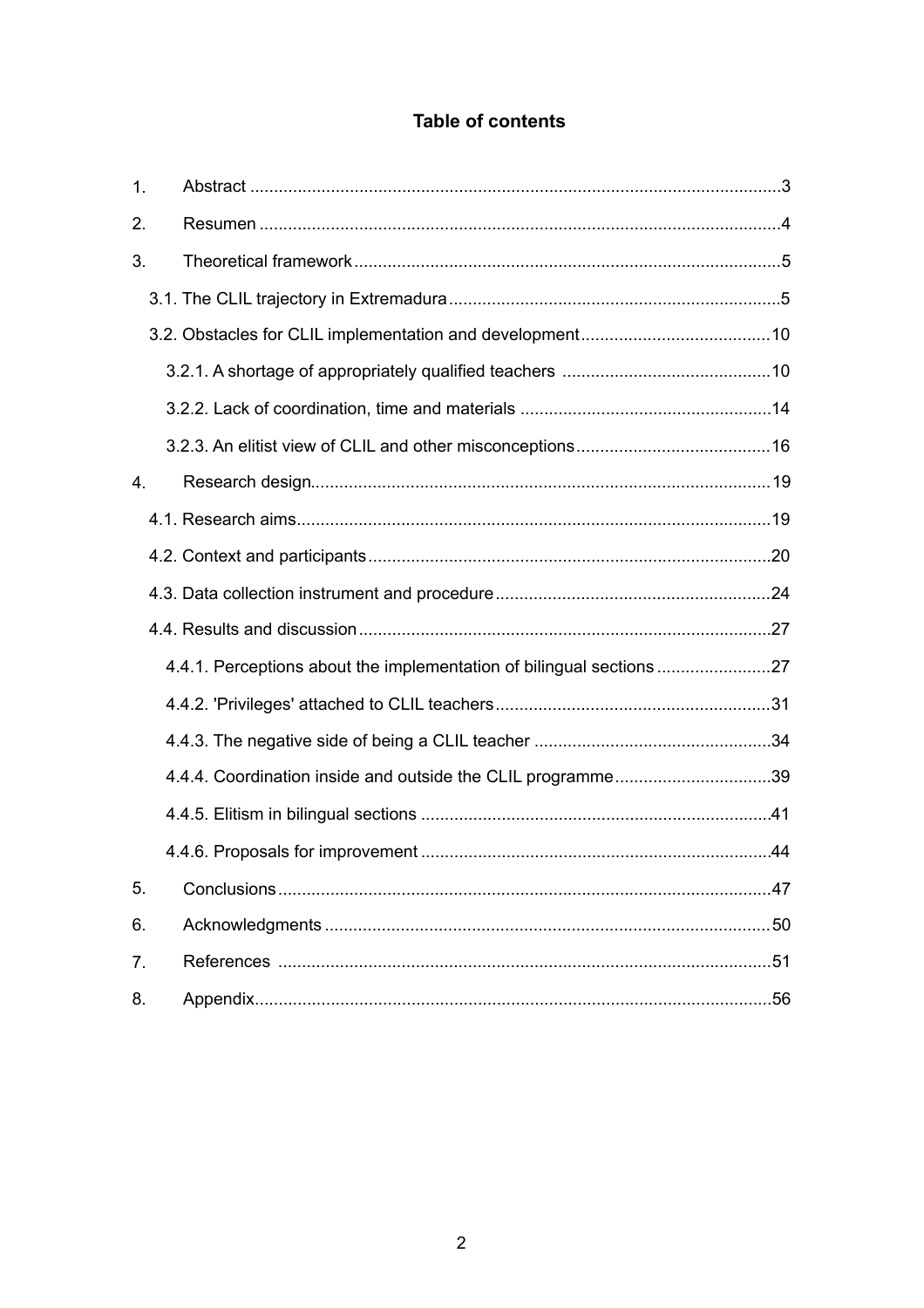#### **1. Abstract**

The widespread expansion of CLIL across Europe is mirrored by the establishment of bilingual sections in Extremadura, which has rapidly grown over the last years. There is no doubt that promoting bilingualism in the region from the authorities is a very positive action, but at the same time this has led to introduce drastic changes in schools to work effectively as a whole, referred to organization, coordination and even the image and the identity of an educational institution itself.

Moreover, asessment to check the progress and success of a bilingual programme is difficult to be carried out. This implies that, intentionally or not, only stakeholders inside the CLIL project have been analyzed through some research, considering that CLIL teachers and students are the main protagonists and the most appropriate to be asked when evaluating the project.

But what about the other agents directly or indirectly involved in the implementation and the evolution of a bilingual programme? Have parents, school administrators, management teams and non-CLIL teachers anything to say before expanding the CLIL phenomenon more and more?

The present study tries to put voice to non-CLIL teachers' perspectives about the reality lived in a high school where a CLIL programme is being developed, including the management team's perceptions. Fringe benefits but also possible drawbacks applied to CLIL teachers will be the key to understand positions from both Secondary and Vocational Training levels. The ultimate aim is to offer suggestions on how to improve bilingual education in our region.

*Key words*: CLIL, Extremadura, Secondary education, Vocational Training, non-CLIL teachers, coordination, elitism.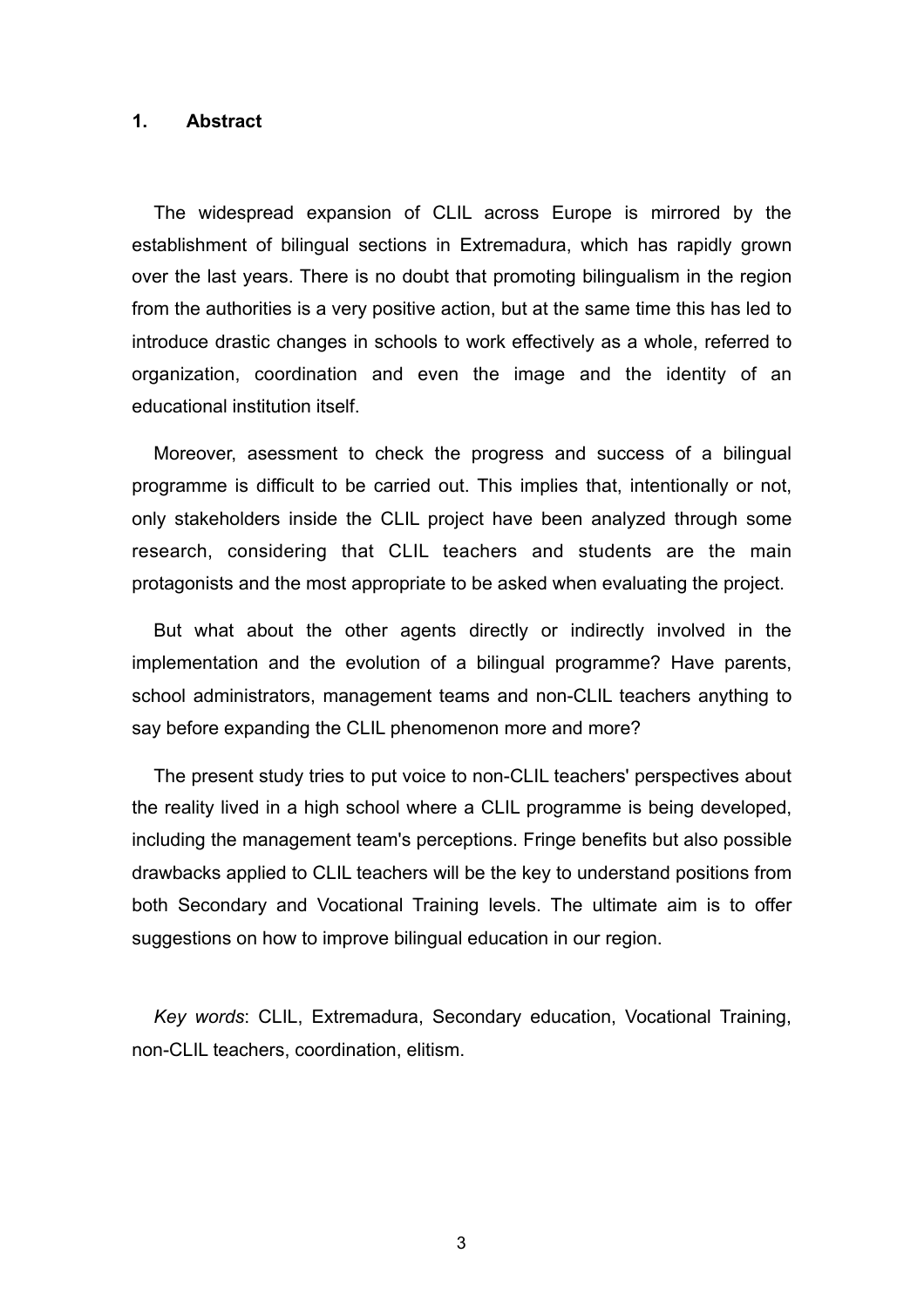#### **2. Resumen**

La expansión generalizada del AICLE en toda Europa tiene su reflejo en el establecimiento de secciones bilingües en Extremadura, que ha crecido rápidamente en los últimos años. No cabe duda de que la promoción del bilingüismo en la región por parte de las autoridades es una acción muy positiva, pero al mismo tiempo esto ha conducido a la introducción de profundos cambios en las escuelas para trabajar como un todo de manera efectiva, en lo que se refiere a organización, coordinación e incluso a la imagen y a la identidad del propio centro educativo.

Además, la evaluación para comprobar el progreso y el éxito de un programa bilingüe es difícil de llevar a cabo. Esto implica que, intencionadamente o no, sólo los participantes en el proyecto AICLE han sido objeto de análisis e investigación, considerando que los profesores y los alumnos AICLE son los principales protagonistas y los más apropiados para ser preguntados a la hora de evaluar el proyecto.

¿Pero qué pasa con los otros agentes directa o indirectamente implicados en la implantación y la evolución de un programa bilingüe? ¿Tienen los padres, los administradores escolares, los equipos directivos y los profesores que no imparten AICLE algo que decir antes de seguir expandiendo el fenómeno AICLE más y más?

Este estudio intenta poner voz a las perspectivas de los profesores que no imparten AICLE sobre la realidad vivida en un instituto en el que se desarrolla un programa AICLE, incluyendo las percepciones del equipo directivo. Los beneficios complementarios que tienen los profesores AICLE, así como sus posibles desventajas, serán claves para entender las posiciones adoptadas desde la Educación Secundaria y la Formación Profesional. El fin último es ofrecer propuestas de cómo mejorar la educación bilingüe en nuestra región.

*Palabras clave*: AICLE, Extremadura, Educación Secundaria, Formación Profesional, profesores que no imparten AICLE, coordinación, elitismo.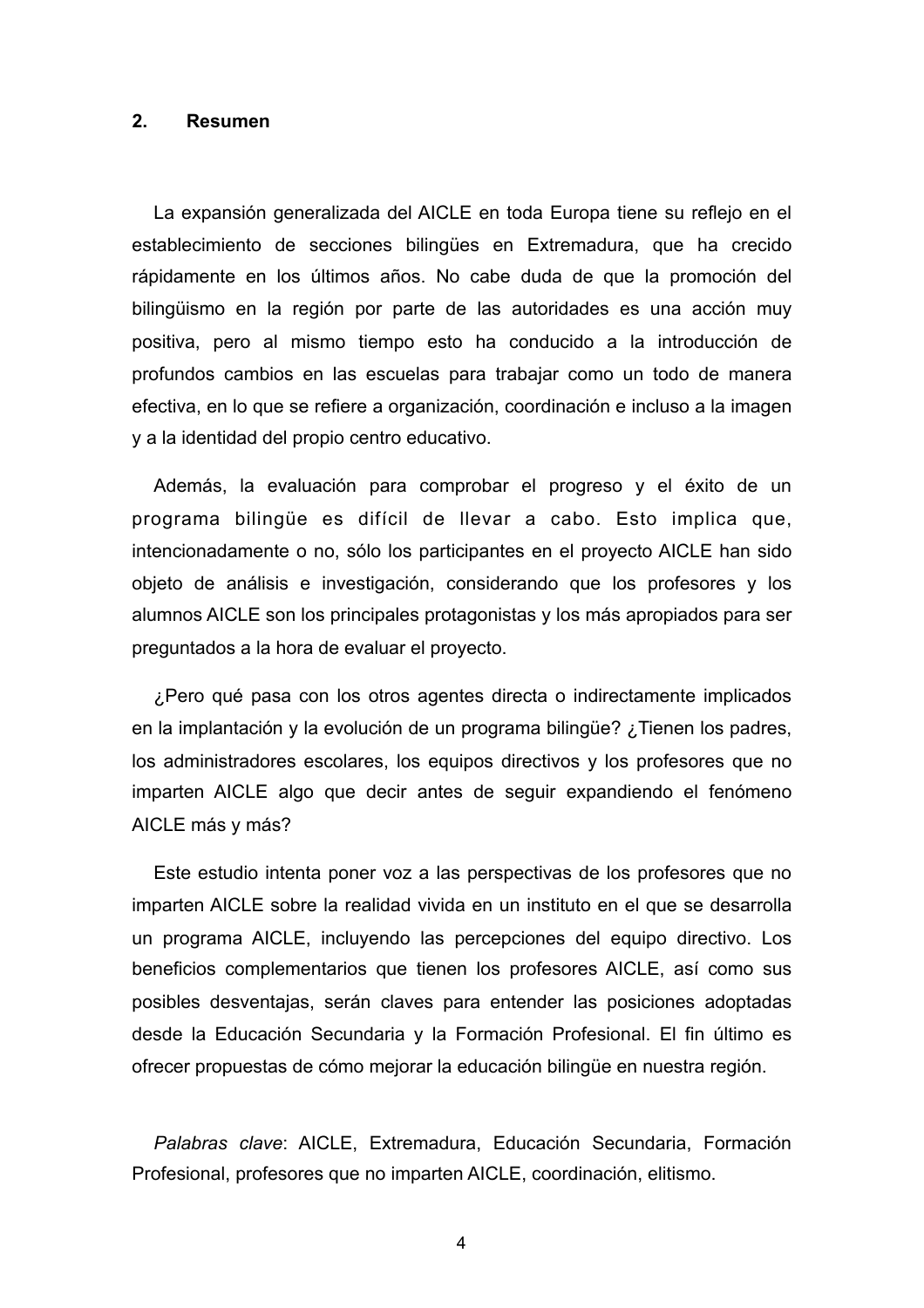#### **3. Theoretical framework**

#### **3.1. The CLIL trajectory in Extremadura**

The concept of Content and Language Integrated Learning (CLIL) represents the European strategy for bilingual education in a framework where multilingualism is being increasingly promoted. The importance of this phenomenon in our continent is well documented by Figel in the Eurydice report (2006):

"Multilingualism is at the very heart of European identity, since languages are a fundamental aspect of the cultural identity of every European." (p. 3)

Marsh (2012), among other authors, details in depth the contribution of multilingualism to creativity in a context in which educational neurosciences are becoming more and more important in our society.

The difference between multilingualism and plurilingualism is explained in the Common European Framework of Reference for Languages (2001) as follows:

"Plurilingualism differs from multilingualism, which is the knowledge of a number of languages, or the co-existence of different languages in a given society. Multilingualism may be attained by simply diversifying the languages on offer in a particular school or educational system, or by encouraging pupils to learn more than one foreign language, or reducing the dominant position of English in international communication. Beyond this, the plurilingual approach emphasises the fact that as an individual person's experience of language in its cultural contexts expands, [...] he or she does not keep these languages and cultures in strictly separated mental compartments, but rather builds up a communicative competence to which all knowledge and experience of language contributes and in which languages interrelate and interact." (p. 4)

Anyway, the reasons to be aware of the relevance of languages are always based on the idea of improving 'opportunities for all young people in order to increase European cohesion and competitiveness' (Mehisto et al. 2008: 10). Mobility for citizens within Europe and globalization, both physical and virtual,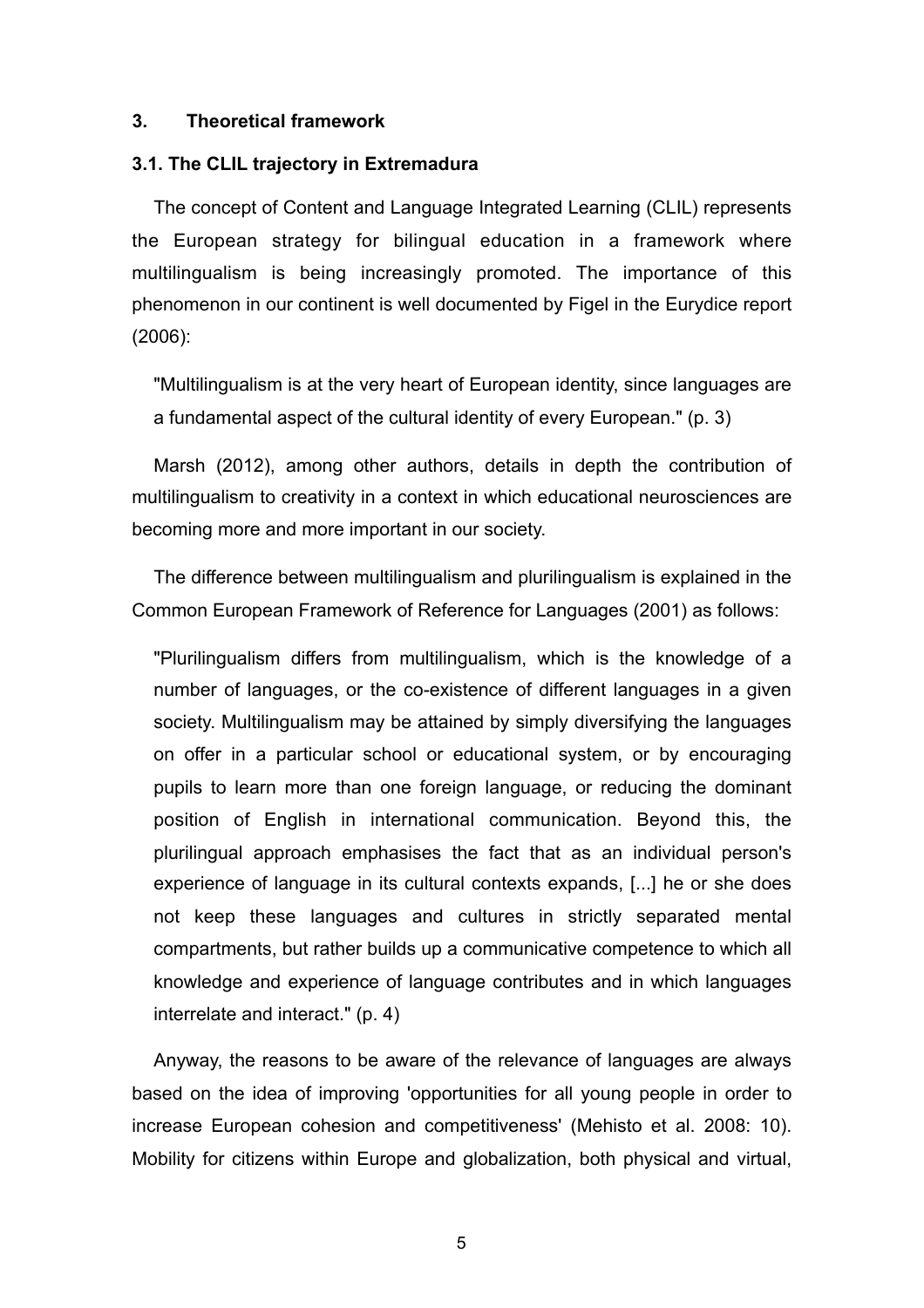referred to key words such as culture, economy and new technologies, can change all spheres of our lives. For instance, the adoption of English as the medium of instruction at universities has a impact in Secondary stage and vice versa (Dafouz et al. 2007). Thus, changes taking place in education are absolutely evident in this century and the design of language education policies in Europe to cover this linguistic diversity is now seen as a must (Baker 2001; Council of Europe 2007a).

To truly understand the essence of CLIL methodology, Mehisto et al. (2008, 29-30) summarize its core features in a very clear way: multiple focus, safe and enriching learning environment, authenticity, active learning, scaffolding, cooperation. Additionally, these authors highlight 'the flexibility of the approach' depending on the exposure to teaching or learning through the second language (from low- to high-intensity) and the curricular level (Primary, Secondary, Vocational, Higher education), resulting in many faces of CLIL: language showers, CLIL camps, student exchanges, local projects, international projects, family stays, modules, work-study abroad, one or more subjects, partial immersion, total immersion, two-way immersion, double immersion...

Since the moment the term 'CLIL' was coined in the 1990s by a group of experts, 'its usage has soared and it appears to continue accelerating' (Pérez-Cañado, 2012: 315). However, many different models and interpretations have been proposed in order to reach this approach, depending on the country, as documented in the 2006 Eurydice survey (see also Lorenzo et al. 2007). With the exception of some European countries where there is no CLIL provision, the conception of CLIL as an 'umbrella term' (Mehisto et al. 2008) tries to fit this flexibility into a wide range of linguistic modalities and programmes carried out across the entire continent (Comunidad de Madrid 2010; Pérez-Cañado 2012).

Talking about the case of our country, Fernández (2009) describes extensively the Spanish linguistic map and the official initiatives carried out in our geography to understand the CLIL provision (see also Comunidad de Madrid 2010; Lasagabaster and Ruiz de Zarobe 2010). In short, as Coyle (2010: viii) argues, 'Spain is rapidly becoming one of the European leaders in CLIL practice and research.' English language is ranked first in the CLIL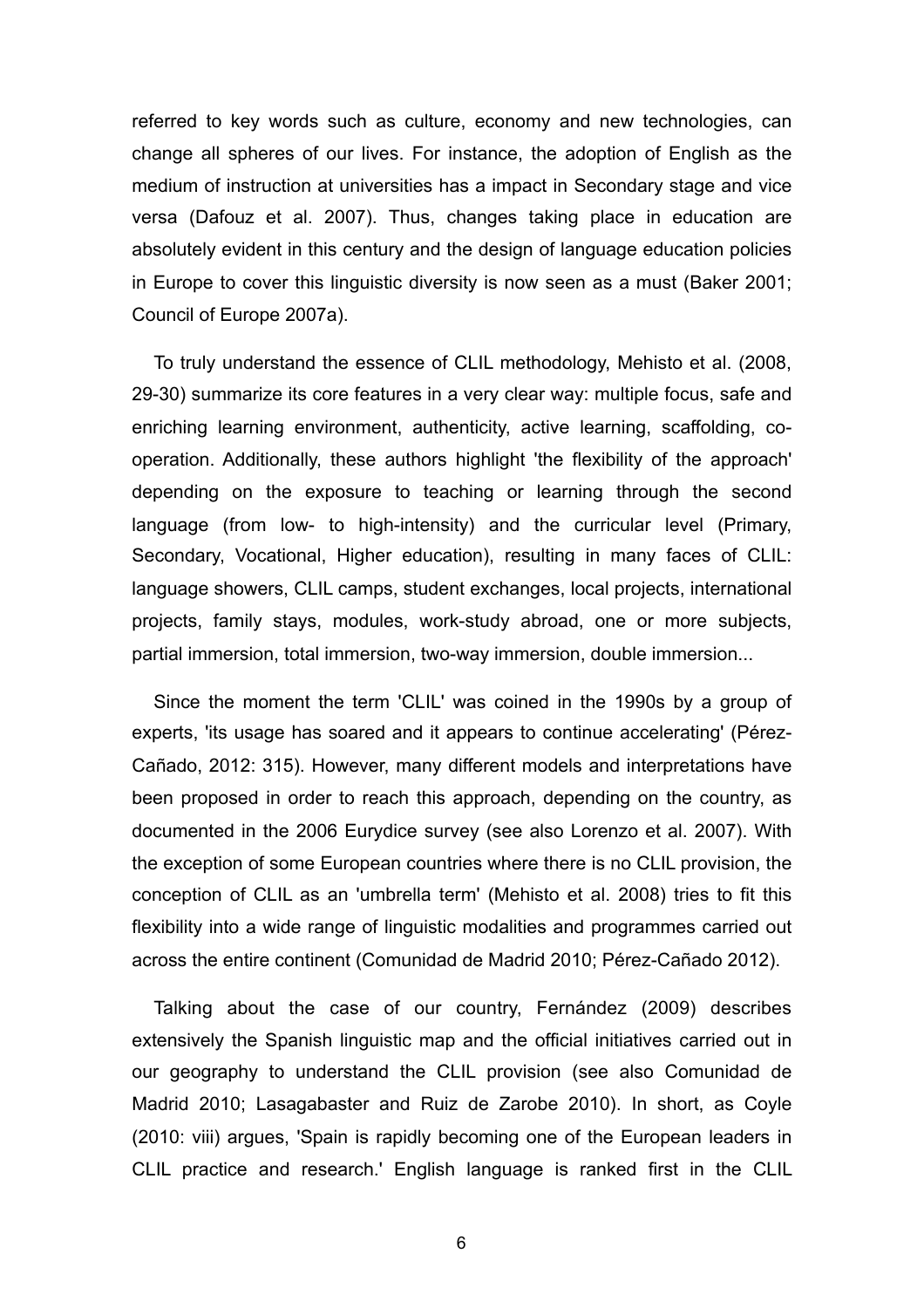programmes established in our nation but the rest of features defining the way the Spanish CLIL is being implemented are not uniform because of two reasons, as Pérez-Cañado (2012) details:

"First, it encompasses a diversity of models practically tantamount to the number of regions where it is applied, given the decentralization of our educational system, which transfers educational powers to each autonomous community. [...] And second, dual-focused education has been developed in Spain with both second (co-official) and foreign (other European) languages, and in both bilingual communities where English is a third language taught through CLIL [...] and in monolingual communities conspicuous for their lack of tradition in foreign language teaching (e.g. Extremadura, Castilla-La Mancha, or Andalusia)." (p. 327)

As stated above, the situation of Extremadura in terms of CLIL provision and research has a shorter path compared to those followed by other bilingual regions. In this sense, it is even more remarkable the effort made by autonomous communities such as Extremadura 'since there is little or no extramural exposure to the target language, which is ultimately confined to the CLIL classroom' (Pérez-Cañado 2012: 328).

In Alejo and Piquer (2010) it is described the evolution of CLIL programmes in our region. Considering the origins of bilingualism only in some Primary schools in 1996, the element that matters most to contextualize our paper refers to the moment (2005) in which 'the Extremaduran Authority [...] promoted the so-called "Proyectos de Sección Bilingüe" (Bilingual Sections Projects) [...] in order to set up CLIL experiences in Primary and Secondary schools', taking place the 'Big Bang' of CLIL hence. Additionally, the intention of anchoring the language learning from bilingual to multilingual programmes was shaped through a more ambitious plan, *Linguaex 2009-2015*. These two mentions are so relevant for the understanding of this study that deserve a special treatment.

Since the first regulation concerning the implementation of bilingual sections projects at high schools was established in 2005 (*Orden de 19 de mayo de 2005*, DOE núm 59 de 24 de mayo de 2005, 7031-7042), some changes have been progressively introduced in order to achieve better programmes in our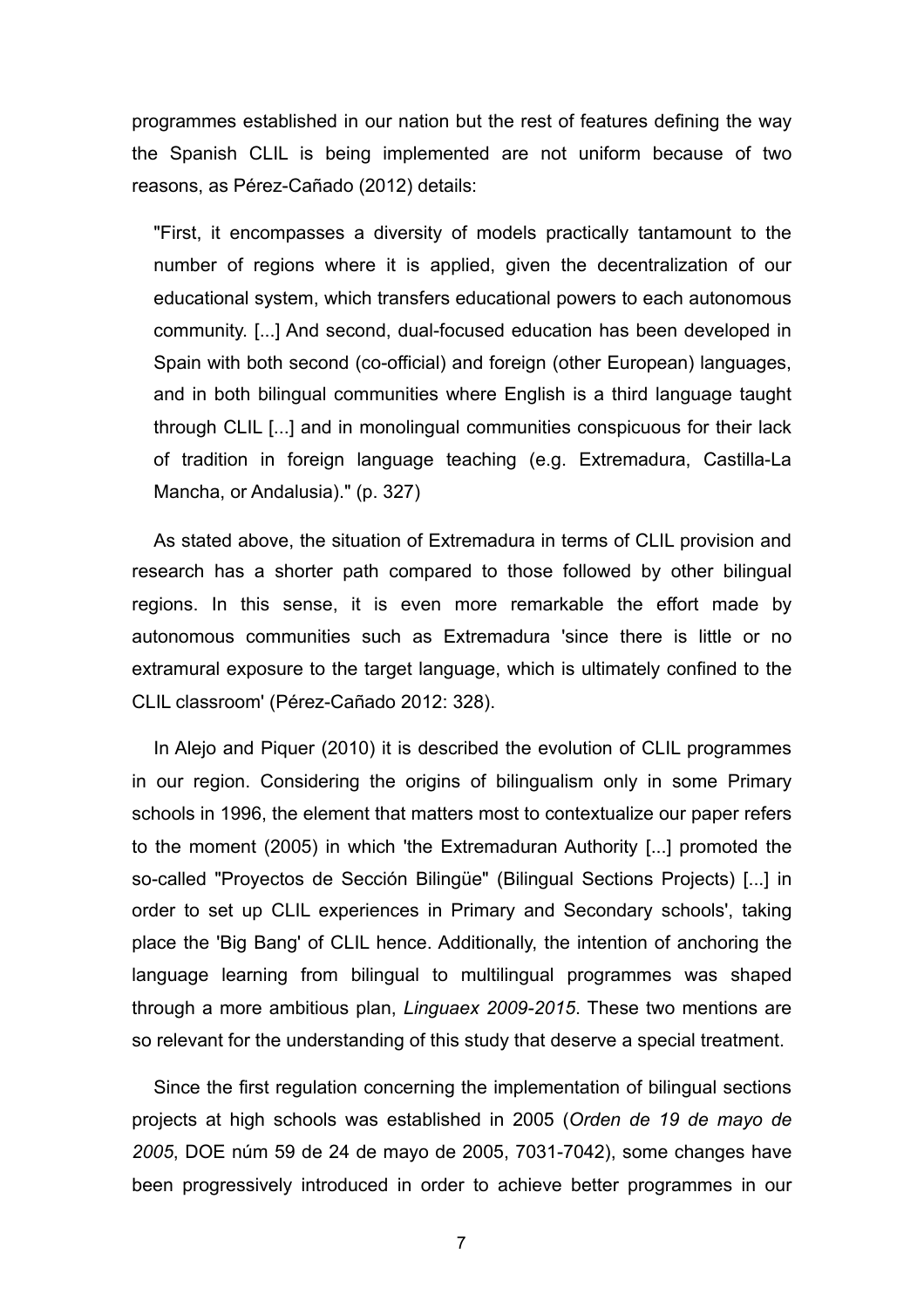region. Along this way of extense and additional normative, the recent *Orden de 31 de marzo de 2015* (DOE núm 69. de 13 de abril de 2015, 11449-11478) includes the possibility of participation in the CLIL programmes for the Vocational Training Stages, apart from its consolidation in Primary and Secondary (though in this last case only for compulsory Secondary, not Baccalaureaute). Basically, the main features are still being similar as documented in Alejo and Piquer (2010: 228-229) though some differences are manifest, as further discussed below.

First, it is the educational institution who voluntarily applies for a 'bilingual section project' to the authorities, provided all the requirements of regulations are met. In return, the school is in charge of monitoring the implementation, facilitating its progressive development, integrating the programme into a specific Linguistic Project ("Proyecto Lingüístico de Centro") and running an annual internal assessment of the experience. It is also set out the possibility of interrupting the programme if the decision is proposed by both the teachers community and the local school board or if the bilingual posts are impossible to be covered by qualified teachers according to the educational authorities. In this last case, the order followed to find candidates will flow from permanent staff to temporary staff and finally extraordinary calls could be announced to recruit teachers when the lists have been depleted.

Secondly, three modalities for a CLIL project can be adopted: at least two content subjects using a foreign language; at least two content subjects but using two different foreign languages; only one CLIL subject to be taught in a foreign language. This situation is very different from that idea of limiting to 'a minimum of 2 and a maximum of 3 content subjects' (Alejo and Piquer 2010: 229), as proposed initially in 2005.

It is also interesting to check the lack of concrete details in this regulation to effectively establish CLIL programmes at Vocational Training stages. It is worth mentioning that the impact of bilingual programmes affecting the Vocational Training, still very rudimentary in Extremadura, is not well-documented because of its relatively newness; in fact, only Primary and Secondary stages are detailed in Alejo and Piquer (2010). Additionally, the lack of information and data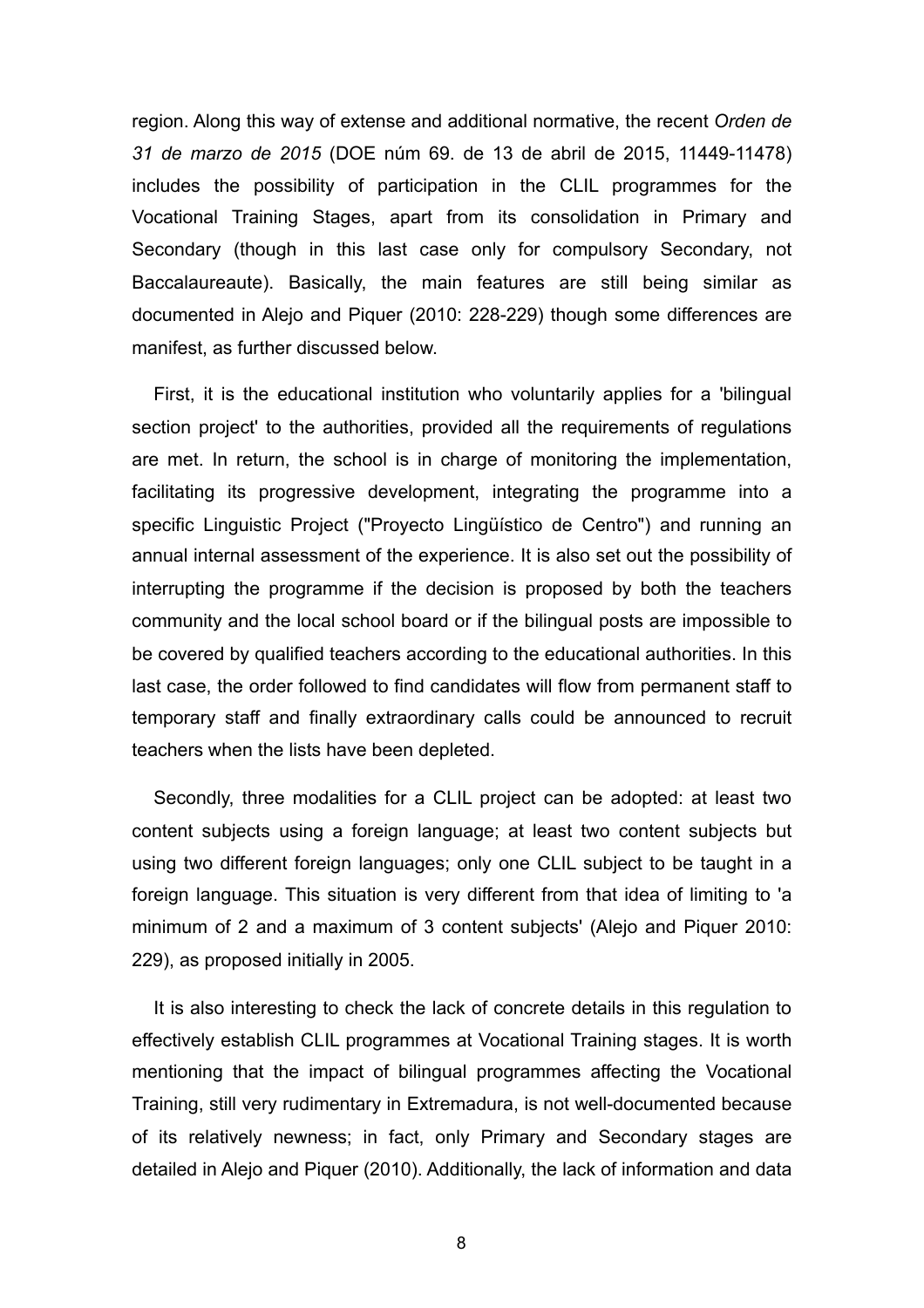provided by the educational authorities seem to suggest that just a few high schools over the entire region are carrying out a bilingual section project concerning Vocational Training studies. However, other monolingual Autonomous Communities in our country (e.g. Madrid and Andalucía) are solidly betting on this academic level to implement CLIL instruction, just as these regions did in the origins of the Spanish CLIL (Fernández 2009). Therefore, Vocational Training and multilingualism form a binomial which deserves special attention and therefore new research lines could be opened in the future. Anyway, it is noted in the document that at least 30% of the total hours at Vocational Training instruction must be taught using the foreign language distributed into two academic years.

This *Orden de 31 de marzo de 2015* also refers to some of the characteristics that affect the participating students, being very important to contextualize this paper. It is cited a minimum of 10 students to form a group in Secondary but for Vocational Training the bilingual programme must cover a complete group. Moreover, if there are too many students interested in the project, the admission criteria when selecting them must be consensed at a previous school board and published before admiting students in order to gain objectivity and equality. The way of grouping must tend to form mixed classrooms but that organization depends on the management team according to the particular conditions that the school meets. CLIL students are committed not to exit the programme, except in duly justified cases. Some references to CLIL teachers' professional competences are expressed in the text as well but we will analyze them in depth in next section.

It is maintained the intention of finding a balance between rural and urban areas holding CLIL within the regional context. But now it is explicitly mentioned that those programmes in Portuguese will be considered prioritaire. The point is that English is still being the undisputed "king" of foreign languages, but this wink at our neighbours' culture has become much more relevant over the last years, since the launching of *Linguaex 2009-2015*. However, until 2010 bilingual sections projects in Portuguese were not a reality yet (Comunidad de Madrid 2010: 123). On the other hand, French seems to start deflating.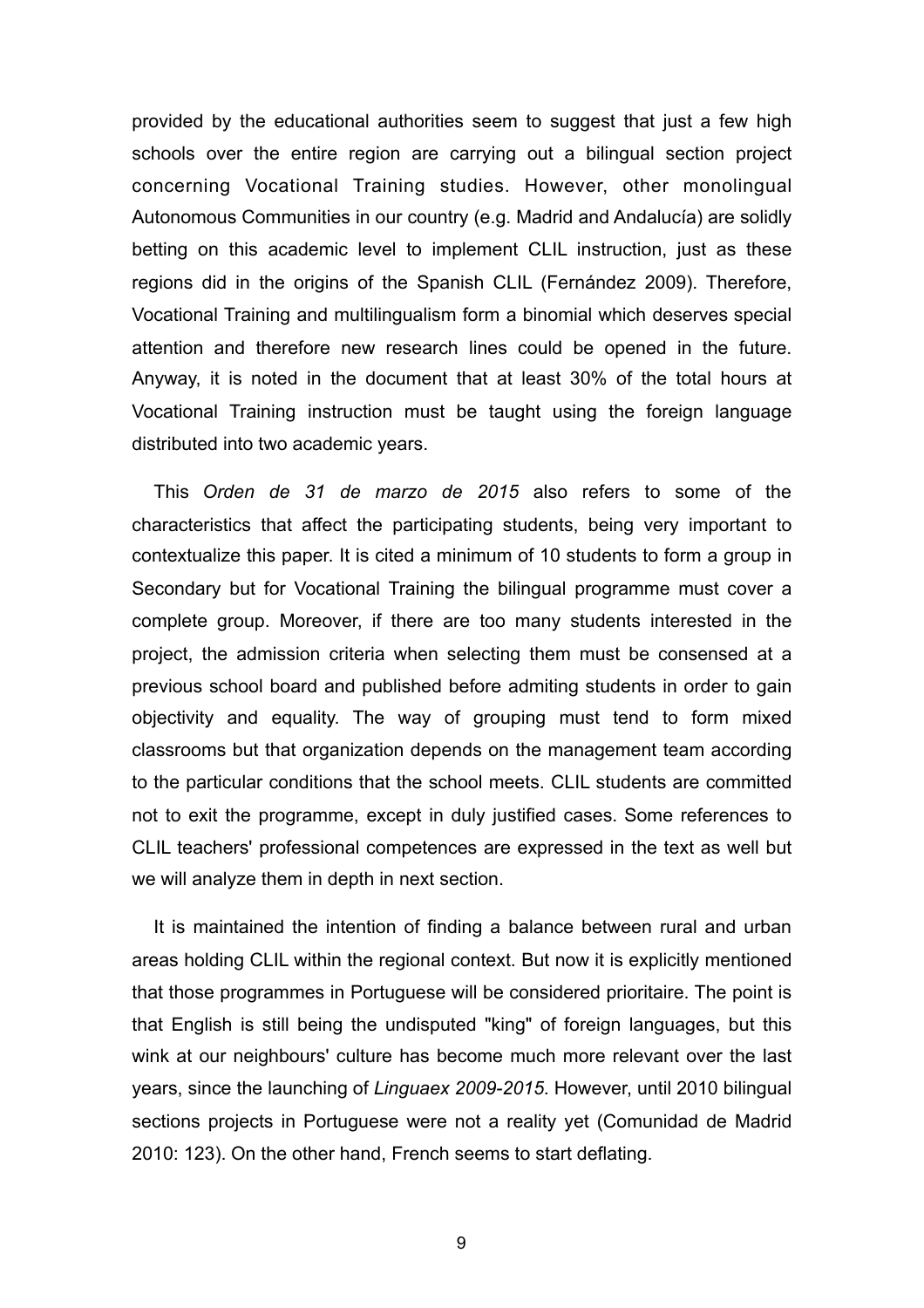*Linguaex 2009-2015* tries to focus on multilingualism instead of just bilingualism through a series of action lines, well documented in Alejo and Piquer (2010): the importance given to the Portuguese language and culture, citing reasons of geographical proximity and raising that way the 1+2 languages European policy, the use of the Common European Framework of Reference for Languages (Council of Europe 2001, 2007a) and the generalization of the Portfolio at schools. The main objective is based on the idea of students achieving an A2 level by the end of Lower Secondary and a B1 by the end of Upper Secondary. As Alejo and Piquer (2010: 230) summarize, in this plan 'teachers' training needs are not specified as much, but are nonetheless also recognized as one of the major goals of the programme'. This shortage of appropriate teachers is precisely what Mehisto et al. (2008: 20) call 'a bump on the road to good practice in CLIL' and it is set out in more detail in the next section.

#### **3.2. Obstacles for CLIL implementation and development**

After having analized the evolution of CLIL referred to our region, it is time to contextualize the main factors inhibiting both its application and its progression. In the Eurydice report (2006: 51) four reasons have been named: a shortage of appropriately qualified teachers, high costs, lack of appropriate teaching materials and a restrictive legislation. It is shown in this document that the first two are the most relevant in the case of Spain. We shall try to cover all these points to a greater or lesser extent.

#### **3.2.1. A shortage of appropriately qualified teachers**

Although this paper is referred to high schools, the quick expansion of CLIL to the different educational stages involves the necessity of recruiting a lot of teachers and with a very particular professional profile that in many cases it is complicated to be found (Marsh et al. 2010; Pavón and Ellison 2013; Pavón 2014; Tejederas 2014). Moreover, as Mehisto et al. (2008: 22) claim, 'the staffing issue is not only tied to finding suitable teachers, but to keeping them'.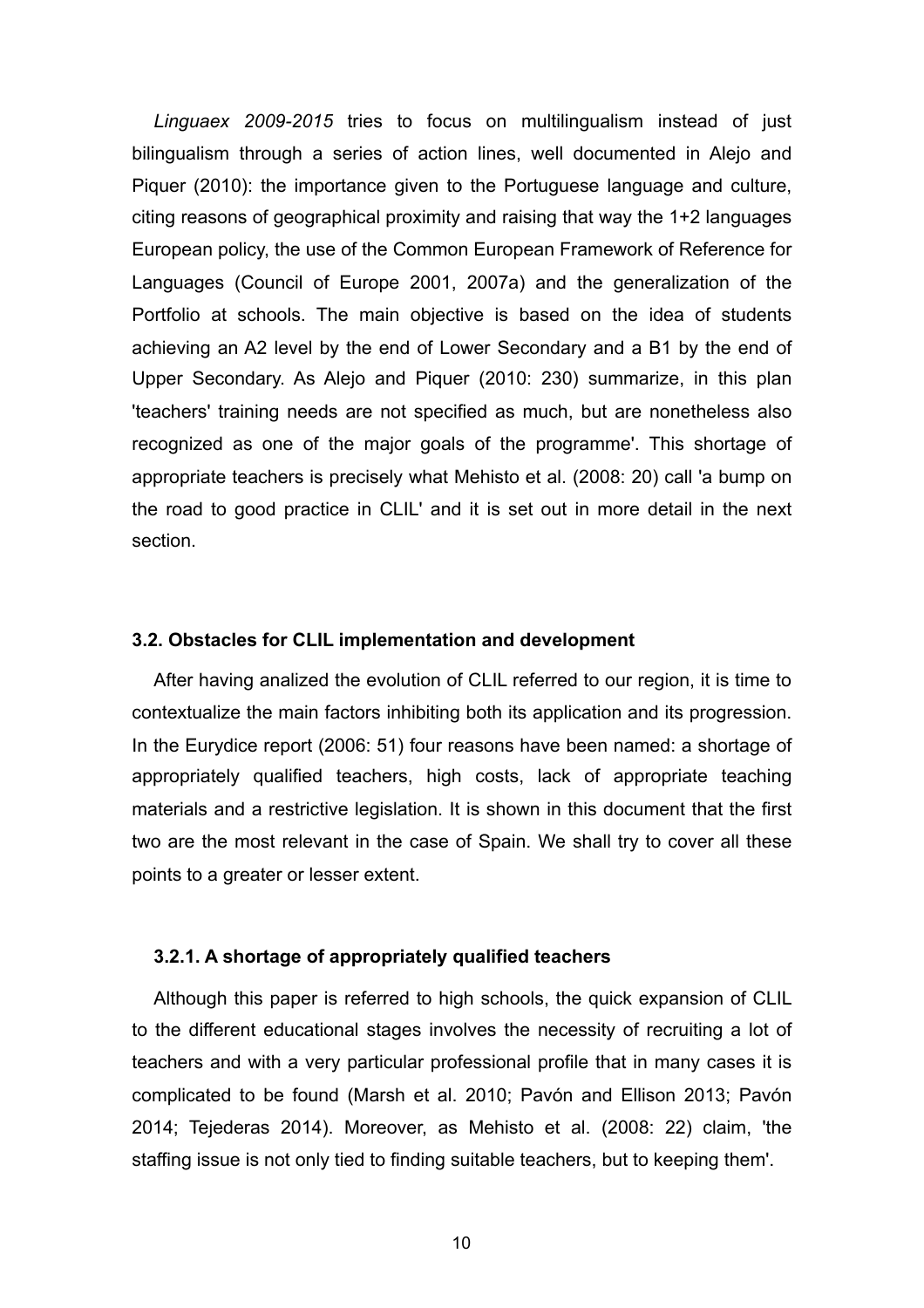The teachers' linguistic competence has traditionally become the top concern to implement a CLIL programme. Obviously a good command of the foreign language is essential to conduct classes through a combination of content and language. Starting from pilot projects demanding a lower level (B1) at the beginning (being even permisive if committing to acquire a B2), it is now a strict B2 the minimum required by educational authorities to teach in a bilingual section. Regulation in Extremadura (*Decreto 39/2014 de 18 de marzo,* DOE núm 57 de 24 de marzo de 2014, 9048-9057) clearly establishes that requirement. However, depending on the autonomous community, as Pérez-Cañado claims (2012: 327), 'the language level established for teachers and/or students to partake in a bilingual stream' is not uniform in Spain. Madrid is the most outstanding case where a certificate acrediting a C1 is the prerequisite to be a CLIL teacher.

Anyhow, it could be said that the possession of a demanded linguistic level is considered a must in bilingual education, but at the same time many experts alert that this could lead to a massive selection of candidates with no experience to teach in CLIL programmes only for the fact that they have got a B2 (Roldán 2014; Tejederas 2014). Generally speaking, this phenomenon has been spread throughout the Spanish geography, with some lines such as motivation, emotion, love of their subject or professionalism get pushed into the background. Then resentment and conflicts inside the school environment are easy to emerge.

In that sense, we should not forget that CLIL teachers in Secondary education are, above all, content-expert teachers. A similar situation is applied for the Vocational Training stages and substantially differs from the framework at Nursery and Primary levels. Secondary CLIL teachers are qualified on one subject area and this is the didactic base to be transmitted to students, being the foreign language only a tool to carry out this process. Hence, the role of the foreign language specialist, usually acting as the coordinator of the bilingual section project, is essential when providing linguistic support to subject CLIL teachers (Julián de Vega 2007: 2013). Also language assistants, who are native speakers, are thought to cover the linguistic deficiencies emerging in the CLIL classroom.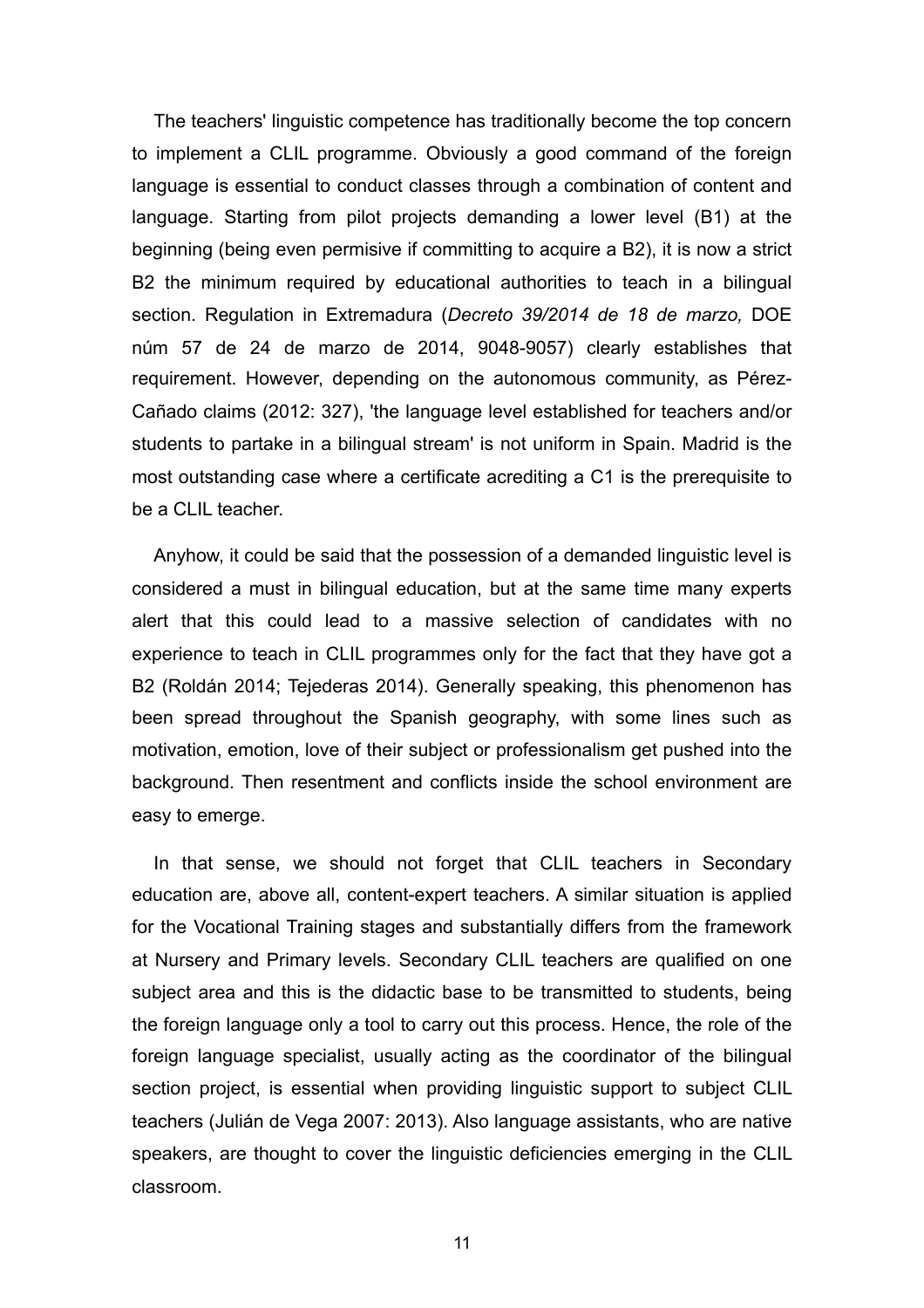Additionally, the *Decreto 39/2014 de 18 de marzo* refers to another skill requested to conduct a CLIL classroom: a specific methodological training. The possession of this competence can be shown through either of these two means: some experience in bilingual sections projects, or a training course. Through the first way, teachers who have developed a teaching period over one academic year or at least nine months in a bilingual school are directly accredited as regard methodological competence. The second way of accreditation is attending a CLIL methodology course for at least 50 hours. This could be an opportunity to open a broad debate on the matter, considering if that training is enough concerning the number of months teaching in the bilingual programme, the number of hours attending the course, etc. There is also some criticism on how the administration has promoted the consecution of this goal: it is true that since March 2014 many training courses have been offered from the teacher-training centres (CPR, "Centros de Profesores y Recursos") but the demand for them outstrips supply and the result is that many teachers have been forced to afford a specific course offered by some tradeunion or even private organizations. The lack of planning and foresight for future generations of teachers again follows this dynamic of rapid-to-implement solutions.

Anyway, this change in regulation introduced only two years ago in Extremadura shows the increasing relevance given to the methodological competence as a measure of improvement for bilingual education in our country, as well documented in Pavón and Ellison (2013). There is not the slightest doubt that some pedagogical aspects need to be reoriented from mainstream education to lessons in which the mother tongue will not be on stage. The fact of teaching and learning knowledge but using a foreign language is seen as a very demanding task, that clearly involves a qualification in adopting special techniques and resources to facilitate comprehension. In this line, a new competence brings to light: the ability to use the information and communication technology (ICT), which is often presumably inherent to this new generation of teachers interested in languages as well; what Coyle et al. (2010: 9) call 'Generation Y (1980-1995)' is now entering the profession. To carry out a successful CLIL programme, participating teachers need to know, among other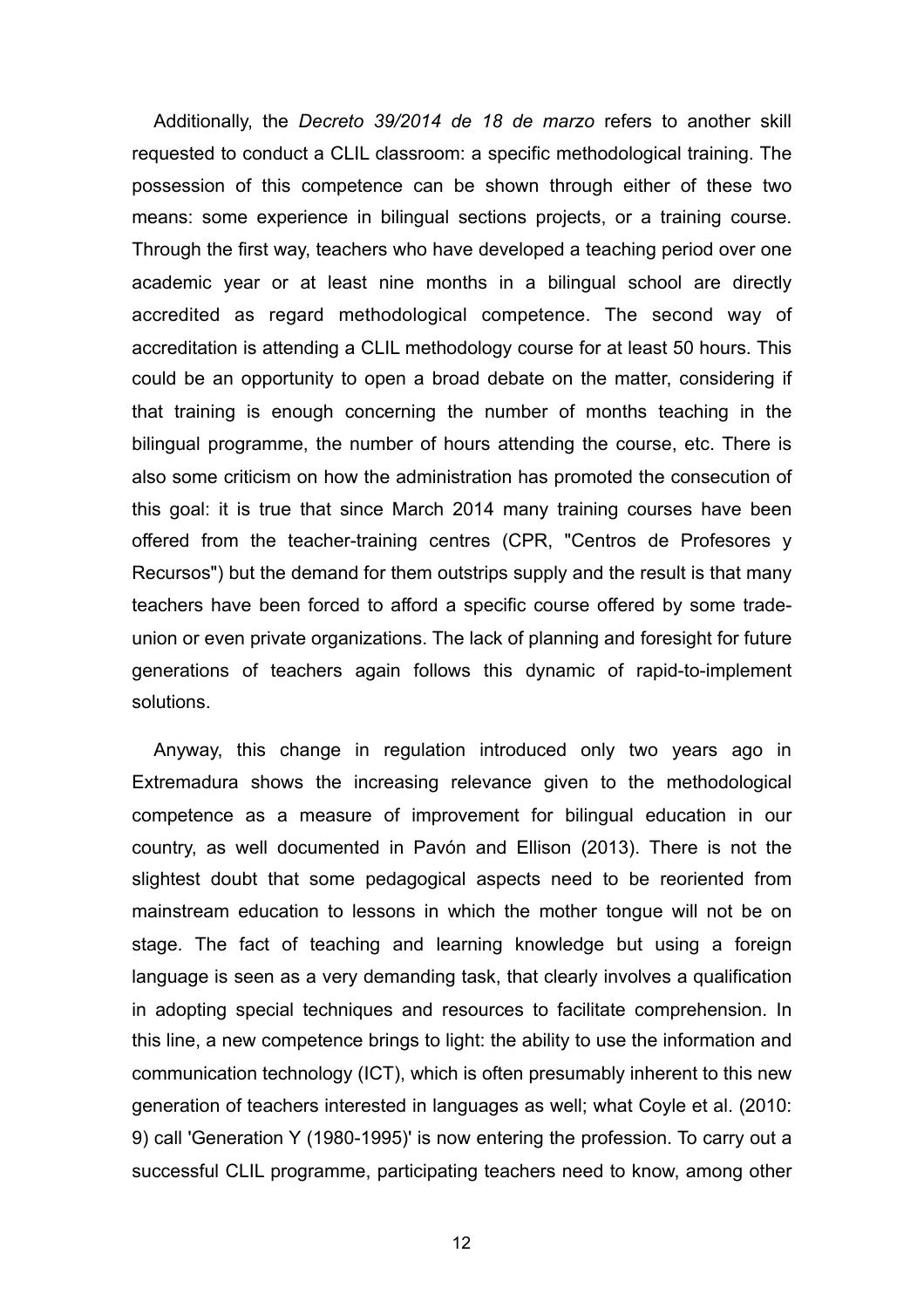things, how to adapt texts to make them accessible to their students, how to offer visual aids in terms of materials and appropriate resources to construct new knowledge, how to develop scaffolding strategies, how to promote the work through the four skills (listening, speaking, writing and reading), or how to motivate their learners and raise interest in cultural awareness.

It is clear that the sacrifice done by teachers in order to join the CLIL world is enormous in terms of a second language acquisition and teacher training. Hence, the *Orden de 31 de marzo de 2015* treats these issues in a special section in which it is explained that they are "compensated" with specific training courses, certificates for taking part in the CLIL programmes, valid for promotions, priority to receive a language assistant at their schools and access to participation in European projects. However, more ambitious proposals such as teacher exchanges or creating enriching networkings, considered as important measures according to Mehisto et al. (2008) are not named. Compared to the regulation in 2005, it is important to highlight that popular programmes such as "*PALE*" (*Programas de Apoyo a la Enseñanza y el Aprendizaje de Lenguas Extranjeras*), including immersion courses abroad, have no mention at any time now in 2015; that was valid as well for students staying abroad to improve their linguistic competence. This could be an example of 'making the necessary readjustments' on the hand of educational authorities, as Pérez-Cañado (2012: 332) proposes 'to ascertain whether the considerable financial allocation of resources which many European countries are making to incorporate CLIL is cost-effective and worthwile in terms of the linguistic gains it is generating'. Thus, high costs represented the second obstacle for implementing CLIL in Spain in 2006, as reflected in the Eurydice report, and are still a controversial point of criticism.

Despite this, other researchers such as Coyle et al. (2010) argue that CLIL can be of substantial benefit and an opportunity to the teaching profession, since this pedagogy stimulates the cognitive flexibility, the motivation when trying to get a successful learning, the promotion of the grammatical correctness and a way of regenerating their profession.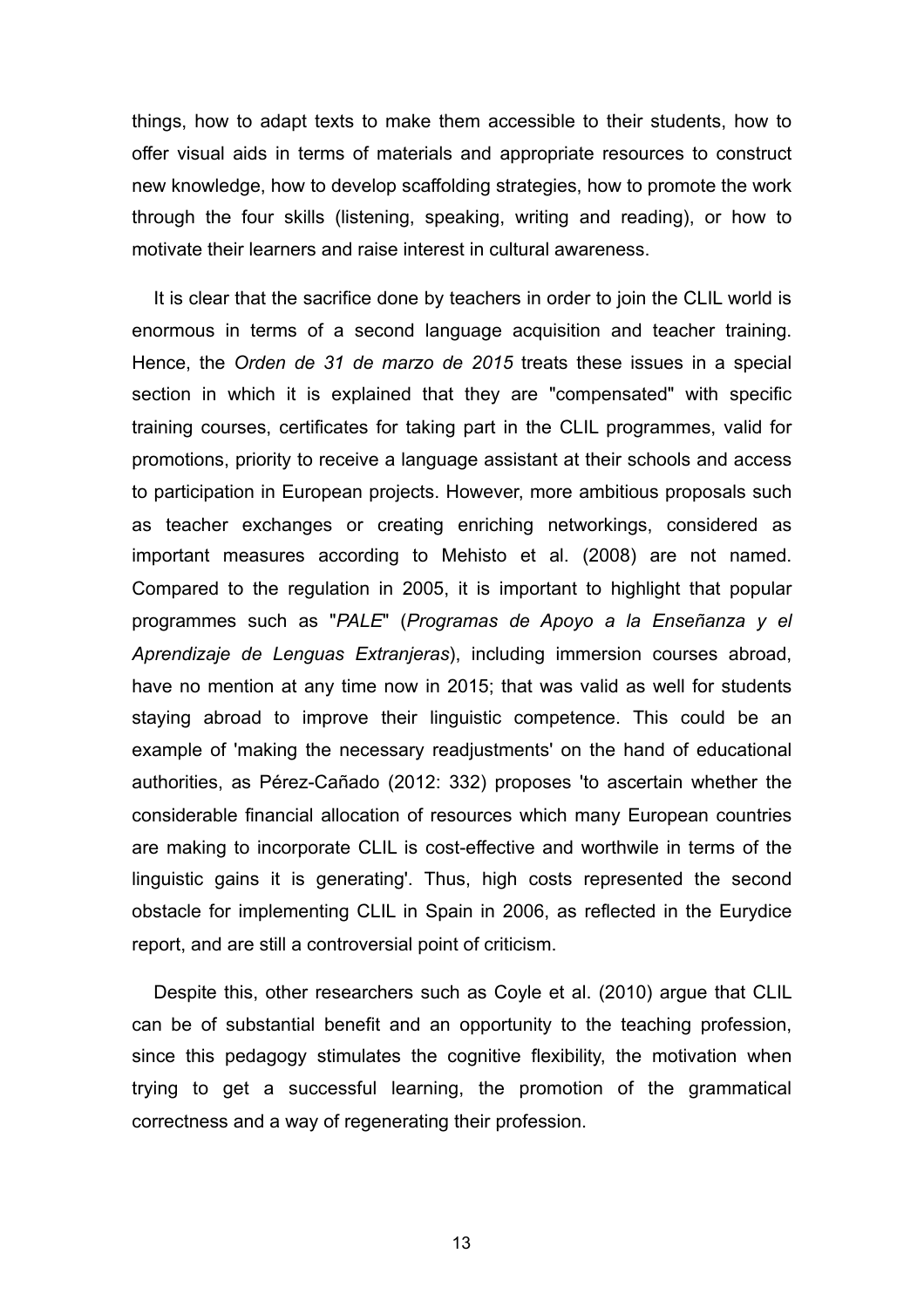#### **3.2.2. Lack of coordination, time and materials**

Running a successful CLIL programme in a school implicitly has a story of efficient coordination behind it (Julián de Vega 2007, 2013; Mehisto 2009; Serrano 2014). The concept of coordination can be analyzed from different perspectives under the participating agents: inside the bilingual project (relationships among the coordinator, the CLIL teachers and the language assistant), between CLIL teachers and CLIL students, between CLIL and non-CLIL teachers, between CLIL teachers and the management team, and between CLIL teachers and families. On the other hand, the term can be understood under different meanings: didactic coordination (e.g. among different CLIL departments), content coordination (e.g. between CLIL and non-CLIL staff inside the same academic department) or assessment coordination (e.g. defining tools and criteria to carry out the evaluation).

According to our regulation, the *Orden de 31 de marzo de 2015* establishes the coordinator's functions. Roughly he/she is in charge of supervising every aspect referred to the progression of the project and the stakeholders. This person has to develop ties with the language assistant, management team, academic departments involved in the programme and CLIL colleagues. In this sense, it is explicitely mentioned a function which consists in producing curricular materials based on CLIL methodology working together with the subject-content teachers.

As far as this staff is concerned, it is evident that 'teaching in CLIL requires more preparation time and greater co-operation among teachers' (Mehisto et al. 2008: 22). The heavy workloads and the shortage of materials have been noted as a bump in the road to good practice in CLIL; both are interwoven. It takes a lot of time finding, selecting, preserving authenticity, adapting all these materials to our reality and our diversity in the classrrom. We should keep in mind that some subjects are already in the CLIL world and it is relatively easy to purchase materials or even download them for free (according to Pérez-Cañado 2012: 320, 'History, Geography, Sciences and Social Sciences, particularly in Secondary education'), but others in Secondary and especially Vocational stages are a real challenge, since textbooks are not available and those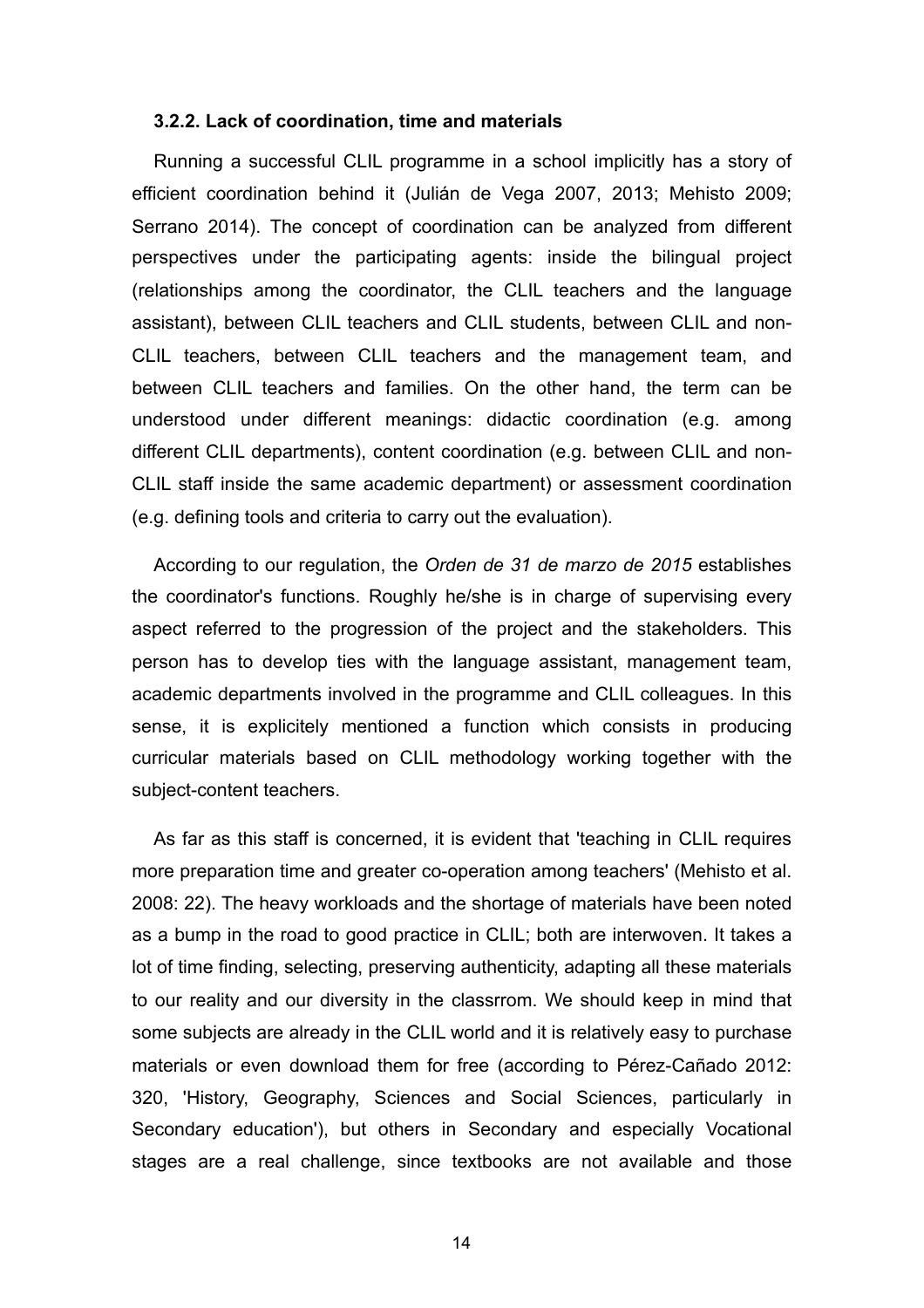designed for native speakers need to be contextualized according to the regional curriculum and, above all, our learners' competences. In these cases, as Mehisto et al. (2008) describe:

"The language input needs to be simple enough and presented in a readerfriendly manner so as to facilitate comprehension, while at the same time being sufficiently content-rich and congnitively challenging to capture students' interest." (p. 22)

For this reason CLIL members have free periods: three per week in the case of coordinators and two for the rest of teachers. At least one of these hours should include planned meetings among the CLIL colleagues. This reduction in time attached to CLIL teachers' schedules is a question open to debate, as it can be considered as a fair measure or as a privilege, as sufficient or not, depending on the eye of the beholder. The point is that a teacher having only one bilingual group enjoys the same number of free periods that another having five bilingual groups, and it does not seem very reasonable if the aim is to compensate the workload for CLIL teachers. On the other hand, letting all the demands and tasks related to coordination mounting at work to be solved at the weekly meeting seems like magic, since there is too much paperwork to be done and certain issues require some urgency. The result is that investing time to put so many things in common can be overwhelming.

Anyway, the professional co-operation among CLIL teachers can be interpreted as a positive way of saving time, adopting new possibilities and teaching strategies, learning from partners, sharing perceptions about students and also relieving stress. All of them are really important factors to improve working conditions and enjoy our profession.

As commented in the first paragraph of this section, it is also necessary to understand coordination in a sense of taking decisions by consensus. Organization and especially assessment criteria inside the bilingual experience are contained in Article 8, *Orden de 31 de marzo de 2015*. It is explicitely mentioned that the curriculum of every CLIL subject, as well as CLIL students' evaluation and promotion will be the same as in mainstream. However, it is stated in the document that in order to assess the language acquisition on the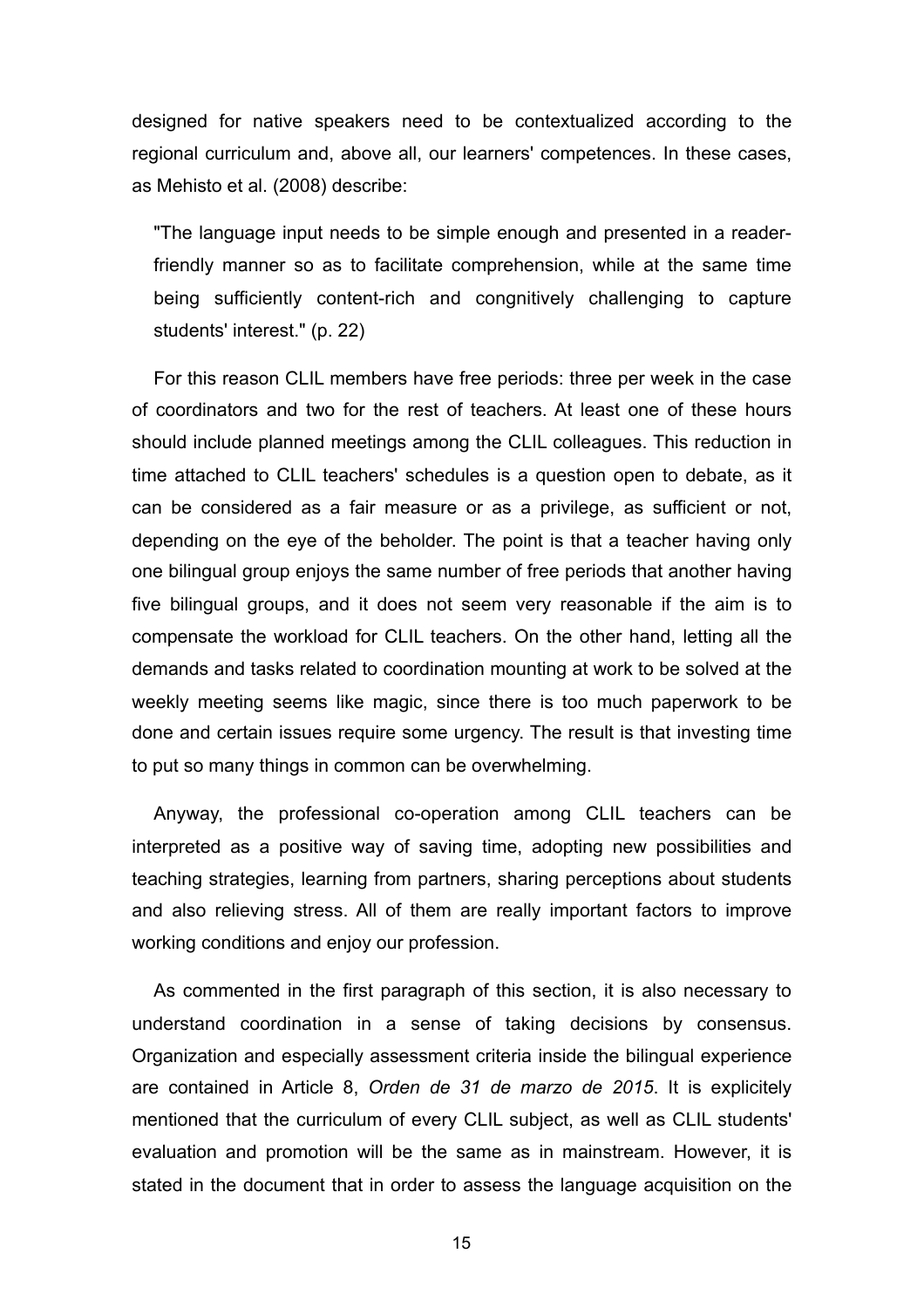part of the students, CLIL teachers will be supported by the foreign language specialist (coordinator). Additionally, the guidelines proposed by the Common European Framework of Reference for Languages will be followed to assess the content in each specific subject. Then a third element appears to show that is the educational institution who has to determine what percentage is assigned to both content assessment and linguistic productions in the foreign language. Fourthly, concerning bilingual programmes at Vocational Training, it explicitly asserts that only content is the object of assessment, being the linguistic competence a plus for improving the students' final marks. Last but not least, it is said that communication skills will deserve special attention when evaluating the pupils.

Taking all these points into consideration, from a CLIL teacher's perspective, the process of assessment in CLIL programmes is really cumbersome, impractical and time-consuming, since the regulation is not clear and divides CLIL assessment into two separated items: content and language. Outside the bilingual section project, confusion as well among non-CLIL teachers is reasonable to emerge when the content to be taught is not the same comparing CLIL and non-CLIL groups. This situation leads to lose focus and the true essence of CLIL, resulting in another obstacle to CLIL implementation based on misconceptions, as explained below.

#### **3.2.3. An elitist view of CLIL and other misconceptions**

Generally speaking, CLIL is seen as the perfect approach to cover the linguistic diversity at schools in Europe. In fact, many experts or CLIL advocates recognize its bounties with passion in order to 'become the lynchpin to tackle the current language deficit on our continent' (Pérez-Cañado 2012: 332). However, other authors are very critic and as Cenoz et al. (2014: 256) claim, 'there are some weaknesses in CLIL that warrant greater attention'. The first of all is related to the 'bandwagon effect', meaning that the CLIL phenomenon is trendy, is all the rage, though its effectiveness is variable depending on the context and more research is needed to be done. As Hüttner et al. (2013: 267) point out, 'the enthusiasm with which this innovation is implemented by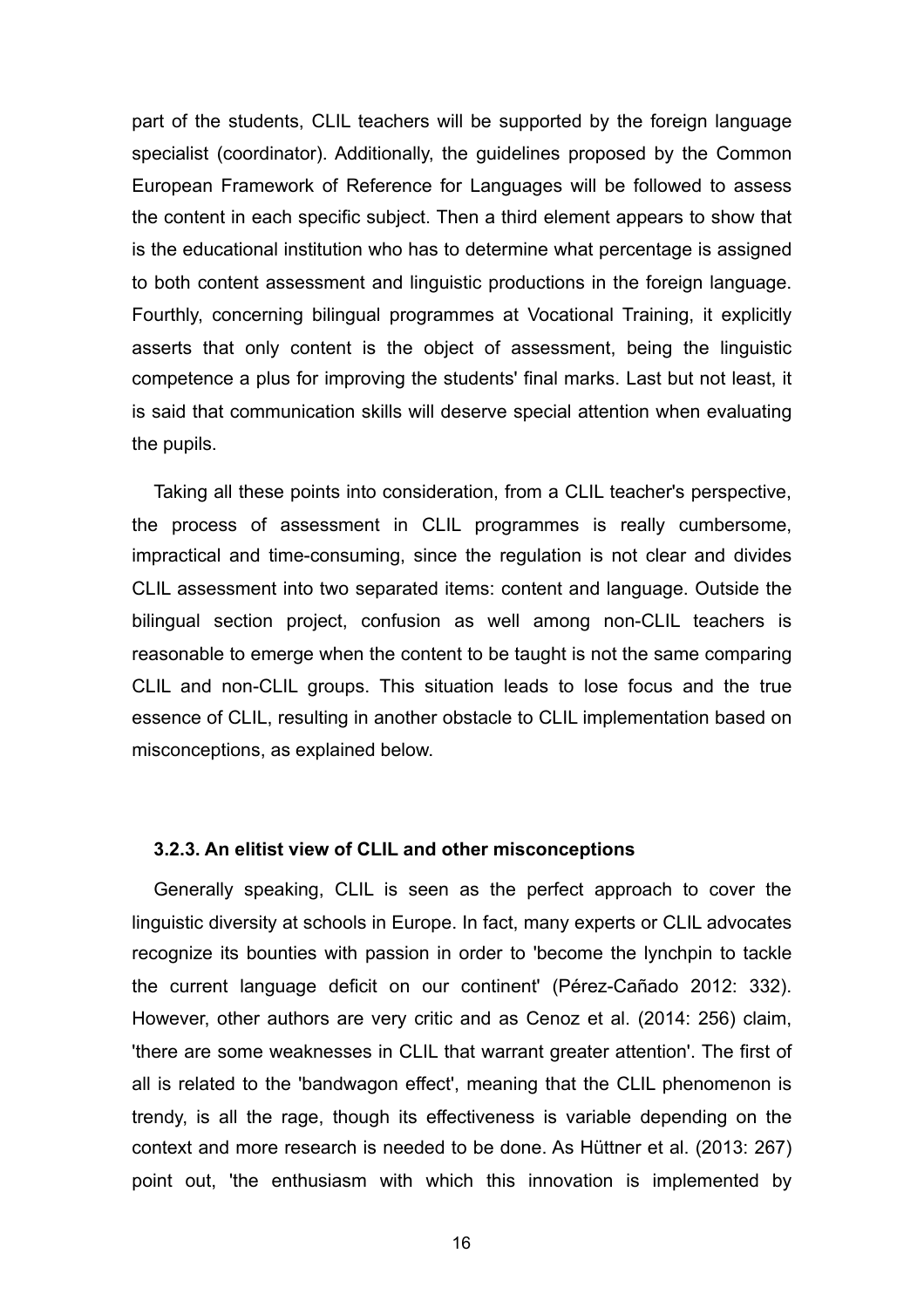stakeholders and 'made a success' is not fully understood'. Attitude and preconceived ideas towards this methodology are relevant too (Marsh et al. 2010). This happens even within the CLIL staff, having concerns and uncertainties (Pavón and Rubio 2010). Also the ambiguity of the concept tends to match it with immersion or with other modalities (Cenoz et al. 2014). As a result, already in 2016, not all the people interpret what a CLIL programme really involves, referred to the participating students, to parents but also to non-CLIL teachers coexisting at the same school where a bilingual section project is implemented.

Mehisto et al. (2008) argue that age and individual interests in languages are key factors to understand why many adults think CLIL is not logical, since the difficulty in learning foreign languages for them is even higher than learning any new content. Moreover, these autors justify this hostile attitude under the fact of the education received as follows:

"After all, these people have usually come through an educational background where all subjects in the curriculum were neatly separated, and this personal experience influences their perception of how learning should be organized." (p. 20)

For this reason, even colleagues in the teaching profession do not grasp the concept of CLIL. Not only do they reject the programme as an opportunity but it is also seen as a danger or more extremely as real threat. In that sense, it is vital the mediation conducted by the management team at the school (see Mehisto 2012), who obviously has to speak the CLIL language and be aware of the implications affecting to the educational institution as a whole. And all without overlooking the rest of teachers' perceptions. As public schools are overseen by administrators, including the management team, it is considered that the support given to CLIL teachers to set out the project is a key to success, though it is necessary to have a complete backup from the regular teachers' side. This translates into different institutional and organizational measures for CLIL teachers carried out by the head teams such as a favourable design of timetables including preparation periods, the booking of spaces to meet the CLIL members, also between the participating families and the school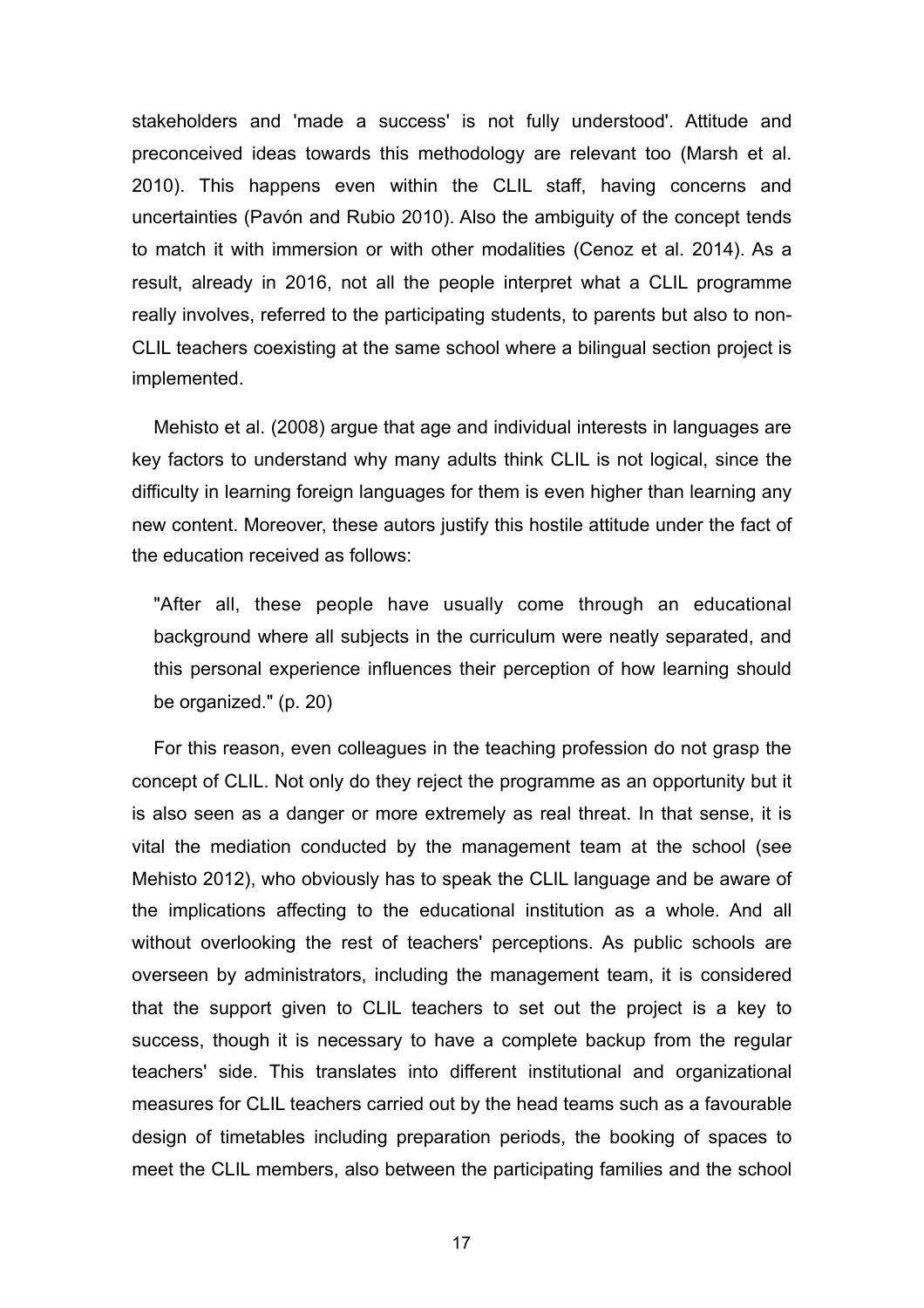to effectively dialogue about their concerns trying to convince those who doubt CLIL's efficiency and on the other hand the long-term nature of committing to CLIL.

However, as Mehisto et al. (2008: 23) claim, 'new programmes are initially likely to receive additional attention and resources, which can lead to jealousy and tension within a school'. Not only referred to teachers and their professional status, but also to students and to parents. This situation of inequality between regular programmes and CLIL classes usually leads to create division and resentment, summarized in the so-called 'two-schools-in-one phenomenon'.

It is interesting to see how the bilingual education was a value related exclusively to the wealthy in the past and then CLIL tries to cover the spectrum of learners from a range of backgrounds. According to this idea, Pérez-Cañado (2012: 327) points out that 'CLIL is no longer an elitist approach in our country'. Although this researcher argues that Spain is an example of country where there are no admission criteria for CLIL, the reality seems to be different (in fact, in the *Orden de 31 de marzo de 2015* the responsibility of publishing in advance these admission criteria applied at the school is cited). The truth is that there have been a profusion of bilingual schools in a short period of time and CLIL has become more accesible, but in the eyes of many the elitism does not seem to have faded away (Pérez-Invernón 2012: 532). More pronounced in Secondary than in Primary, high schools often regulates the admission of students in the CLIL programme under a test or the marks achieved in the previous immediate academic year; especially important is the qualification referred to the foreign language. Hence, the construction of the project is apparently based on the school's strongest students. This suitability only for the brightest minds implies that the way of grouping pupils can be influenced as well, so it is necessary to develop policies to stop the spread of "guettos" inside a school.

Additionally, talking about this selection of better students, Mehisto et al. (2008) highlight a relevant feature that leads to misunderstandings:

"Common sense seems to say that students studying in a second language cannot possibly learn the same amount of content as students studying in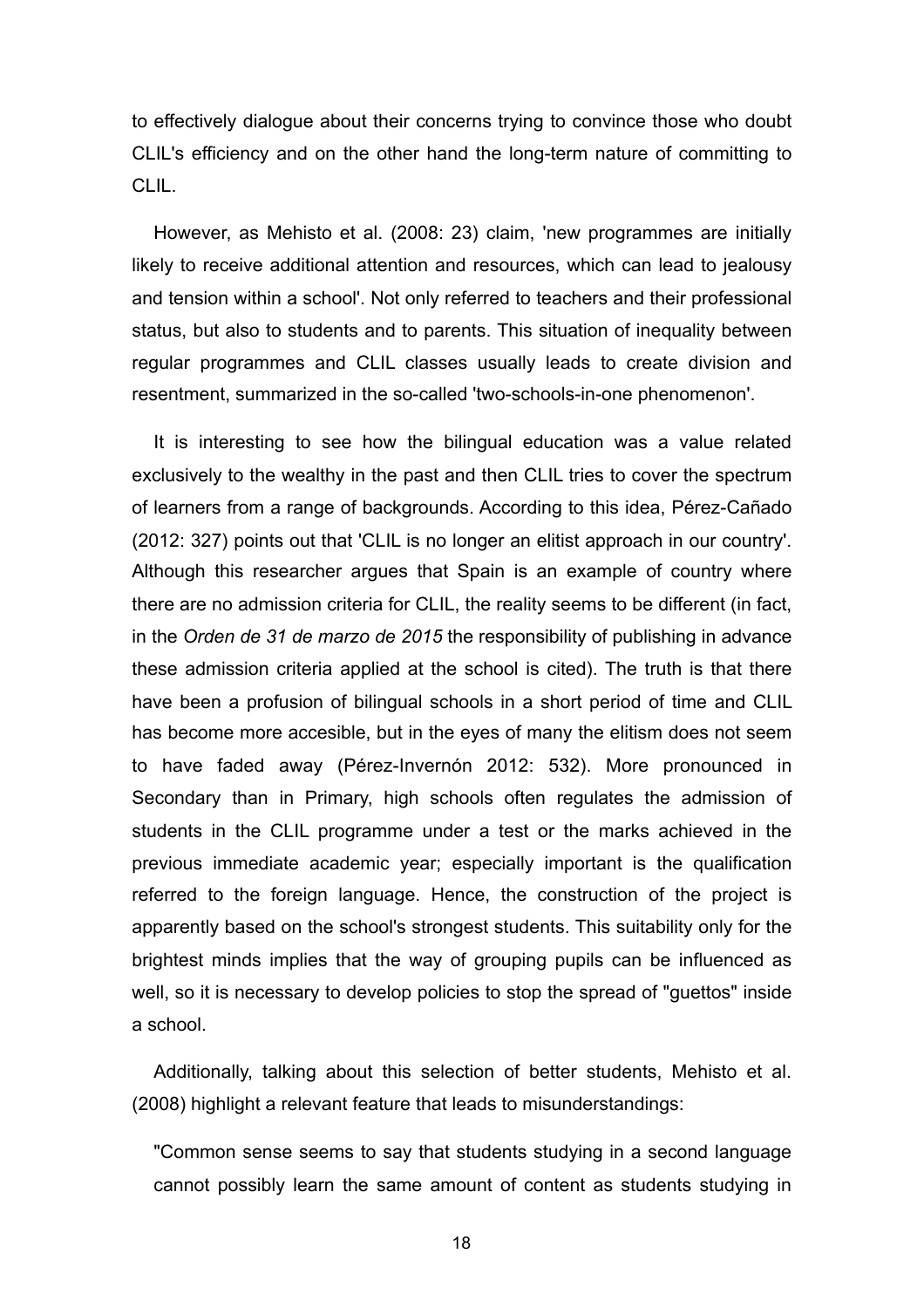their first language. Some people are even convinced that CLIL students will fall behind their peers academically and that their native-language skills will suffer." (p. 20)

These authors refuse this ideology by providing data and results from research. Briefly, what is clear is that education is something more than simply content, so that elements such as motivation, participation, challenge and socio-cultural skills can shape our learners' lives more intensively.

#### **4. Research design**

#### **4.1. Research aims**

This paper is not an analysis of the success of CLIL programmes through the information extracted from the most active stakeholders taking part of them: CLIL teachers and students, as found in the literature (Lasagabaster 2009; Lasagabaster and Sierra 2009; Pavón and Rubio 2010; Pérez-Invernón 2012; Massler 2012; Wegner 2012; Hüttner et al. 2013). As suggested in Dalton-Puffer and Smit (2013), a different agent is in fact taking relevance within the teachers staff here. A group of non-CLIL Secondary and Vocational Training teachers have been investigated in order to capture a faithful image of the situation in many high schools in Extremadura where bilingual sections coexist with subjects that are entirely taught in Spanish.

It is therefore a qualitative research what we will show from this point. Since teachers' perceived beliefs and impressions belong to a particular high school, under a determined context, limitations should be taken into account and results may not be generalizable across the board. However, this case study can be interpreted as a down-to-earth tool in the sense that showing a reality where a bilingual education is being implemented can generate a framework to understand some experiences and problems appeared in similar academic contexts (e.g. resentment caused by elitism, discrepancies or conflicts), referred to Extremadura or outside our region. Equally important is the idea of taking the conclusions that arise from this report to rethink about the coming CLIL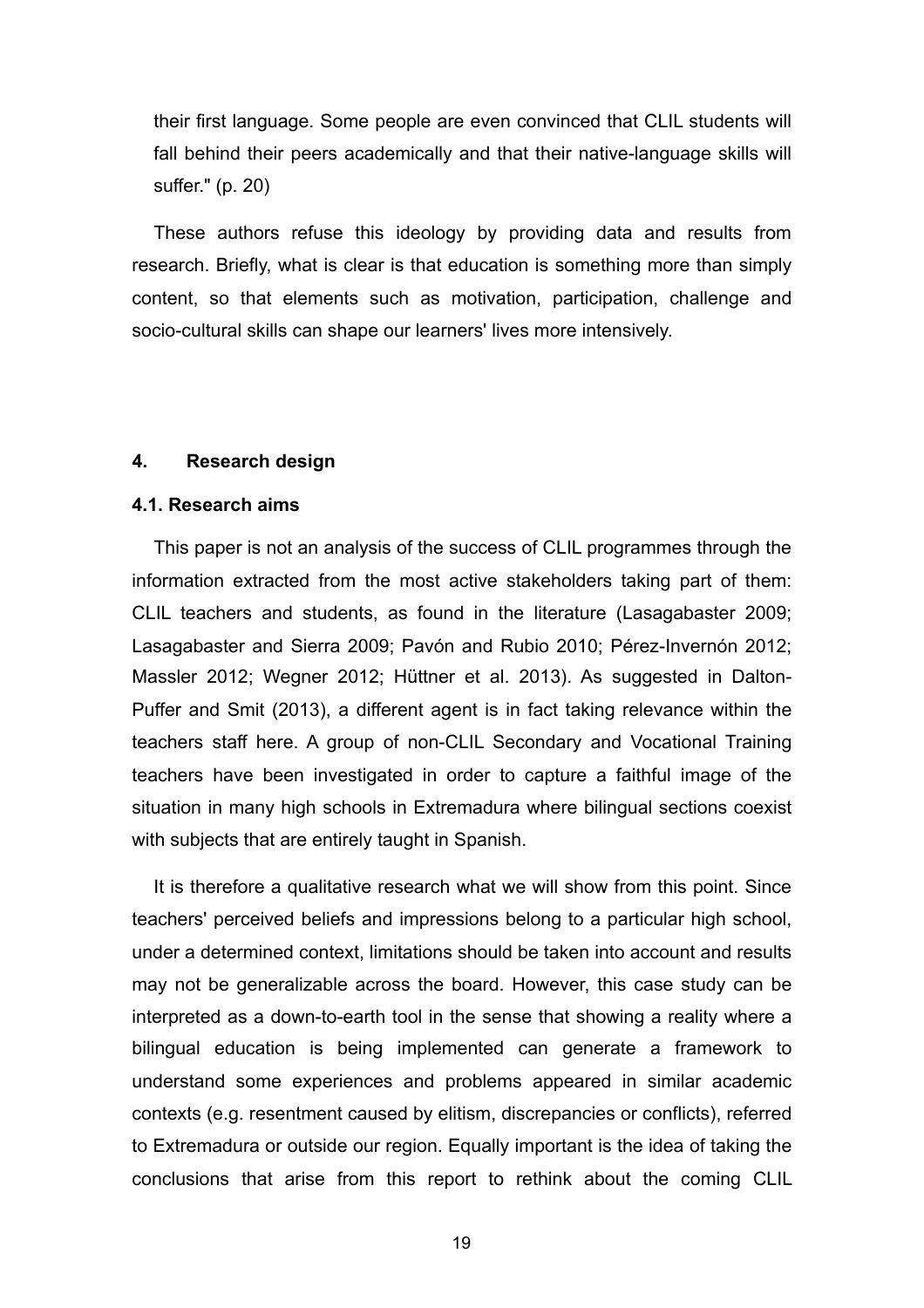programmes, above all the way they can be implemented in our Autonomous Community and to what extent bilingualism can shape the image of a complete educational institution, even affecting to the non-CLIL specialists. At the same time, this paper could also set a direction for future research reviewing bilingualism and its interferences into the school curricula, such as the effects on professional relationships among personal resources.

Bearing that in mind, the present study is aimed at:

- a) Assessing the degree of conviction and/or compliance of non-CLIL teachers with regard to the implementation of a bilingual programme in their high school.
- b) Determining if CLIL teachers take advantage of a series of benefits and privileges from the non-CLIL teachers' point of view.
- c) Analyzing the value of the coordination inside and outside the CLIL programme as well as the school development as a whole.
- d) Identifying potential problems in the educational environment generated by the implementation of a bilingual programme.
- e) Offering proposals or suggestions in order to improve the implementation of bilingual programmes from an external position.

#### **4.2. Context and participants**

The qualitative study displayed in this master dissertation is based on the data collected from a group of teachers working at "Castelar High School" placed in Badajoz. The features of this public educational institution are described below and the criteria for selecting respondents later on.

"Castelar High School" is located in Badajoz, the biggest city in Extremadura (>150,000 inhabitants), which is a monolingual community, in western Spain. In this urban context, the socioeconomic level is predominantly middle and low middle income classes. Families are relatively involved in their children's education.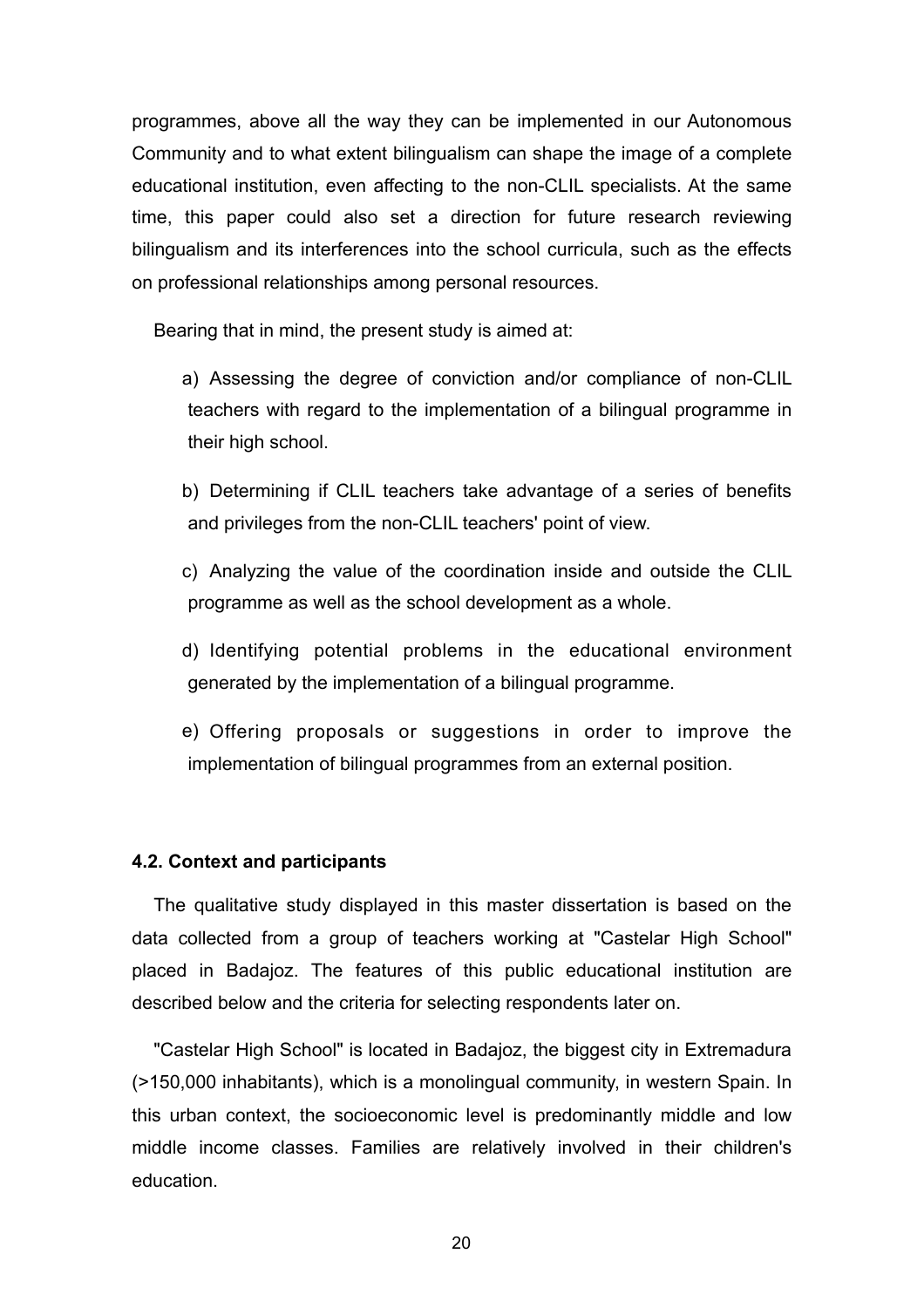Regarding the pupils, it is remarkable that almost all of them come from primary schools where bilingual programmes are not implemented. This means that admission criteria to join the bilingual section project at Secondary education are quite lax in order to reach an acceptable number of students to maintain the CLIL programme.

Initially set up as a professional training centre, since 1984 the school has gone through different stages. The elements that matter most to contextualize our paper refer to the moment in which Secondary education (both Compulsory, "*ESO"* and Upper Secondary, "*Bachillerato"*) is displayed as well as some Vocational Education streams remain active until the present day.

On a separate issue, it was only five years ago, in the academic year 2011-2012, when the bilingual section project was established according to the Extremaduran educational regulation. This decision was, therefore, 'elective', as stated in Alejo and Piquer (2010: 228), meaning that the high school voluntarily applied for the CLIL programme, after the agreement was reached at some previous school board meetings. It is also noticeable that while the coordinator of the bilingual programme is still being the same person (she teaches English to all the CLIL groups), CLIL teachers, subjects and grades have gradually changed along these years. This is very related to the fact that all but one of these CLIL teachers are not permanent staff, though it is true that in order to consolidate the bilingual education offered by the institution, the growing CLIL project has increasingly joined more academic-content departments through time: Physical Education, Mathematics, Arts, Geography and History, Biology and Geology.

Taking the academic year 2015-2016 as a reference, "Castelar High School" has 59 people on its staff. The list of the different academic departments associated to Secondary education is detailed as follows (the number of teachers is specified in brackets): Arts (1 CLIL teacher); Biology and Geology (2 + 1 CLIL teacher); Classical Culture (1); Economics (1); English (3 + 1 CLIL coordinator); French (1); Geography and History  $(4 + 1$  CLIL teacher); Mathematics  $(4 + 1$  CLIL teacher); Music  $(1)$ ; Orientation  $(4)$ ; Philosophy  $(1)$ ; Physical Education (1 CLIL teacher); Physics and Chemistry (3); Portuguese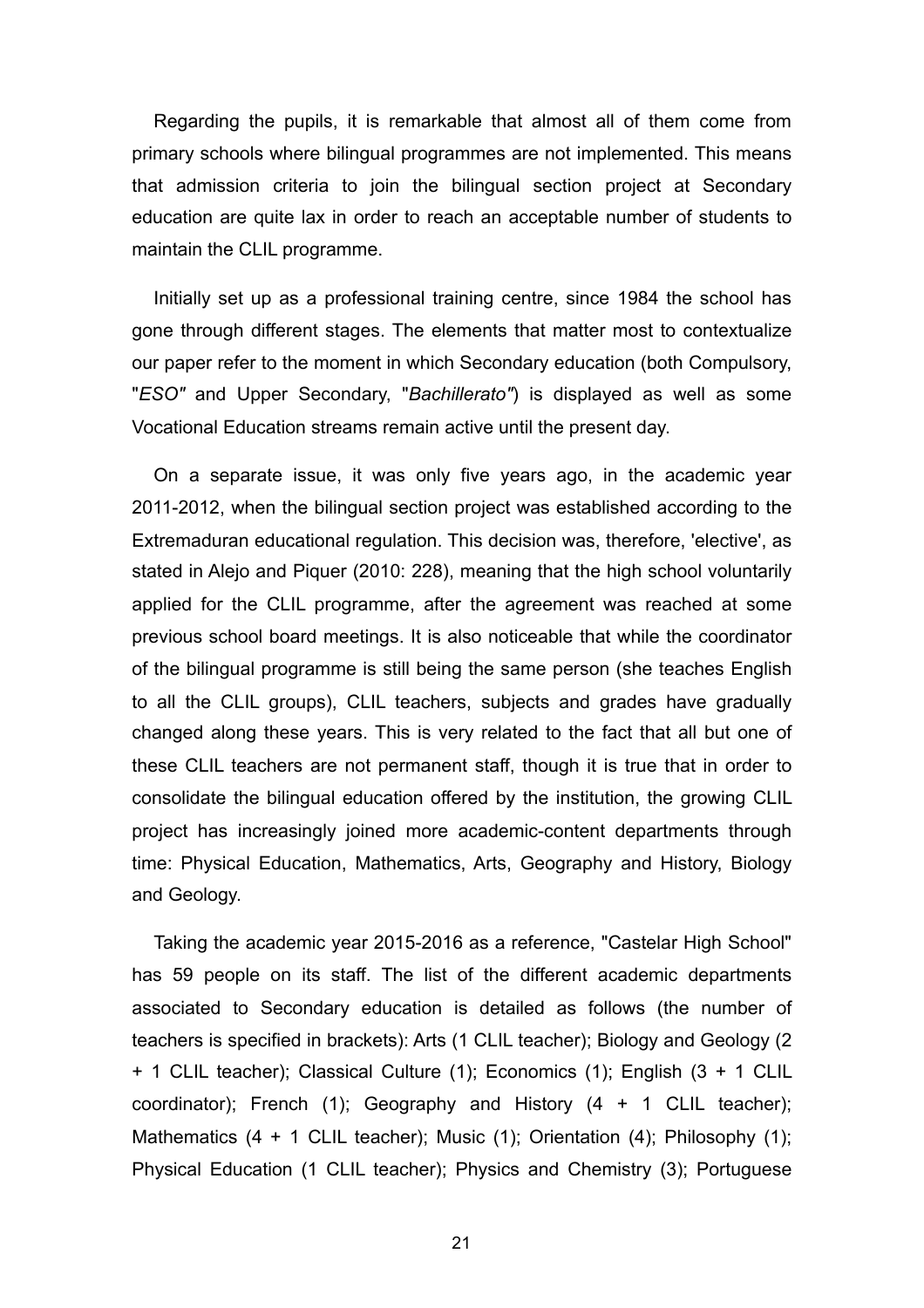(1); Religion (1); Spanish Language and Literature (3); Technology (2). Regarding the distribution at the Vocational Training level, teachers are divided into these categories: Training and Professional Development (1), Computer Systems (11) and Healthcare Processes (9).

It is therefore a large institution, receiving a total of about 650 students. Data reveal that Vocational Training has enough importance in the school as a whole, remaining its primitive essence, both in terms of numbers of students (about two thirds of the total study at Basic, Intermediate or Advanced Grade Vocational Training, existing a morning shift and an afternoon shift) but also in terms of teachers staff (about one third of the total works at that teaching level). Contrary to that, only 6 teachers (including the coordinator) carry out the bilingual programme. These rates will help us to understand and discuss some comments in section 4.4 of this dissertation.

Another striking data is the high percentage of permanent teachers in this high school, that is to say, staff members who have passed a public competitive examination being "Castelar High School" their definitive workplace: about 70%, which is not strange but a shared characteristic by most of educational centres in urban areas over Extremadura. This is very linked to the fact that these workers have generally many years of teaching experience and, at the same time, a very weak competence in foreing languages, as we will examine later on.

Concerning the selected sample, although the original intention was to explore mainly non-CLIL teachers sharing academic department with CLIL members, finding candidates willing to participate in the study proved to be problematic, especially in some departments where teachers' available time, access and disposition turned out to be significant limitations. Because of that reason, the questionnaire was designed to be delivered to non-CLIL teachers in general, on the understanding that they could provide a wider and richer view of the bilingual section project from an external position.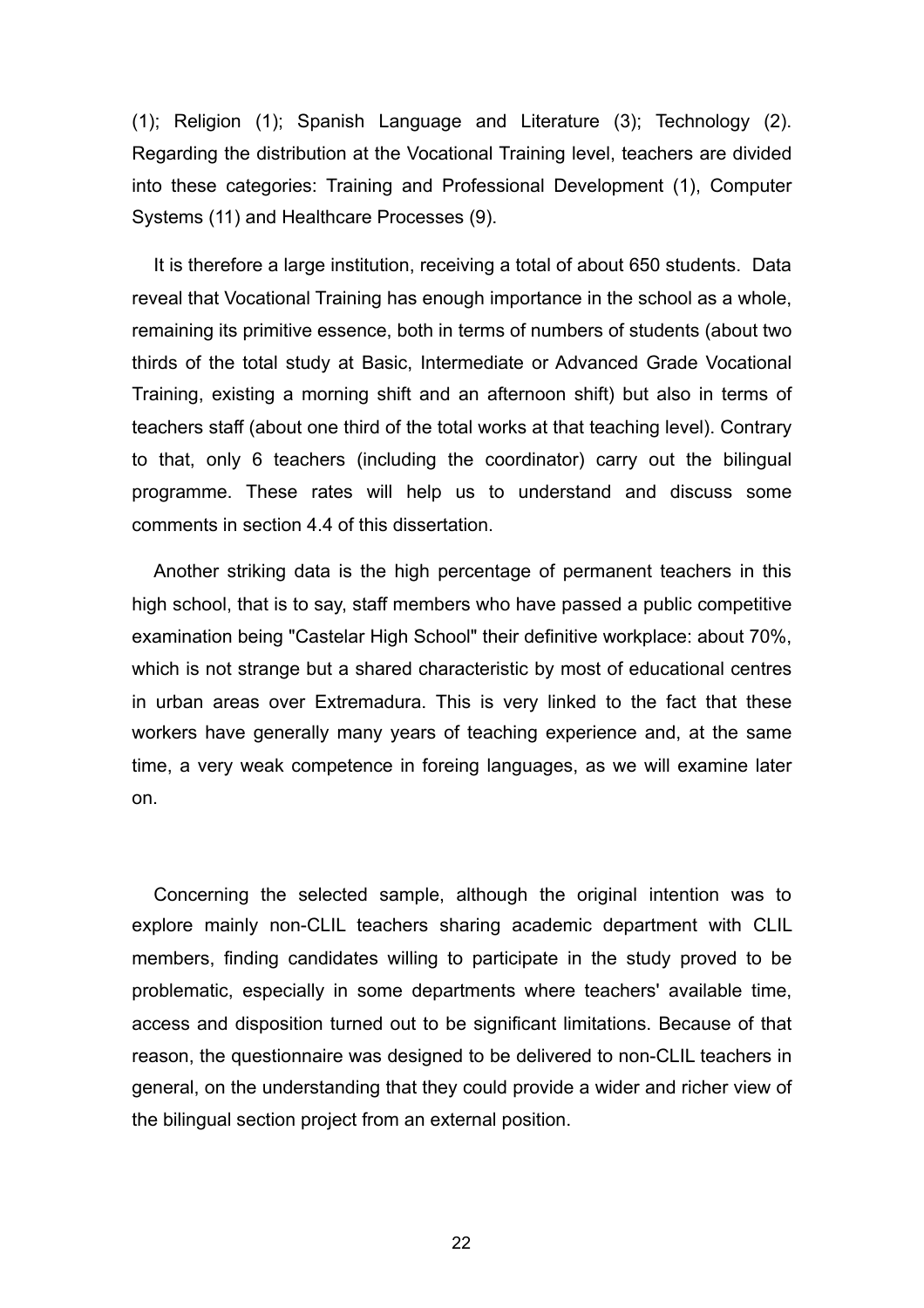Despite that, only teachers who volunteered to participate in the study when they were asked for conformed the final list of comments ready to parse. Hence, results may be considered to some extent as selective and consequently biased. To compensate this apparent weakness, it has tried to cover the maximum number of teaching levels and disciplines in order to represent a wide range of perspectives inside the school environment.

Taking all that into consideration, Table 1 reflects the main characteristics of the twenty participants: eleven of them are Secondary teachers while the rest belong to the Vocational Training level, resulting in a total number of twelve different academic departments expressing their opinions. Three of them (Mathematics, Geography and History, Biology and Geology) are represented by non-CLIL members whose colleagues do actually teach the subject through English. Particularly relevant is the column that refers to staff who, apart from teaching, belong to the management team so that implies they work as 'intraschool administrators' too; we will discuss then the importance of that aspect when extracting conclusions. Also age, teaching experience (especially gained at this high school to check the effect of establishing the bilingual section project) and competence in foreing languages will become crucial points in some cases when analyzing the comments.

#### Table 1

| <b>TEACHER</b> | <b>SEX</b> | <b>AGE</b> | <b>YEARS OF</b><br><b>TEACHING</b><br><b>EXPERIENCE</b><br>(IN THIS<br>SCHOOL) | <b>TEACHING</b><br><b>LEVEL</b> | <b>DEPARTMENT</b>        | <b>CLIL</b><br><b>MEMBERS IN</b><br><b>THE</b><br><b>DEPARTMENT</b> | <b>MANAGEMENT</b><br><b>TEAM</b> | <b>FOREIGN</b><br><b>LANGUAGE</b><br>(LEVEL) |
|----------------|------------|------------|--------------------------------------------------------------------------------|---------------------------------|--------------------------|---------------------------------------------------------------------|----------------------------------|----------------------------------------------|
| T <sub>1</sub> | Fem        | 50         | 25(15)                                                                         | Secondary<br>Education          | Geography and<br>History | Yes                                                                 | Yes                              | No                                           |
| T <sub>2</sub> | Fem        | 40         | 17(2)                                                                          | Secondary<br>Education          | Orientation              | No                                                                  | Yes                              | English (B1)                                 |
| T <sub>3</sub> | Male       | 53         | 26(6)                                                                          | Secondary<br>Education          | <b>Mathematics</b>       | Yes                                                                 | Yes                              | No                                           |
| T <sub>4</sub> | Fem        | 45         | 19 (16)                                                                        | Secondary<br>Education          | Music                    | No                                                                  | No                               | English (B1)                                 |
| T <sub>5</sub> | Male       | 46         | 22(2)                                                                          | Secondary<br>Education          | <b>Mathematics</b>       | Yes                                                                 | No                               | No                                           |

#### *Characteristics of the sample of the study*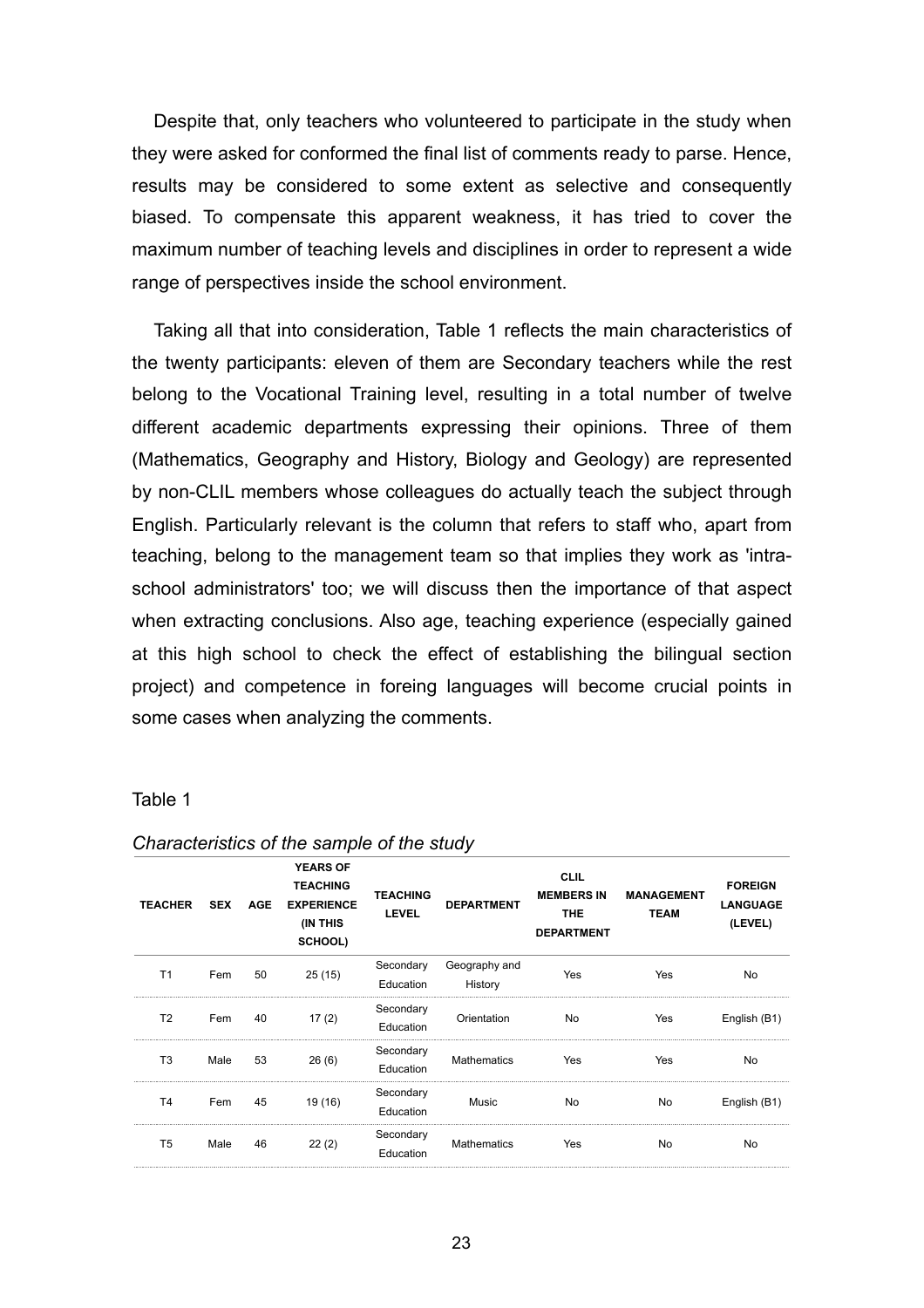| T <sub>6</sub>  | Fem  | 53 | 29 (23) | Secondary<br>Education | Biology and<br>Geology                      | Yes | No  | No                                          |
|-----------------|------|----|---------|------------------------|---------------------------------------------|-----|-----|---------------------------------------------|
| T7              | Fem  | 47 | 19(1)   | Secondary<br>Education | Physics and<br>Chemistry                    | No  | No  | No                                          |
| T <sub>8</sub>  | Fem  | 54 | 29 (15) | Secondary<br>Education | Philosophy                                  | No  | No  | No                                          |
| T <sub>9</sub>  | Male | 52 | 25(18)  | Secondary<br>Education | Technology                                  | No  | No  | No                                          |
| T10             | Male | 57 | 33(32)  | Secondary<br>Education | Spanish<br>Language and<br>Literature       | No  | No  | English (B2)<br>Portug. (B2)<br>French (B1) |
| T11             | Male | 52 | 21(8)   | Secondary<br>Education | Spanish<br>Language and<br>Literature       | No  | No  | English (B1)<br>Portug. (A2)                |
| T12             | Fem  | 33 | 8(4)    | Vocational<br>Training | Healthcare<br>Processes                     | No  | No  | English (B1)                                |
| T <sub>13</sub> | Fem  | 51 | 23(18)  | Vocational<br>Training | Healthcare<br>Processes                     | No  | No  | No                                          |
| T14             | Fem  | 56 | 14(3)   | Vocational<br>Training | Healthcare<br>Processes                     | No  | No  | English (B1)                                |
| T <sub>15</sub> | Fem  | 57 | 28 (23) | Vocational<br>Training | Healthcare<br>Processes                     | No  | No  | No                                          |
| T16             | Fem  | 53 | 27(23)  | Vocational<br>Training | Healthcare<br>Processes                     | No  | No  | No                                          |
| T17             | Fem  | 54 | 22 (20) | Vocational<br>Training | Healthcare<br>Processes                     | No  | No  | No                                          |
| T18             | Male | 47 | 24 (10) | Vocational<br>Training | Computer<br>Systems                         | No  | Yes | No                                          |
| T19             | Male | 40 | 5(1)    | Vocational<br>Training | Computer<br>Systems                         | No  | No  | No                                          |
| T20             | Fem  | 44 | 5(2)    | Vocational<br>Training | Training and<br>Professional<br>Development | No  | No  | No                                          |

## **4.3. Data collection instrument and procedure**

Given the type of study we wanted to carry out, a questionnaire (see Appendix) was designed to be completed by as many teachers as possible. This elicitation tool perfectly fits the qualitative methodology, planned to study a specific context by interpreting in detail participants' thoughts and attitudes.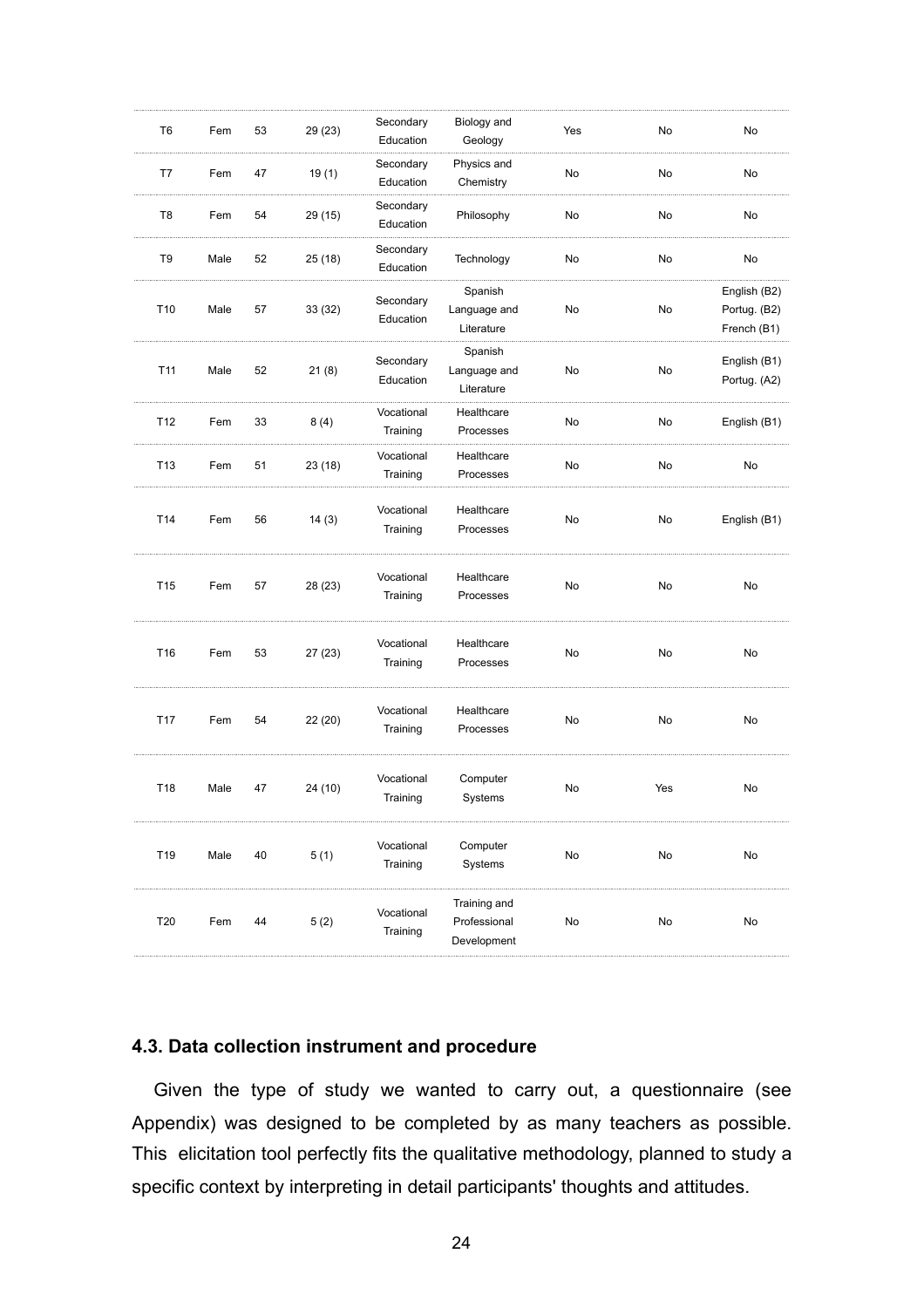It is clear that Spanish was the language used along all the questions since the respondents were non-CLIL teachers and needed to understand the statements to express their views and feelings in depth.

The exploration of teachers' beliefs was conducted through closed questions (yes/no questions) and open-ended questions. Concerning the design of the questionnaire, it is structured in eight different sections following this order:

- An introductory section for gathering essential information referred to professional data from the participants: teaching level, academic-content department they belong to and possible CLIL partners, years of experience and in particular teaching experience in "Castelar High School", membership of the management team. It also includes blanks to determine their interest in foreign languages and their degree of conviction in CLIL methodology: linguistic competence, stays abroad, children successfully attending a bilingual programme.

- The first question is: "What are your perceptions with regard to the implementation of bilingual programmes in Extremadura and in this school in particular?

- The second question is: "Do you consider CLIL teachers take advantage of a series of benefits and privileges when compared to the rest of teachers? Do you find them reasonable and/or fair?" To enable a better understanding, a list of different ideas is showed: "Related to a selection of some groups of students"; "related to a salary increase"; "related to a reduction of hours"; "related to a professional recognition (status)"; "What other privileges or benefits do you think CLIL teachers take advantage of?"

- After that, the following question is posed: "Do you think that participating in the bilingual section project implies a series of disadvantages for CLIL teachers?" Then a list of different points is displayed: "Related to language competence, do you think that the level of linguistic competence in English (B2) demanded to teach CLIL is sufficient?"; "related to planning a different methodology for the CLIL classroom"; "related to the time spent in finding,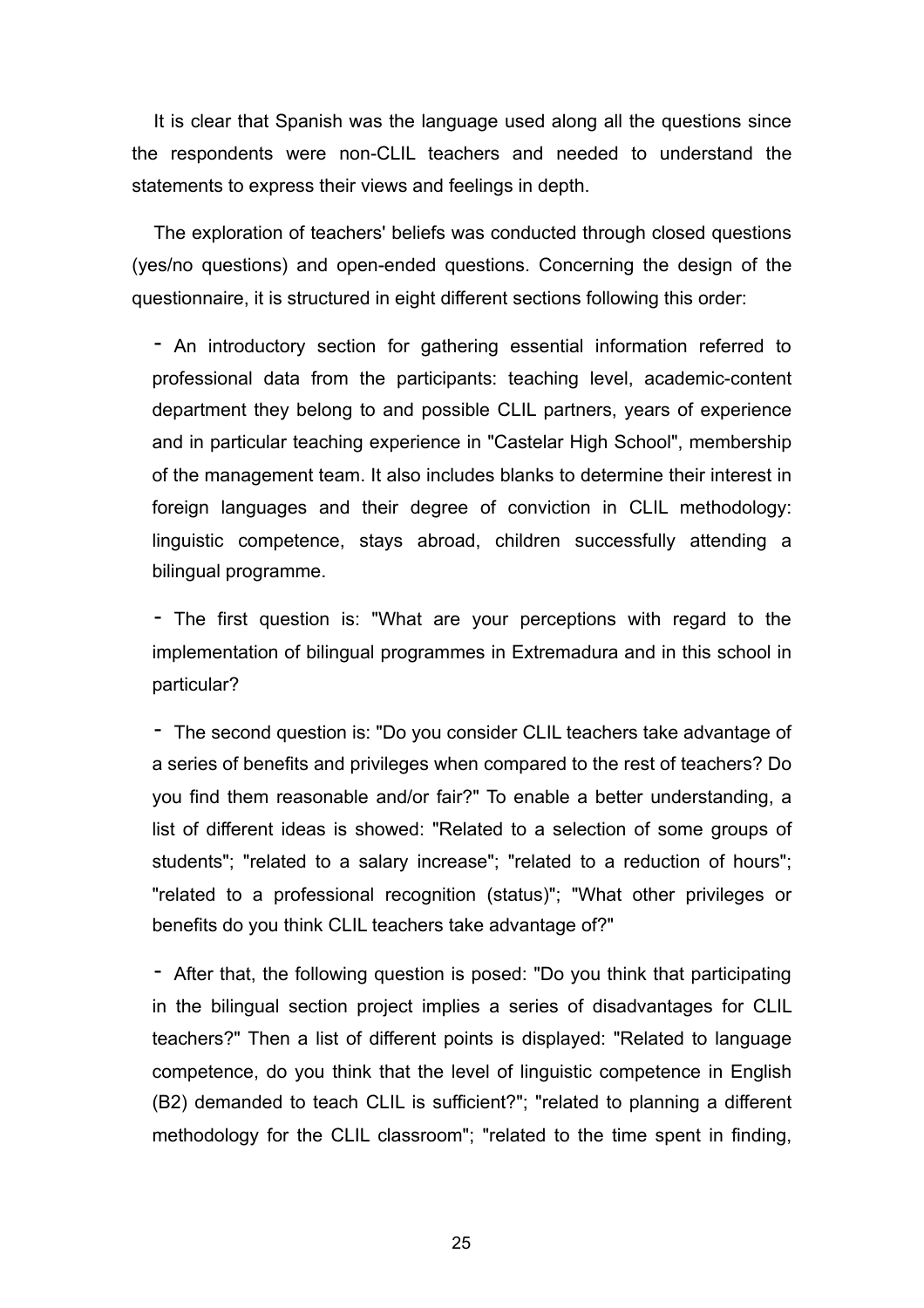selecting and adapting resources and materials"; "related to the attention to diversity in the CLIL classroom".

- The next section tries to positionate the participant for or against CLIL: "If you had the opportunity to join the bilingual programme in this high school, would you do it? Why? What do you like most about this? And what do you least like?"

- Coordination is the key element in the next part. "When the bilingual section is operating, do you consider there is enough coordination among CLIL members (English teacher, language assistant and content-subject teachers)? Between CLIL teachers and the management team in the high school? Between CLIL teachers and non-CLIL teachers? Would you like to become more involved in the bilingual programme carried out in the school? In which ways might this be achieved? What about coordination between CLIL teachers and families?"

- Then some questions about elitism are formulated: "Do you consider the model of bilingual school implemented in Extremadura and in this educational institution in particular is related to the word 'elitism'? Do you think it is generating or it would generate stress and resentment between bilingual schools and non-bilingual schools? Between bilingual academic departments and non-bilingual academic departments? Between CLIL teachers and non-CLIL teachers? Between CLIL students and non-CLIL students? Between families whose children belong to the bilingual programme and those who do not?"

- Finally, the last section is devoted to offer solutions and proposals for improvement regarding the real situation of the bilingual programme in that particular centre and over the region: "Are you in accordance with the approach and the implementation of the bilingual programme in this school? What do you suggest to improve the quality of the bilingual education?"

Questionnaires were administered in the autumn of 2015. Once the data were compiled, an inductive approach, reasoning from the particular to the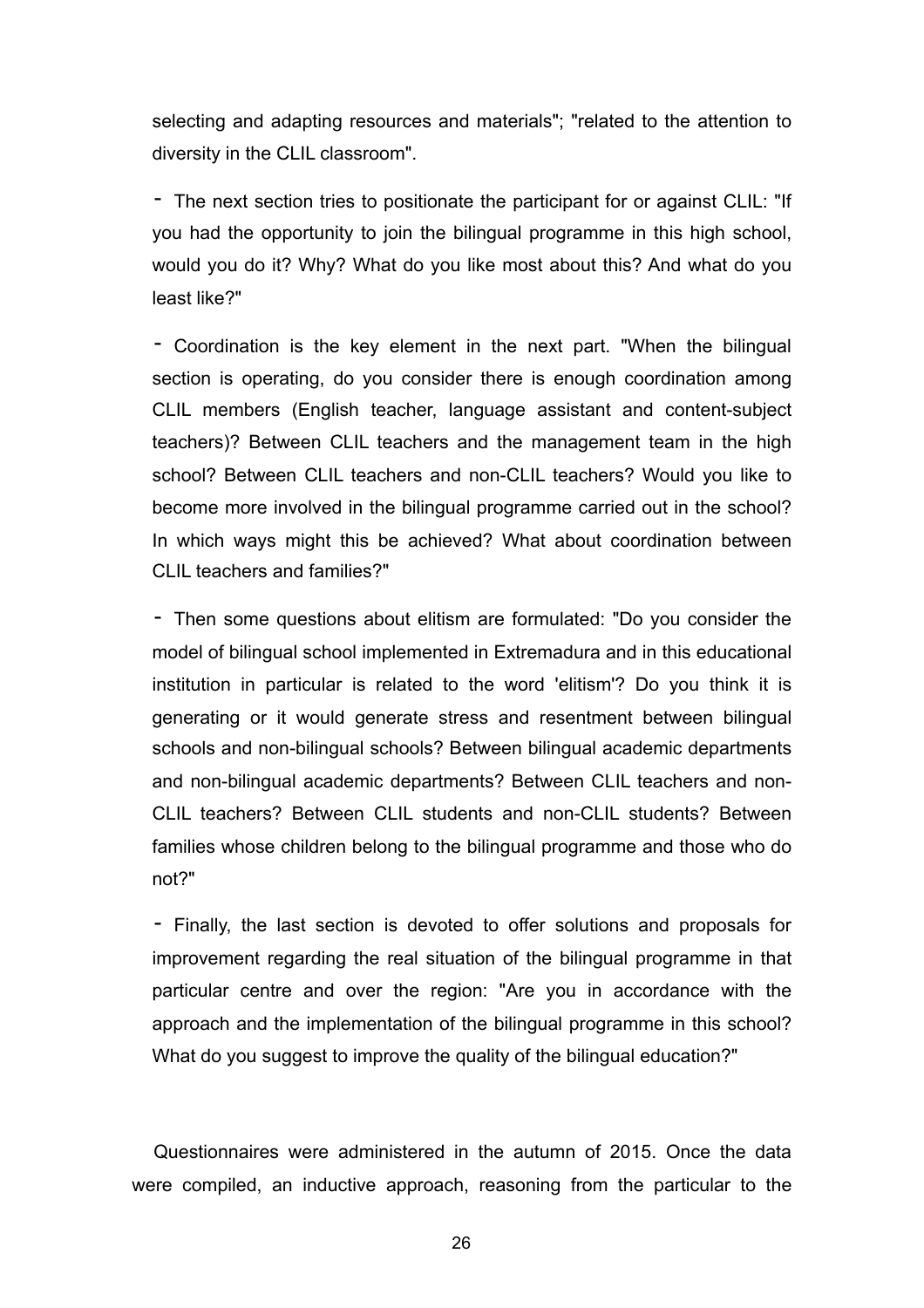general, has been considered to be the most suitable method to data analysis. A processing through main categories and also subthemes assigned to each of the main categories has been carried out.

Furthermore, some illustrative opinions have been extracted from the questionnaires and literally transcribed into English to clarify the issues.

#### **4.4. Results and discussion**

To address the research aims raised in this study, we will deal with the different data sections separately.

First of all, the perceptions about the implementation of bilingual sections will be analyzed, reporting on a general idea of the context in which CLIL is being spread across our region. Secondly, the supposed benefits and privileges of CLIL teachers will be discussed from the non-CLIL participants' perspectives. Equally important will be the exploration, according to their views, of some negative points when belonging to a bilingual programme. The way in which coordination affects the CLIL project itself but also the school as a whole will be addressed in the fourth part. Results concerning 'elitism' as a synonym of bilingual education will reveal striking impressions. The last section will reflect the participating non-CLIL teachers' views with the sole purpose of improving bilingual education.

#### **4.4.1. Perceptions about the implementation of bilingual sections**

Non-CLIL teachers' comments about the evolution of establishing bilingual sections over Extremadura are very diverse. Most of them underline the importance of this type of programmes to develop skills in foreign languages on the part of students. The idea of living in a globalized world where English is a powerful tool for competitiveness and economy (Mehisto et al. 2008) is quite repeated, as table 2 reflects.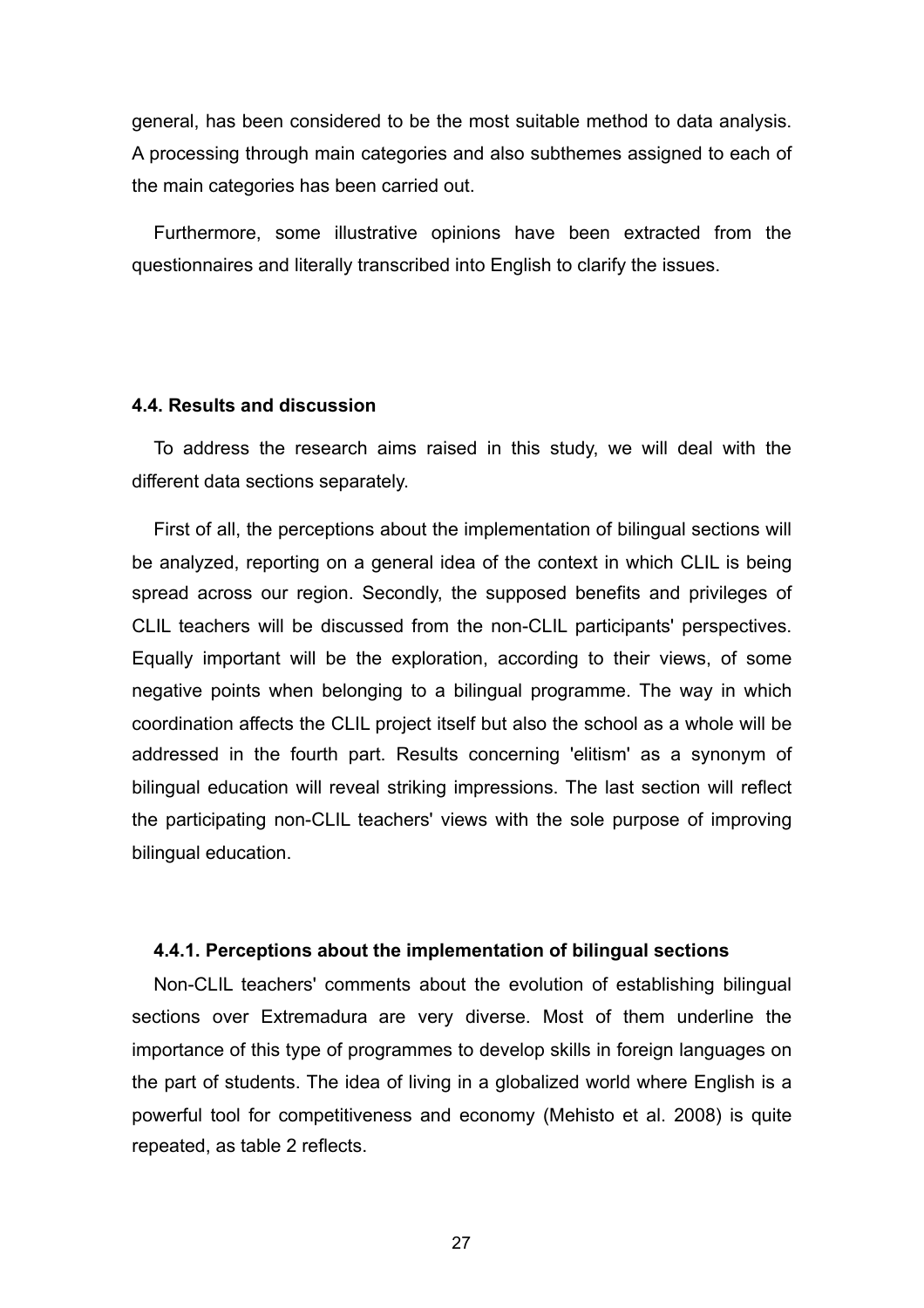Table 2

*Non-CLIL teachers' opinions about the importance of bilingual sections projects*

| T1              | "The main advantage is that students' linguistic competence improves<br>substantially." |  |  |  |  |  |
|-----------------|-----------------------------------------------------------------------------------------|--|--|--|--|--|
|                 | "Through bilingual programmes, the 'fear' to learn a new language                       |  |  |  |  |  |
| T2              | dissapears. That allows students the possibility to travel abroad looking               |  |  |  |  |  |
|                 | for more opportunities."                                                                |  |  |  |  |  |
| T5              | "It is positive for the development of the students' linguistic competence              |  |  |  |  |  |
|                 | so that they can carry out certain activities when travelling abroad."                  |  |  |  |  |  |
| T <sub>8</sub>  | "Given the current globalization we live in, languages are important but                |  |  |  |  |  |
|                 | not indispensable."                                                                     |  |  |  |  |  |
| T <sub>10</sub> | "Obviously, speaking other languages is important, as well as cultural                  |  |  |  |  |  |
|                 | enrichment, but not at any price."                                                      |  |  |  |  |  |
|                 | "I think the implementation of bilingual programmes is extremely                        |  |  |  |  |  |
| T <sub>20</sub> | important because knowing languages in general, not only English, is                    |  |  |  |  |  |
|                 | essential at present."                                                                  |  |  |  |  |  |

Additionally, some teachers highlight other potential advantages of CLIL programmes such as the increase of motivation to learn and the development of cognitive skills, as is evidenced, respectively, in the two following comments: "Students seem to be more motivated and involved in the activities if they are organized inside the bilingual programme" (Teacher, henceforth T, 6); "Bilingual sections are a good option for the intellectual development of learners" (T4).

However, as shown in table 2, some favourable comments include to some extent negative nuances, above all what refers to the way of implementing CLIL programmes. In fact, many voices are strongly critical of bilingual sections projects as are actually being implemented in our region. In this sense, regarding to the educational authorities' dimension, these are some of the views on the topic: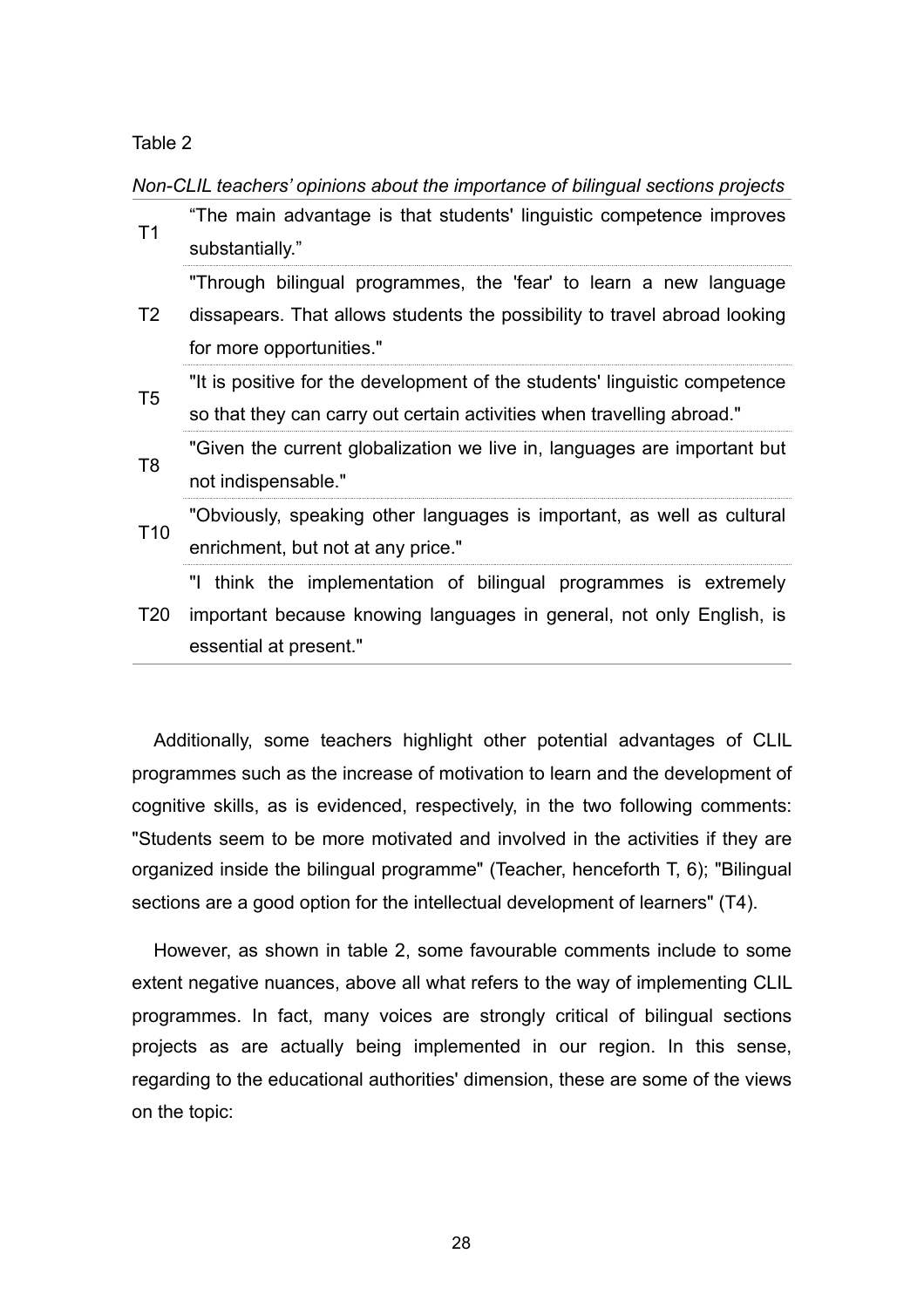"In general, I think it is a situation of wanting and not being able to. [...] This type of programmes is just one of many proposed by authorities aimed only at a good statistical effect." (T10)

"I think the implementation is good as intention but disastrous in terms of performing it. It is impossible to convert students into bilingual from one day to the next." (T13)

Other teachers accept the idea of establishing bilingual sections projects but partially. Hence, T2 draws attention to the model saying that "bilingual sections are good but the best way to learn a language is total immersion" while T4 claims: "I do not understand the way bilingual sections are set out, as CLIL subjects might be entirely taught in English." T20, as many others, believes that "the implementation system is right, although, like anything new, it can always be improved."

Particularly interesting is the lack of bilingual programmes in lower levels that some participants have pointed out as a key to understand criticism to those in Secondary education:

"I think bilingual sections should be carried out in a different way and always starting from Primary education." (T12)

"The only way to achieve a true bilingualism at schools is changing the system: it must start at Nursery stages and then leveling up. For example, Primary students that have not studied the future simple tense in English Grammar are, at the same time, asked to work with textbooks containing verbs in all tenses and this makes no sense." (T13)

Nevertheless, this first part of the questionnaire brings to light the most negative aspect of CLIL programmes according to many teachers: **the interference of bilingualism in the content teaching**. Surprisingly, they have mentioned it many times when it was not specifically asked for. The most representative comments are shown in table 3.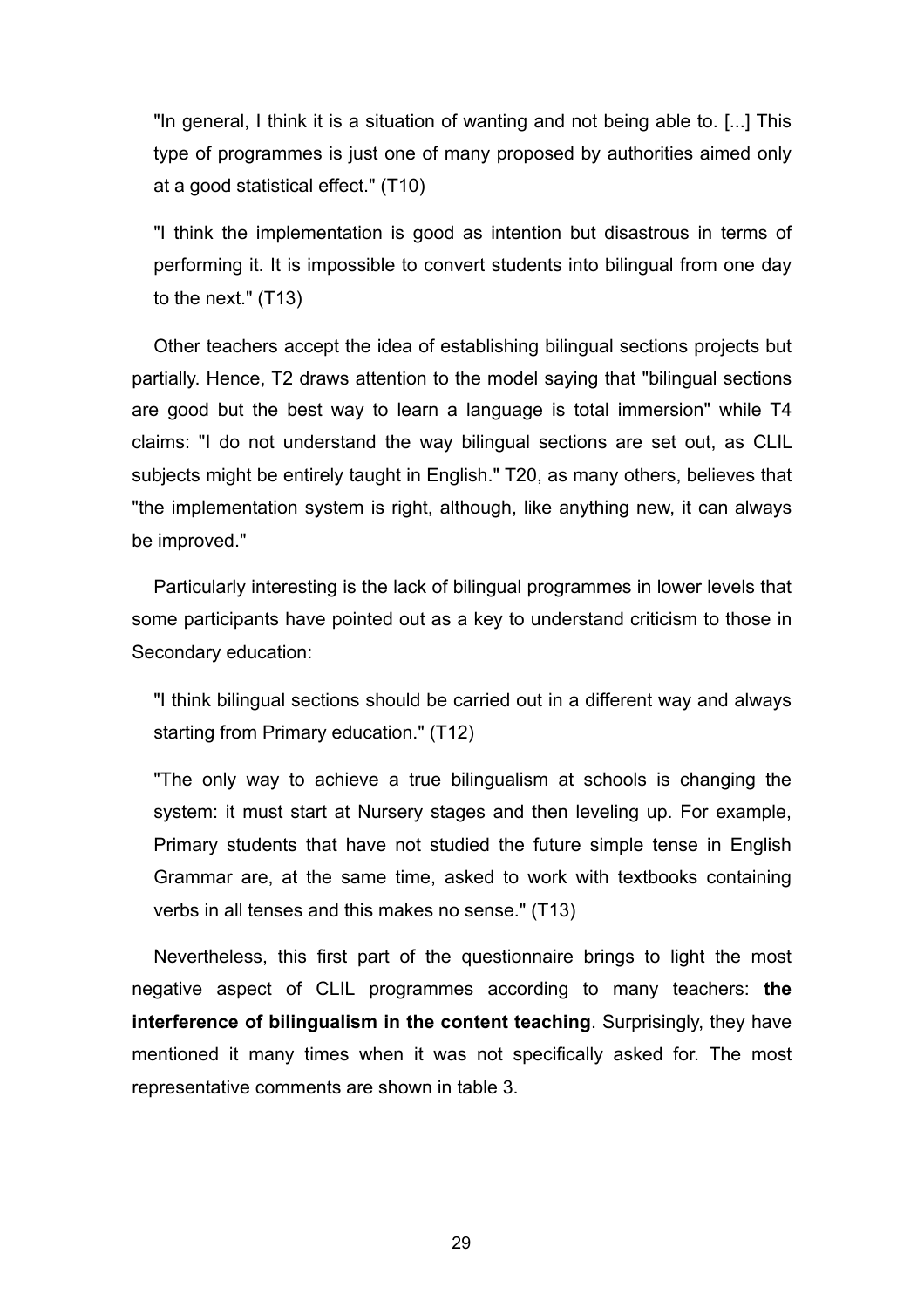Table 3

*Non-CLIL teachers' beliefs about the interference of CLIL subjects in content teaching*

T1 "It is a disadvantage: content subject learning in the CLIL programme is almost always below the planned one."

T3 "Many teachers complaint that it is not possible to finish the complete syllabus because of the difficulties emerged using the foreign language."

T4 "In the end, concepts are neither well studied nor assimilated."

T7 "Through the bilingual programme, students learn less content. When this refers to instrumental or scientific subjects such as Mathematics or Physics and Chemistry, it makes no sense to study them using another language because of two reasons. Firstly, they are in general very difficult to understand even in Spanish. Secondly, it involves an unnecessary effort to acquire a scientific vocabulary that Secondary students will never use to survive in a foreign country in a normal context."

"I do not know for sure, but I am afraid that in many cases the use of a foreign language is detrimental to the quality of the teaching-learning process: the CLIL teacher has to do 'self-translations' to explain the

T10 content and to simplify it so that the student -who does not think in another language- can assimilate the content more easily. On this long road, quality is being lost for the sake of learning basic grammatical structures and lexicon in the foreign language."

Despite the above, when the respondents make reference in some way to the immediate reality in "Castelar High School", their attitudes are more positive than negative. Criticism is smoother here than referred, in general, to bilingual programmes and many teachers -mainly the members of the management team- agree that "the implementation at the school has been done in the best possible way" (T1). In fact, the following comment summarizes the idea of delegating responsability to educational authorities more than handing out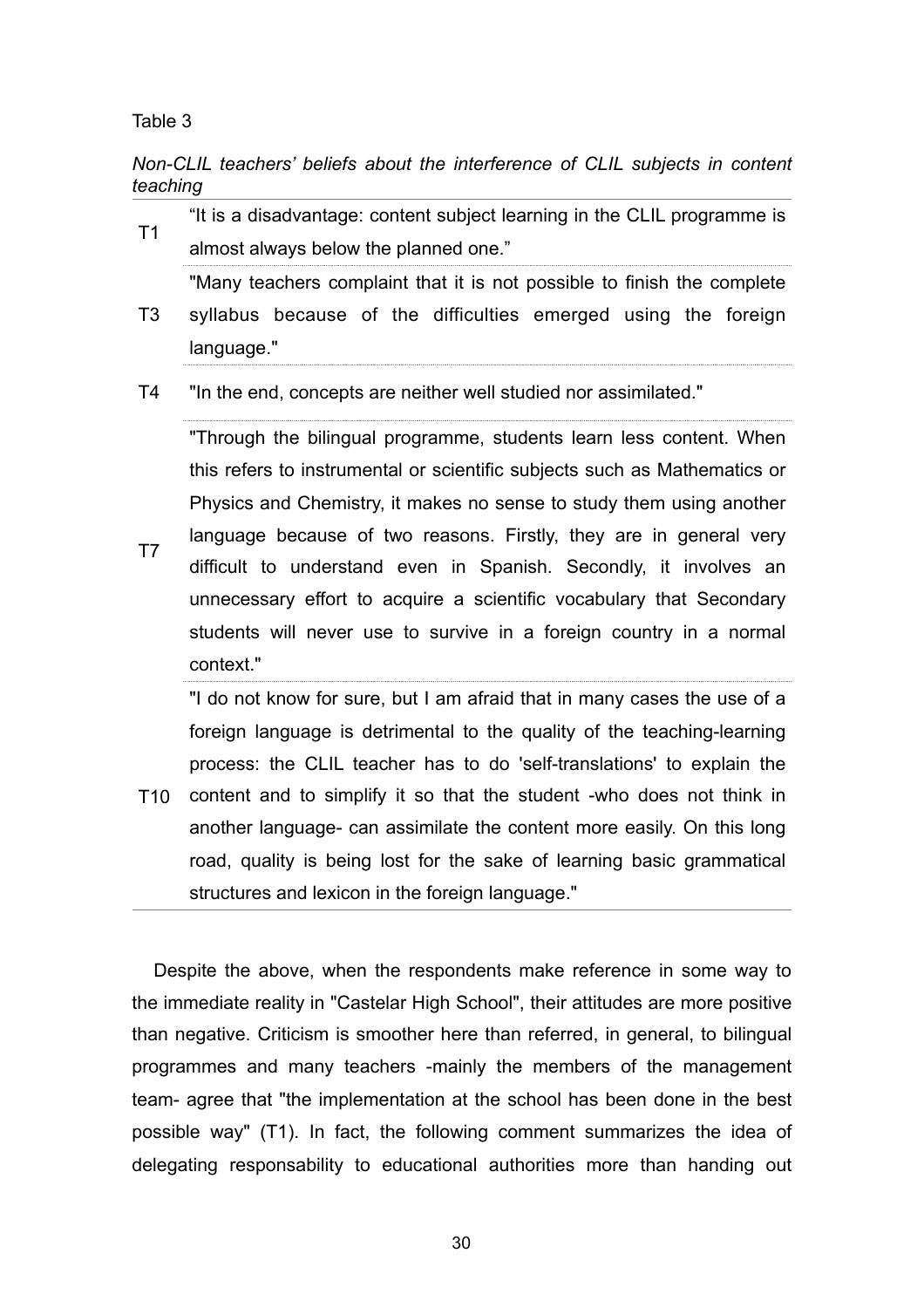blame internally: "For me, to improve the bilingual education the solution must be found from a level that corresponds to our Autonomous Community, not following a school-centred focus" (T12).

We will deeply discuss suggestions for improvement in section 4.4.6, but another relevant point, having in mind the idea explained in the previous paragraph, is that **many teachers do not feel ready to judge the implementation of CLIL programmes** (referred to Extremadura and even to the educational institution they work in). This is especially striking in questionnaires filled by Vocational Training teachers, where about 70% of them admit that "since the bilingual programme has no impact on the teaching level I belong to, I am unaware of its development" (T16). This perception is going to be very present along the following chapters of the paper in one way or another. In fact, it fits very well the vision of a current reality in which Vocational Training has apparently nothing to do with bilingualism, as described in the theorical framework. However, this profile of teacher should pay attention to significant changes taking place in other regions because a future where CLIL programmes cover Vocational Training as well is close.

#### **4.4.2. 'Privileges' attached to CLIL teachers**

Non-CLIL teachers' views about the positive side of working within a bilingual section project are not clearly defined. When they are asked to write about the possible 'privileges' a CLIL member takes advantage of, results vary depending on the specific issue. The reason for this may lie in the particular situation lived at school by each of the participants. In general, those affected by CLIL subjects inside their academic-content departments have more information to elaborate comments in detail. The same applies to teachers forming the management team.

Firstly, it is surprising that 16 in 20 respondents consider that CLIL teachers enjoy the benefit of **choosing particular groups of students**. When they are requested to defend or not this position, then the thing is less clear. On the one hand, we find annotations as table 4 shows.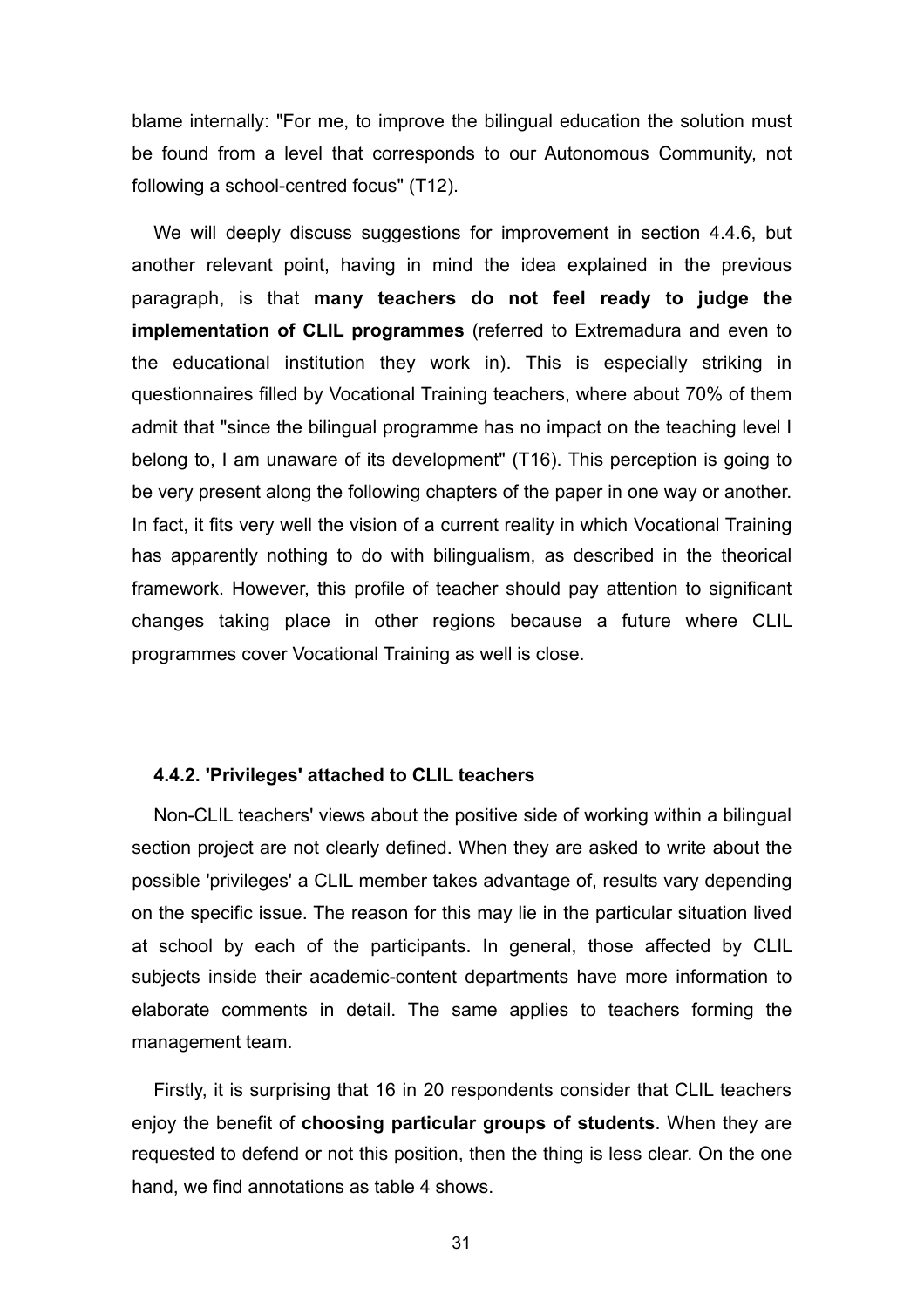#### Table 4

*Non-CLIL teachers' opinions about the positive selection of groups for CLIL*

| T1              | "The non-CLIL teacher, being this school his/her definitive workplace,<br>gets a priori the worst groups of students."                                                     |  |  |  |  |  |
|-----------------|----------------------------------------------------------------------------------------------------------------------------------------------------------------------------|--|--|--|--|--|
| T2              | "CLIL groups tend to be better than non-CLIL ones. [] I think that<br>teaching CLIL learners, who are quite good and also homogeneous, is<br>itself an important benefit." |  |  |  |  |  |
| T4              | "Bilingual sections tend to have better students. This implies that the<br>'old' teachers, as they are not prepared, will always have the worst<br>students."              |  |  |  |  |  |
| T7              | "It is clearly a privilege. It seems unfair for non-CLIL teachers, since<br>there is no possibility of choice following an order based on the criteria<br>of seniority."   |  |  |  |  |  |
| T <sub>10</sub> | "There is obviously a selection of groups that is not justifiable: it is like a<br>linguistic-academic darwinism."                                                         |  |  |  |  |  |

As illustrated, some of the comments above are very critical and related to an elitist concept of bilingualism that we will deeply discuss in section 4.4.5.

Anyway, other opinions understand that one of the conditions to establish a bilingual programme is creating specific groups, arguing that "these groups are made up of better students, but the allocation of them to CLIL teachers seems very reasonable to me" (T5). Additionally, members of the headmaster team points out that "making a good distribution of CLIL students in different groups and lines" (T3), in other words, combining students into mixed groups for the non-CLIL subjects, can smooth the effects of possible conflicts among CLIL and non-CLIL teachers when it is time to choose at the beginning of the academic year.

Regarding the **salary increases** CLIL teachers receive, almost all of the participants (17 in 20) said that they just did know nothing about that and did not make an assessment. But still, some comments are coincident in expressing an idea: "This bonus is completely unfair, as they are voluntarily who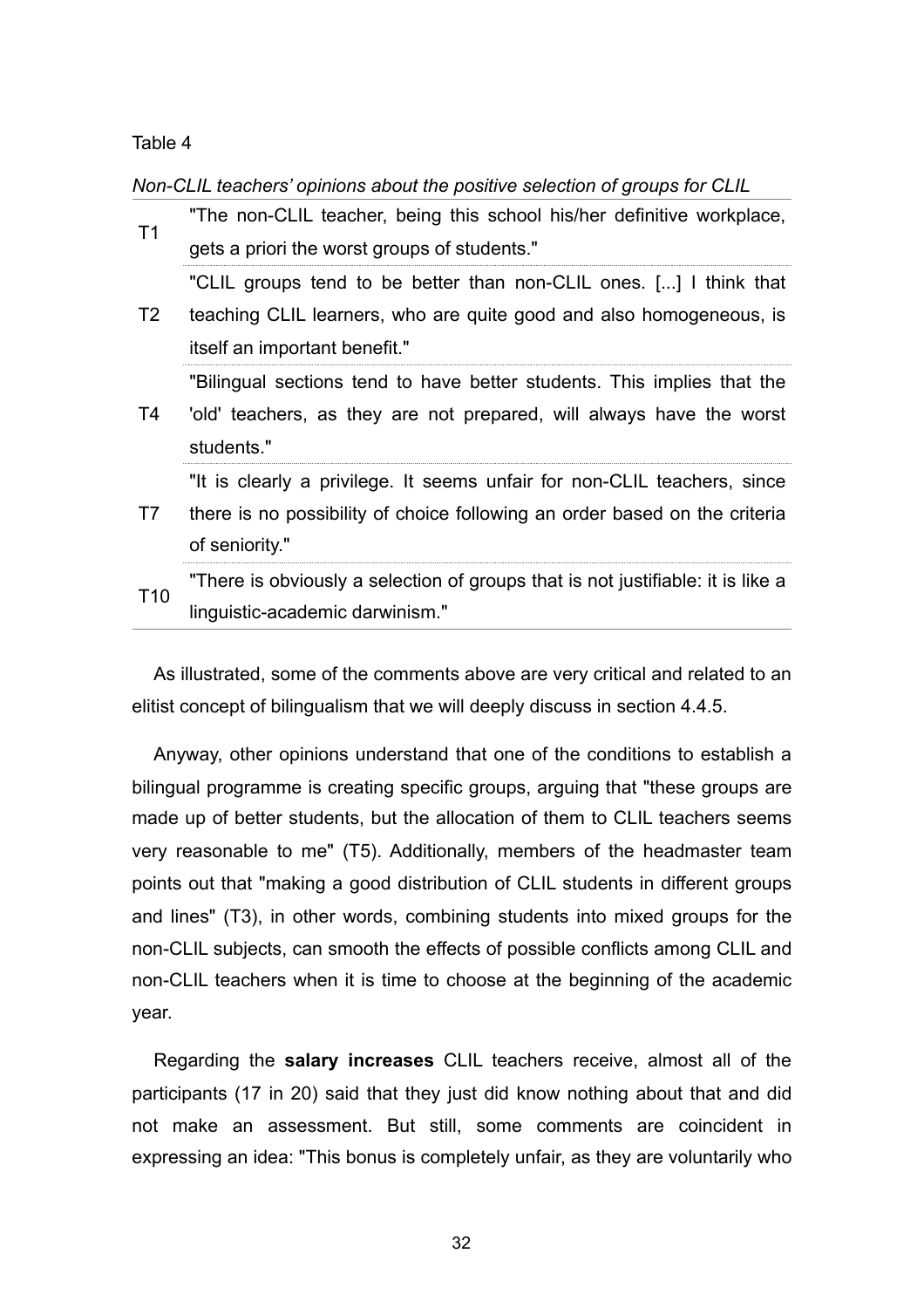prefer those teachings" (T17). It is interesting that even the management members were surprised about that aspect considering that they work as school administrators and should consequently be aware of all implications of participating in the bilingual programme.

The **reduction of hours** that CLIL teachers experiment in their weekly timetable is seen as a privilege by many participants, but they often believe that it is something fair. Surprisingly, when the respondents are interested in English and the effort when using a new language is understood, they tend to relate this reduction to time devoted to prepare materials, as evidenced in the following two comments: "I think that preparing lessons in another language must involve much more work, so it is fair" (T2); "It would be reasonable for preparing the classes" (T4).

Other points of view reveal interesting perceptions on the topic:

"I think we should contemplate what CLIL subjects are taught by each of the CLIL teachers and therefore the reduction should be in proportion to the number of bilingual lessons carried out." (T3)

"It is a privilege. It is unfair to implement a reduction of hours only for bilingual sections and not for teachers that have to teach a subject which does not belong to their academic department, because in that case they need also extra time to adapt and prepare materials." (T7)

Referred to the **professional recognition** as a supposed benefit that CLIL teachers enjoy, many respondents claim that belonging to the bilingual section project does not imply that they are treated in a better way. And for those thinking that CLIL professionals take advantage of that aspect, comments show that "it is logic that they are more recognized" (T1), "the additional effort and training CLIL teachers make deserves this recognition" (T10), "they tend to have a higher status but of course it is fair" (T20) and even "it might be more promoted this professional recognition" (T11).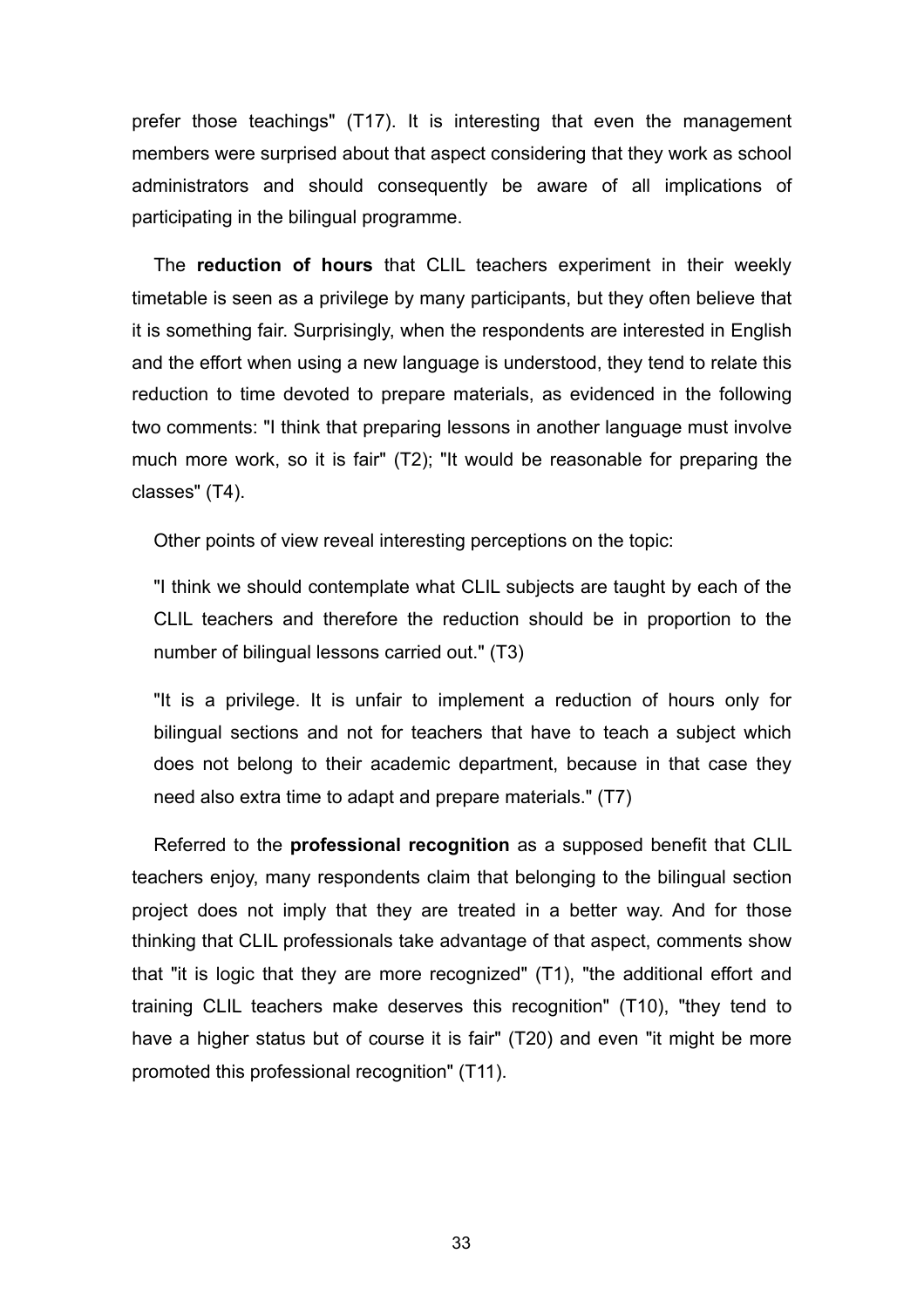#### **4.4.3. The negative side of being a CLIL teacher**

Working within a bilingual programme also implies a series of disadvantages, according to non-CLIL teachers. The questionnaires' findings show that this section will be crucial to understand why most of teachers have absolutely no intention of joining the already implemented CLIL programme at "Castelar High School".

Firstly, when the participants are requested for the opinion of **possessing a B2 English level** as sufficient to teach in the bilingual programme, most of them have serious doubts about the topic and others admit to have no idea concerning these levels: "Honestly, I do not know given my total ignorance about this issue" (T8). In fact, we should take into account that the competence in foreign languages of the sample of the study is really low (only 6 in 20 respondents have achieved a B1), as detailed in the section referred to the context of the study. Despite this, and assuming the role of the CLIL teacher, here are some comments found:

"I think this level is not sufficient because there is a very specific terminology as well as expressions that are normally not learnt." (T4)

"The qualification asked for being a language teacher should be equally demanded for CLIL-teachers." (T7)

As we can see, the importance given to the knowledge of languages to develop CLIL lessons is evident and, for me, to some extent excessive. However, most of non-CLIL teachers agree that "mastering the content of the subject is even ahead of the level of English" (T10). In fact, this is one of the keys to understand the true concept of CLIL as 'an educational approach which is content-driven' (Coyle et al. 2010, 12).

Moving to the next point, the fact of receiving specific training in order to be able to run a CLIL classroom is not perceived as a disadvantage by most of the 20 participants, as evidenced in the following comments: "The methodology will depend on the teacher, but for me this is not a disadvantage" (T1); "The methodology will be the same, though students need to be more participative orally" (T3); "I do not understand why teaching in a new language involves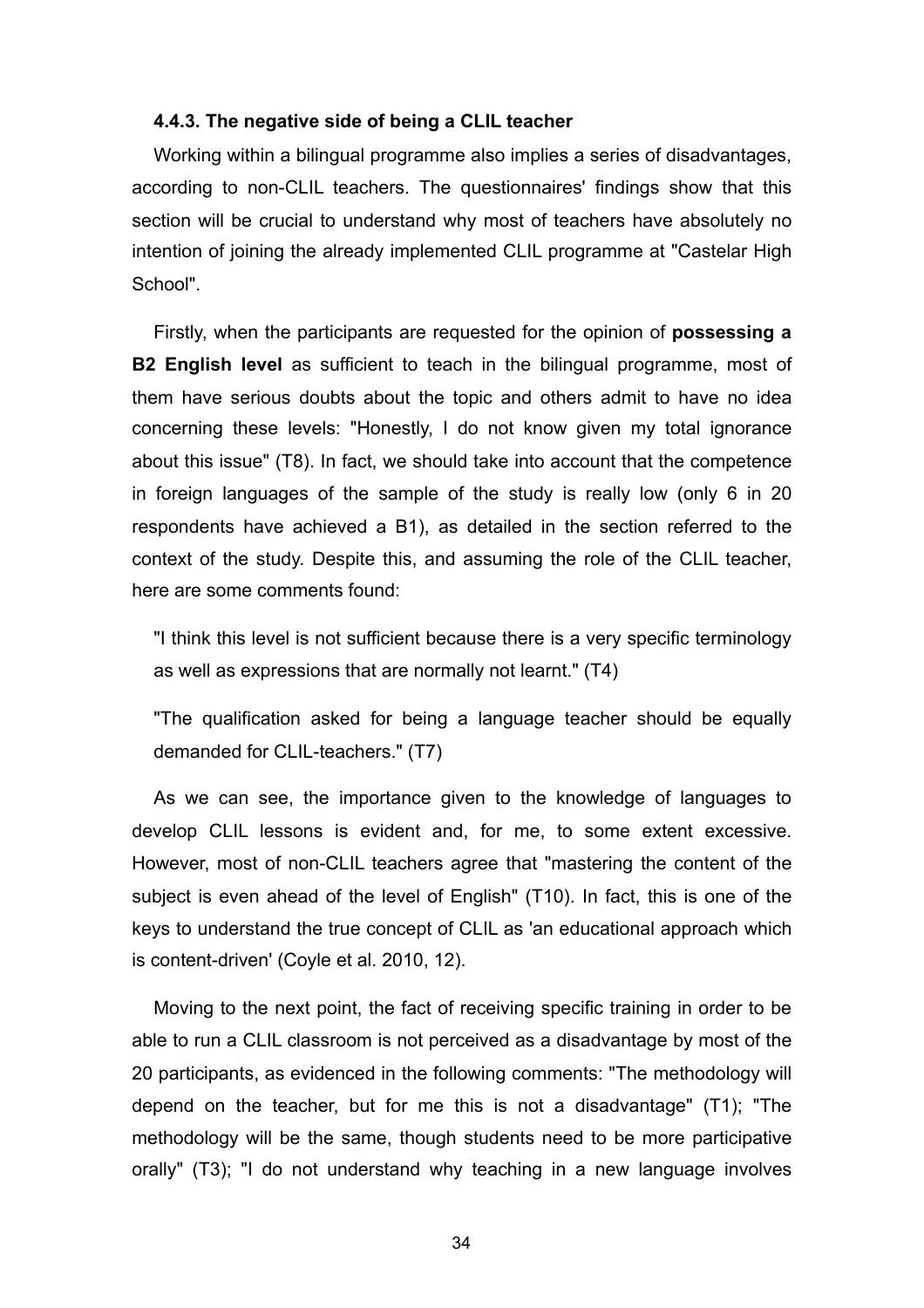modifications in the methodology used to teach a determined subject" (T17); "I guess it will depend on the teacher: some teachers will be more hard-working when planning a different methodology but others will simply enjoy the fact of having the best students" (T10). This last opinion again brings to light the connotation of elitism inside the bilingual programme to which we will return later.

In any case, these perceptions highlight that **methodological training** is not considered as an essential competence for being a CLIL teacher, since foreign language domain is vital according to them. The idea of emphasising language more than anything else does not conform to the needs of a CLIL school at the present time. In fact, it was only two years ago when educational authorities in Extremadura proposed the *Decreto 39/2014*, giving enough importance to CLIL training as a prerequisite to teach in bilingual sections projects.

It is also very striking to check that other methodological aspects to perform a good bilingual education are not especially relevant from some of the non-CLIL teachers' perspectives. Although most of them understand that finding, selecting and adapting materials for CLIL units is a time-consuming task, others defend a position in which "the CLIL teacher should not spend more time than any other teacher doing the same for his/her non-CLIL lessons thanks to the Internet and ICT" (T13). "There is a lot of material (textbooks) for bilingual classes" (T1) shows here the simplification done of textbooks when talking about materials in the widest sense.

Thus, it seems to be that only CLIL teachers must really notice how hard this task is and this deserves a deep reflexion. Anyway, and following the trend announced, teachers keen on learning languages tend to be more comprehensive regarding the changes in methodology and the time spent preparing the classes applied to the CLIL context:

"I think the CLIL teacher must use a different and appropriate methodology because otherwise students could get bored or lost more easily about what is being explained. [...] I guess it is more complicated trying to find videos, images, etc. in order to stimulate content learning through all the senses." (T2)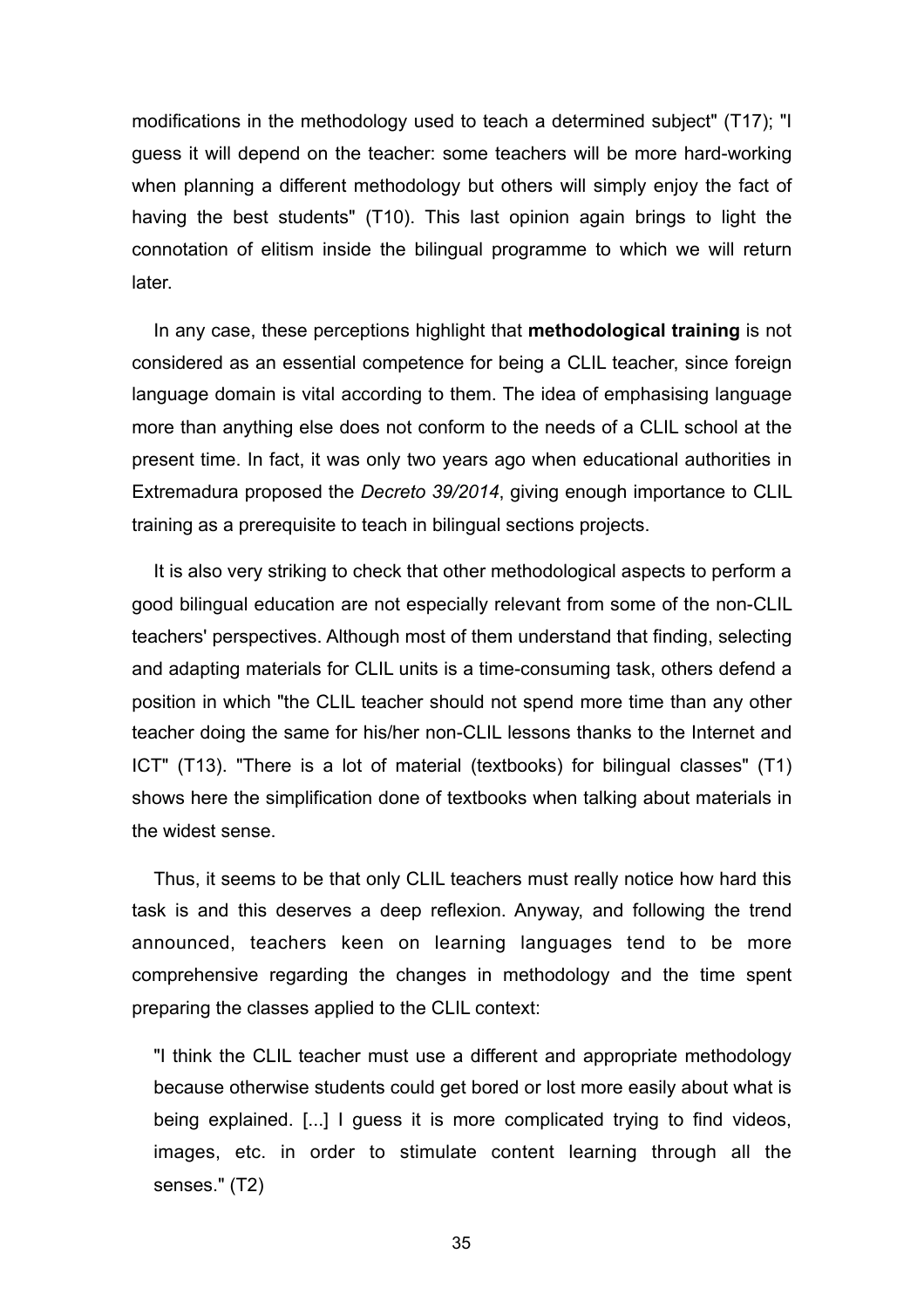"More methodological training is necessary to adapt the new content to the previous knowledge that students alredy have. [...] The time spent on selecting materials, apart from the texbook, is much, and these supplementary materials are difficult to find in many cases." (T4)

The **attention to diversity in the CLIL classroom** is also a part that merits further attention. The situation is very similar to that referred to methodology in the previous paragraphs, though non-CLIL teachers' beliefs are more uniform in this regard. Hence, the more representative comments are detailed in table 5.

#### Table 5

#### *Non-CLIL teachers' opinions about attention to diversity in the CLIL classroom*

T2 "In the bilingual sections it is rare to find a lot of cases, referred to number but also to severity. Of course it will be necessary to adapt the methodology, the organization of time, work and spaces..., just like we do in non-CLIL groups."

"CLIL students are all supposed to fit into the same pattern and there

- T4 should be no diversity problems. It would be complicated to adapt materials to these students."
- T5 "It must be more complex, although diversity in bilingual sections is narrower than inside ordinary classrooms."
- T11 "I am not sure if attention to diversity is contemplated inside the bilingual sections."
- T12 "I think there is too much homogeneity concerning the CLIL students."
- T17 "I do not see the difference between teaching CLIL and non-CLIL groups in this regard."

As stated above, it is widely believed that students with special educational needs are not in abundance in the CLIL classroom, so it might not represent a bump in the road to develop CLIL sessions; in other words, it is surprisingly seen as an advantage, forgetting that the teacher must deal the whole group but through English. Non-CLIL teachers' insights consider that the bilingual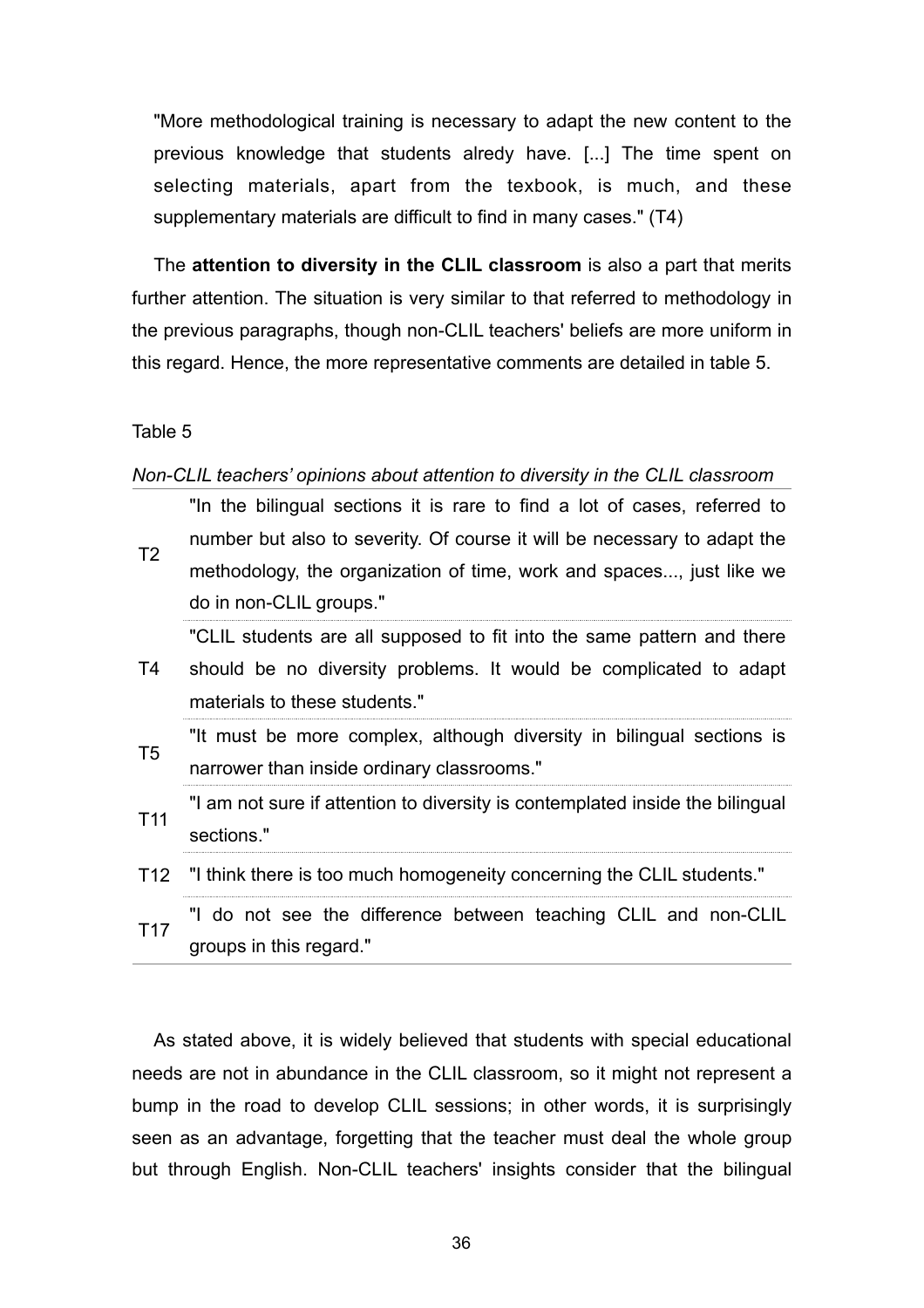group is very homogeneous and it is therefore easier to respond to individual differences, an aspect that is also going to be related to an elitist view of the bilingual section project.

Taking everything into account, the balance between positive and negative points leads us to an understanding of the non-CLIL teachers' reflexions about the possibility of joining the CLIL programme already implemented at "Castelar High School" even though it is in the long term. Through this question we try to confirm the position of the participants for or against CLIL. It also highlights the most and the least attractive things if, hypothetically, they were belonging to the bilingual programme.

Roughly only a few participants (6 in 20) would be **willing to enter into a bilingual section**, although just two of them (T2 and T4) admit to have real intentions and possibilities to do it. Both teachers share a similar pattern precisely: women aged 40-45; their interest in English; they are now trying to achieve a B2 certificate; they have stayed at least once abroad in order to study the language; both of them have children participating in a bilingual section and their perceptions are that their children's English level has improved; no CLIL members in their academic departments. This last feature is remarkable in the sense that having no colleagues already teaching CLIL in their departments is a favourable situation to join new subjects to the bilingual programme, in other words, new CLIL teachers would not compete with old CLIL members (although this does not necessarily have to happen). These two teachers coincide when claiming that taking part of the bilingual section would be "a real challenge" (T2) and "an opportunity of gaining knowledge" (T4). Talking about the advantages, T2 points out "to work within a new programme, with a selected type of students" while for T4 "the most attractive thing is being able to teach content using another language". However, it is interesting to see how linguistic competence can also be considered as the worst aspect of participating in the CLIL programme: "with the B2 English level demanded to teach CLIL I would feel insecure" (T4).

As we can see, language competence is especially relevant according to them for teaching CLIL, but in any moment methodological training is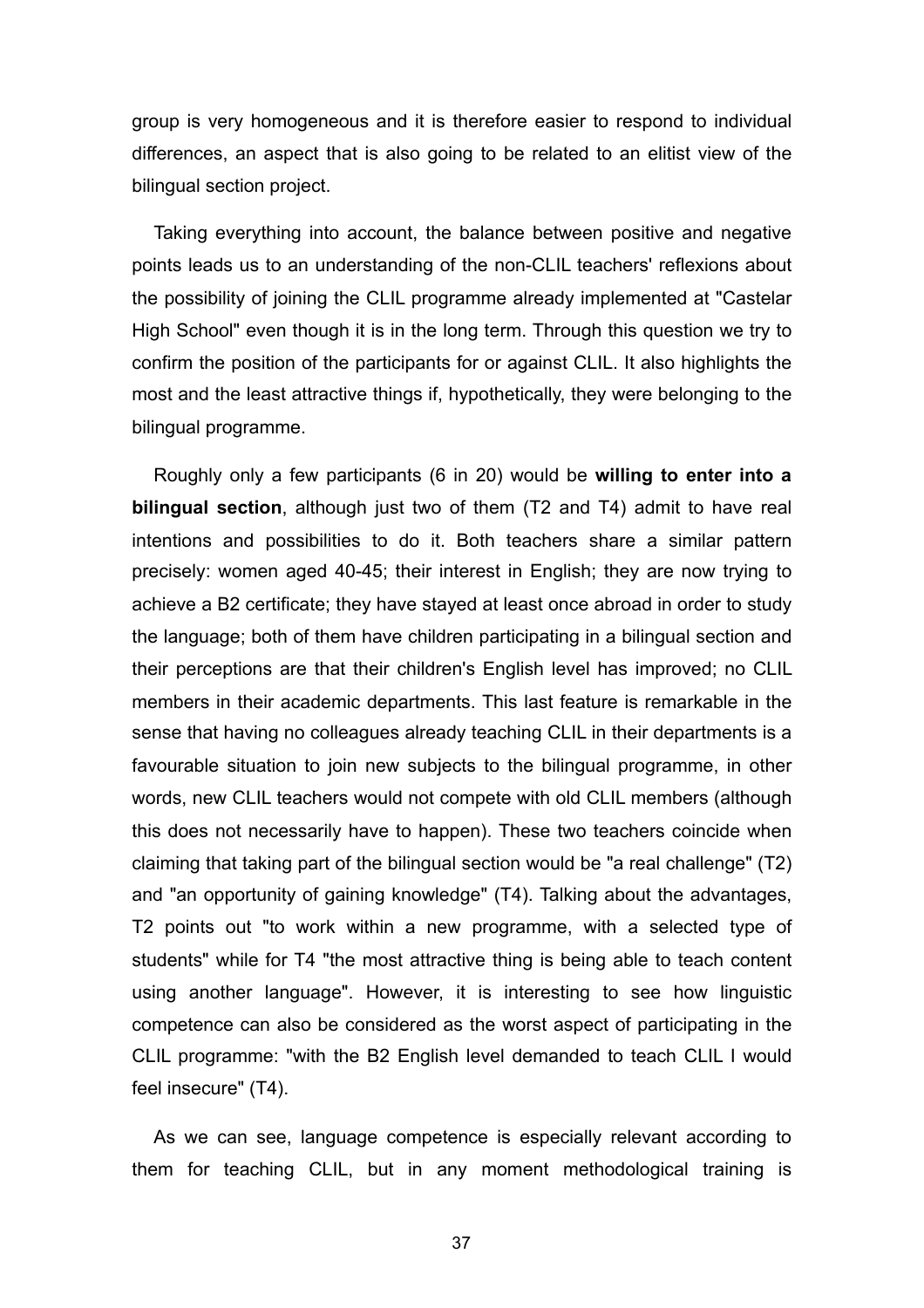mentioned. The same applies for those four teachers who do not have acquired the language domain but are not against the CLIL programmes. The following comments evidence this idea:

"If I had the opportunity to join the bilingual programme I would do it, because it looks me very interesting the idea of teaching my subject through another language, whenever the learning of the Mathematics was not affected." (T5)

"I would join it because I think the bilingual section opens new perspectives for the students." (T11)

"I would like it but I do not have the linguistic level demanded." (T14)

"If I had the appropriate expertise, of course I would like to participate within the bilingual programme." (T20)

The rest of respondents used the language domain as the main argument to justify why they do not consider the possibility of joining the CLIL programme. as T16 testifies: "I am bad at any languages". Another factor is brought to light in some cases as well: "I would not do it, because my language level is low and my available time very limited" (T18). This comment shows the importance of effort and surprisingly age as key points to understand the position: "If I were younger and had the enthusiasm to study languages, I would do it, but now the only thing I want is to take it easy" (T8, aged 54).

Referred to Vocational Training studies, it is particularly striking that many participants report "any special interest" (T19) in considering the idea of teaching via CLIL. Others take into account the importance of languages but do not accept the idea of extending the bilingual project to all educational levels:

"I am trying to learn English now, but that does not mean that my content at Vocational Training, which is very specific, could be taught in a foreign language. It takes a lot of time to prepare the student to assimilate concepts even in the native language, so using English the learning would be delayed very much and I think it is not necessary." (T13)

This, no doubt, contributes to amplify the gap between Secondary and Vocational Training education, as described in previous sections.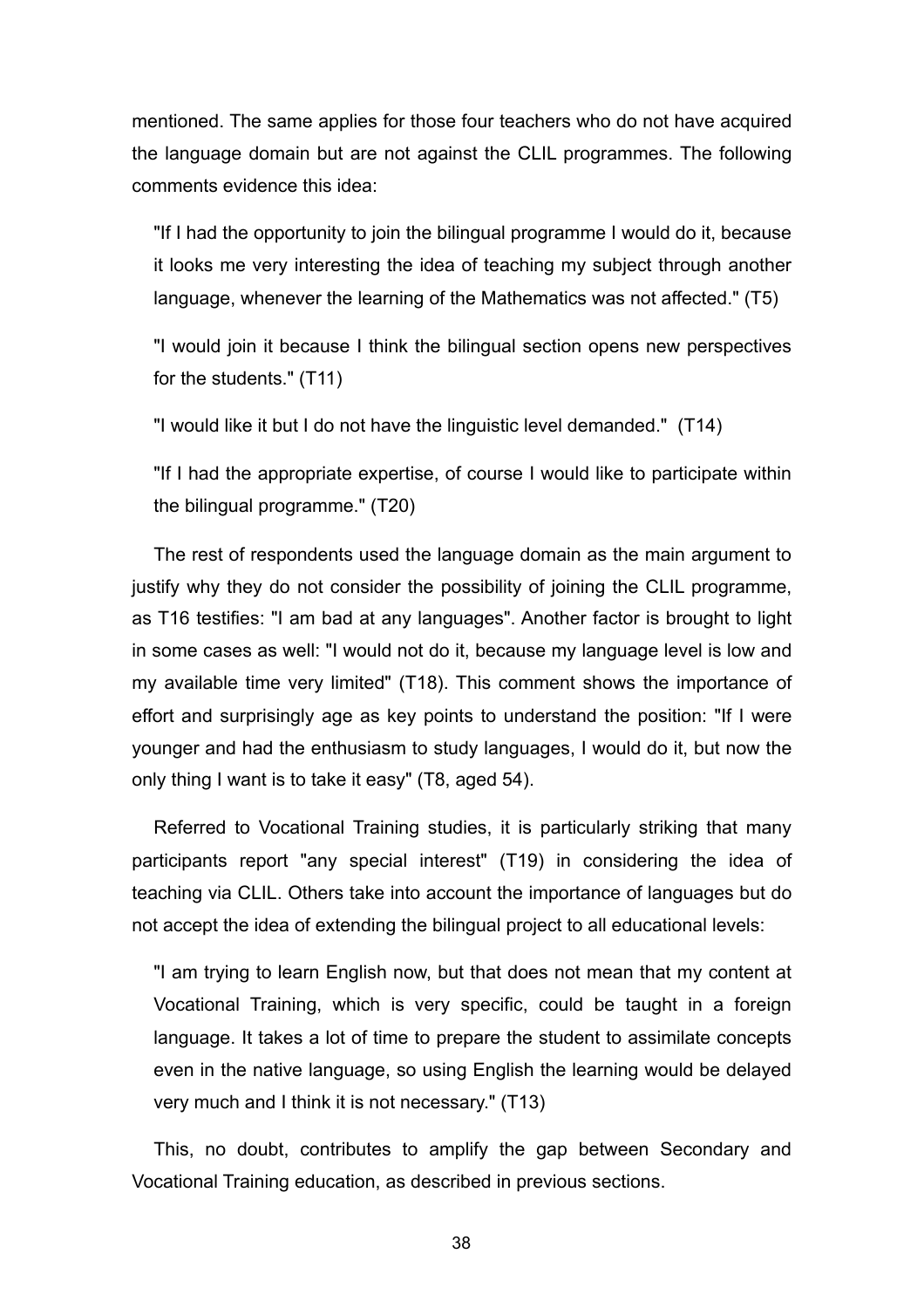#### **4.4.4. Coordination inside and outside the CLIL programme**

To work efficiently and as a whole, coordination is absolutely necessary at any educational institution. And talking about a large high school such as "Castelar", it becomes essential.

When the participants are asked to explain their views about the coordination among CLIL members, specifying English teacher, language assistant and the different content-subject specialists, the more generalized answers are "I guess they are coordinated" (T15) or simply "I do not know" (T17). Only a few respondents effectively know that "at least one meeting per week is carried out inside the bilingual programme" (T4) and even going as far as to say that "coordination is present but they should have more hours in order to achieve efficiency" (T12).

A very similar thing happens with the relationships between CLIL teachers and the management team, and between CLIL teachers and families. From a non-CLIL teachers' perspective, again **the lack of knowledge determines the impossibility to make an assessment**, as they are not involved in the bilingual section project. However, it is interesting to check how those teachers that are a part of the management team think that, generally speaking, there is enough coordination in that sense. However, the following comment reported by one of them reflects that coordination could be understood in very different ways: "There are normally clarifications when planifying the CLIL teachers' timetables at the beginning of the academic year, also in June when deciding about the CLIL subjects for the next school year...[...] I guess that communication between CLIL teachers and families will be the same as established with non-CLIL teachers" (T2). Therefore, according to the participants, it seems to be that the membership to a bilingual programme by a student does not involve more coordination or special coordination than it would happen with any other student at school. This external perception is very important, because according to experts in bilingual education, CLIL implications must be analyzed and explained to all the agents participating in the bilingual section project, and the management team and families are obviously stakeholders as well.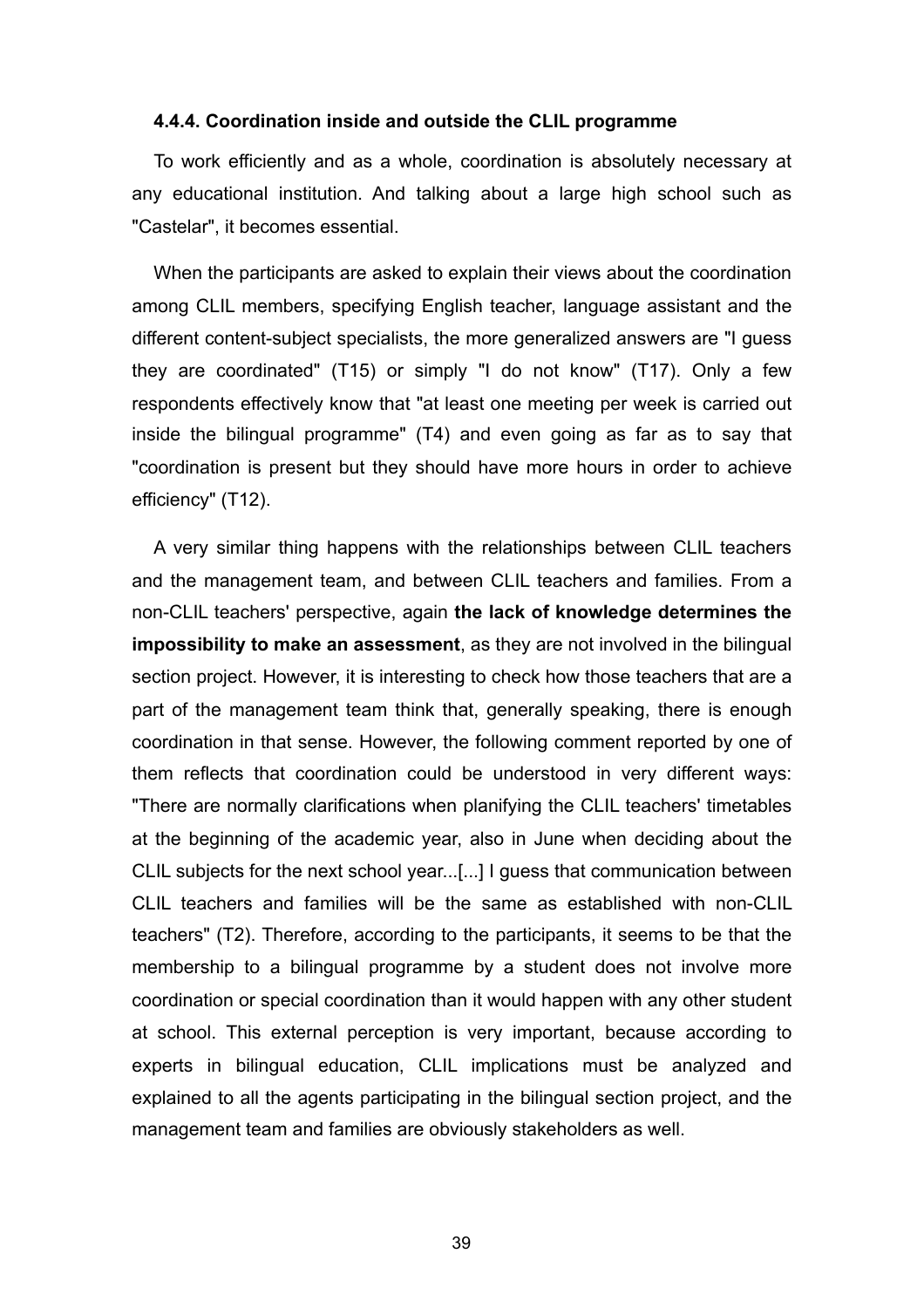Finally, regarding the coordination between CLIL teachers and non-CLIL teachers, the effectiveness is not so clear, showing a higher degree of **disappointment**. Table 6 compiles some of the comments found.

Table 6

*Non-CLIL teachers' perceptions about the coordination with CLIL teachers*

"I recognize that I have never established any type of coordination with

T2 a CLIL member, but this year we are carrying out some common activities."

"I would like a stronger coordination, via Rayuela [technological platform

T4 for Education in Extremadura] or through meetings, at least one in two weeks, for example."

"I do not think there is enough coordination. It would be excellent if the

- T11 dichotomy between good students going to the bilingual section and bad students going to the ordinary lines disappears."
- T12 "Coordination is not enough. As schedules and working hours are established, it is very complicated to find a solution."

"In this high school there is absolutely no approach concerning the

T17 cooperation and participation in the CLIL programme for the non-CLIL teachers."

"I think CLIL teachers do not count on us, the rest of teachers at school.

T13 There should be more coordination to participate in the project among all of us, taking decisions through the Pedagogical Coordination Commission."

These views reflect that many teachers outside the CLIL programme often feel an inner emptiness regarding the development of CLIL activities but they are willing to participate in one way or another. However, according to T10, "non-CLIL teachers and CLIL staff seem to live in two different worlds", an interesting perspective of what is actually going on. Time and adaptation stand out as determining factors in this relationship.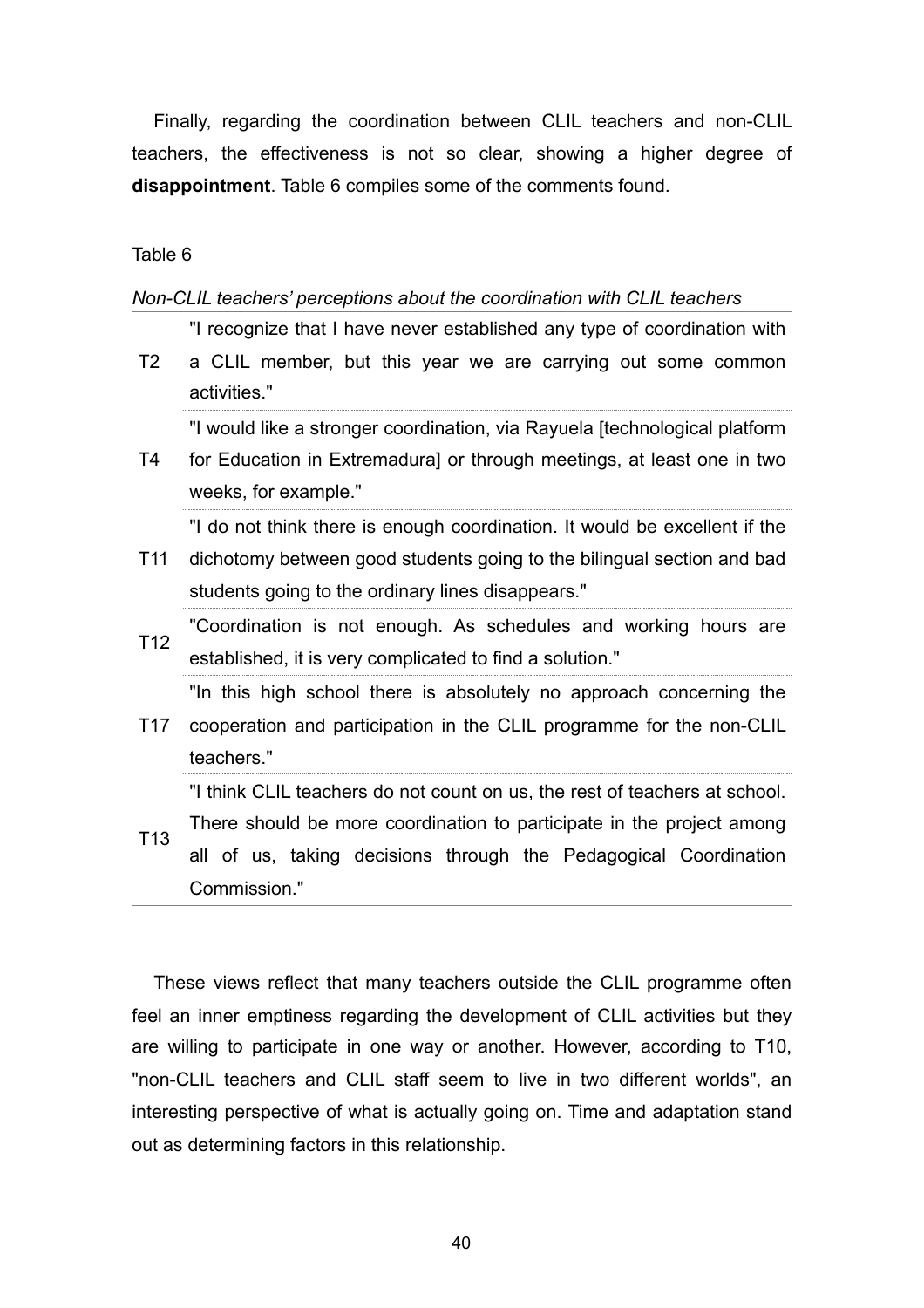#### **4.4.5. Elitism in bilingual sections**

Some hints concerning an elitist perception of the CLIL world have been mentioned along the previous sections and especially in the first one. Now we will address the most outstanding features of this topic when is specifically treated in the questionnaires. Roughly many comments hide behind some type of elitism, though talking about this concrete high school things generally become eased.

The differences between bilingual schools and non-bilingual schools as a cause of possible tension are not clearly perceived among all the non-CLIL teachers. Some of them think that "there is freedom of choice" (T5) and therefore problems should not emerge when preferring a bilingual school, thus adopting a parent's position. It is also interesting to check how many respondents claim that "the implementation of bilingual sections projects over the region has been so fast that practically all schools have now a bilingual programme and that way there should be no problems" (T1). For his part, T10 points out critically that "there are umpteen bilingual schools" while T13 notes that "although the method is not suitable, it was inevitable to implement the bilingual programme at this high school, otherwise we would lag behind." This demonstrates that generalization of CLIL programmes over Extremadura is a reality and opens the debate on the celerity and overextension they have been established with in the recent years. Other teachers support the opposite idea arguing that "many educational institutions are considered as elistist just for developing a bilingual section" (T4) or simply saying "yes, I think it could generate some tension" (T14) but without providing any justification.

Controversy between CLIL academic departments and the non-CLIL ones inside the same school has little visible impact, according to most of the participants. However, some voices of criticism do state that "some departments seem to have more 'reputation' when taking part in the bilingual programme" (T4).

Surprisingly, it does not happen the same talking about the relationship between CLIL teachers and non-CLIL teachers inside a particular department. This phenomenon of interference between CLIL professionals and 'traditional'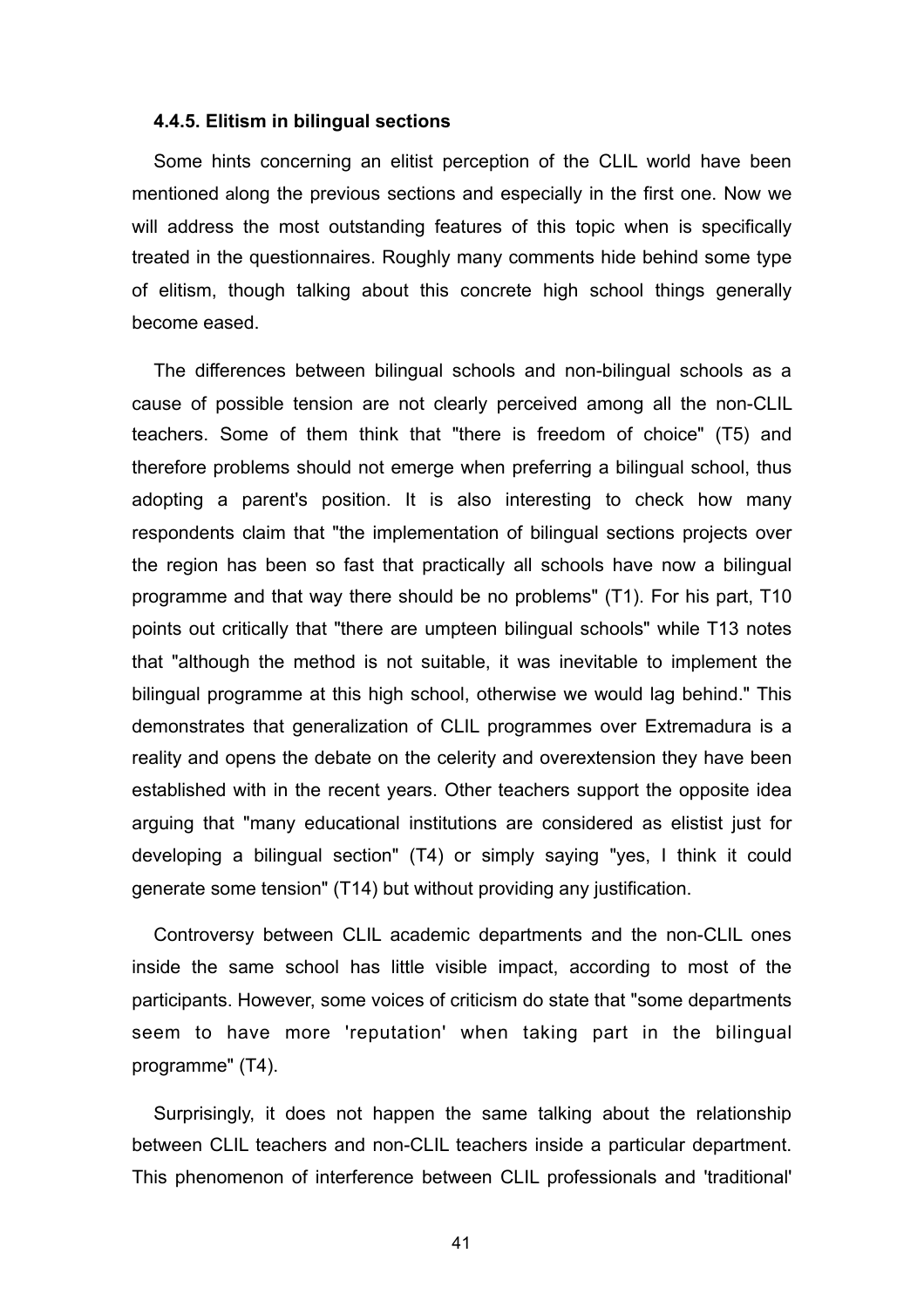teachers was already commented when discussing the way of implementing bilingual programmes in Extremadura and comes to light again. Very representative is the following interpretation, made by a Spanish Language and Literature teacher, who interestingly will not be affected by this possible problem inside his department because the participation of language departments are excluded from the bilingual programme:

"Young CLIL teachers are now coming to school and passing old staff regarding the choice of groups. I am not sure if there have been problems at this school, but yes, I know it is happening in others." (T10)

It is also particularly relevant the opinion expressed by the management team. From their experience, these teachers agree that "some stress could appear inside a department concerning the distribution of groups of students because they become indeed strongly different" (T2). Moreover, the fact that "young and temporary staff achieves apparently better conditions" (T1) increases the sense of **discomfort and displeasure among the non-CLIL teachers**, who are framed into a general professional profile in which English was not a must at the moment they entered service. However, things have changed since then and now possessing the required proficiency in English can mean to access a job relatively quickly, mainly for certain specialities in Secondary education such as Biology and Geology, Physics and Chemistry, Mathematics, Geography and History, Arts or Physical Education, where in some cases and depending on the Autonomous Community, extraordinary calls are announced in order to find CLIL candidates for recruitment because lists are already depleted. What is more, working as school administrators, one of these members in the management team recognizes that "some vacancies are being directly converted into bilingual posts to be covered only by CLIL teachers" (T1). This can really work as a potential challenge to generate problems inside the educational environment and deserves special attention in these days. However, it is also defended the position that takes into account that "instead of complaining, non-CLIL teachers have the possibility to try the same process of acreditation that CLIL teachers have to pass" (T3), adding value to the effort made by CLIL professionals.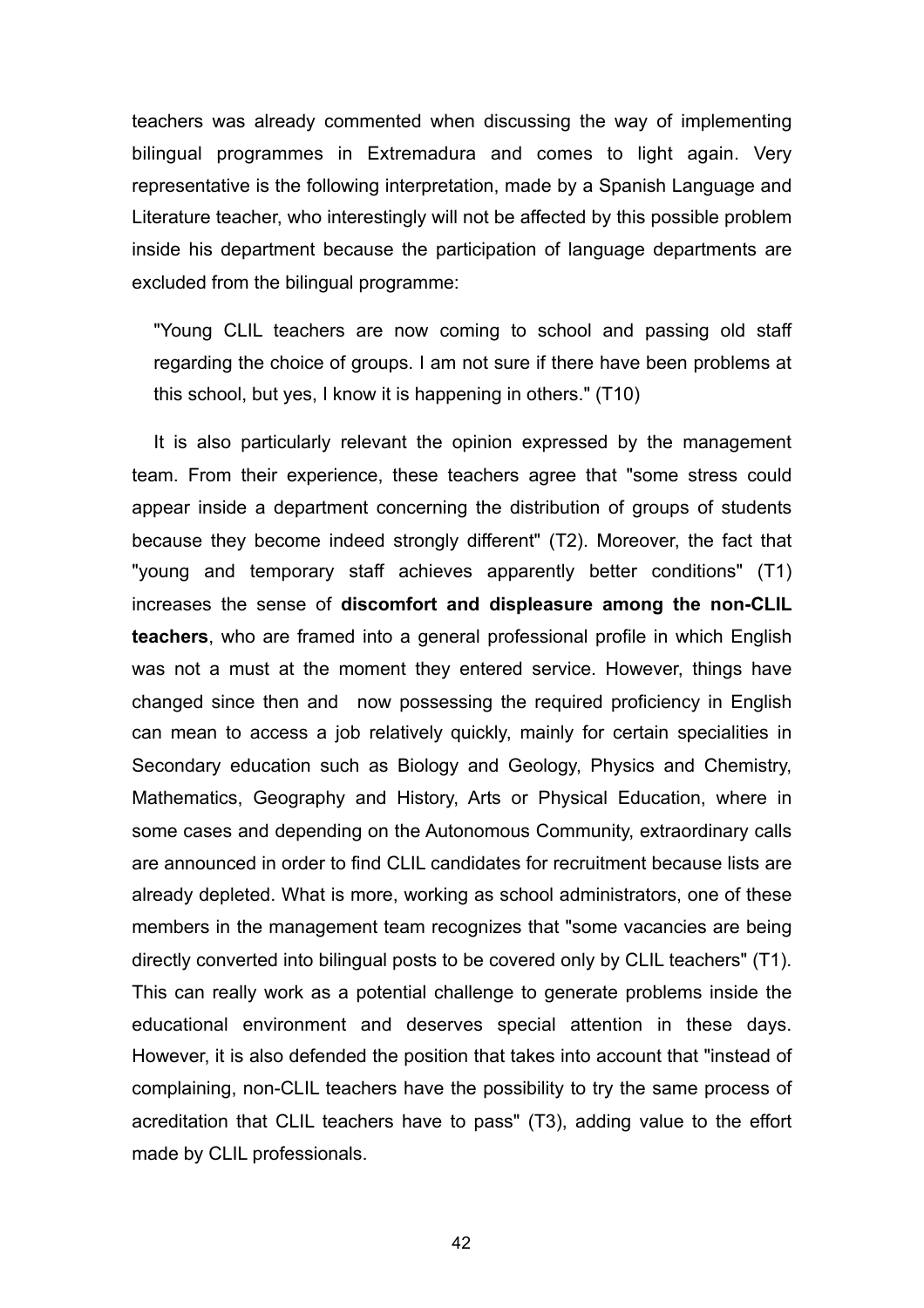The next question analyzed is related to the tension caused between students inside and outside the bilingual programme. In this sense, half of the participants think that resentment is evident. The other half adopts a more hesitant stance. Table 7 lists some illustrative beliefs.

#### Table 7

#### *Non-CLIL teachers' perceptions about the possible resentment between CLIL and non-CLIL students*

- T1 "CLIL students tend to think they are superior."
- T2 "Bilingual students think they are better than the rest while the nonbilingual students can look the others suspiciously."

"There is no positive selection because bilingual students are divided

T3 into different groups and mixed with non-CLIL partners. Moreover, CLIL students must make more effort."

T4 "There are certain schools where some activities are prepared only for CLIL students, the 'best' ones. However, these students are under pressure and the moment they arrive at the Baccalaureate some of them change school."

T10 resources... In the end, the most negatively affected are in fact CLIL "Elitism is very evident when creating special groups of students: they think they are superior than the rest, they demand more effort and students because they lose their perspective and are finally brought down to earth with a shock."

As we can see, although other points of view keep in mind the extra effort students must face to when joining the bilingual programme, most of these perspectives clearly show an **elitist and consequently problematic position** from our role of teachers and "we should take these possible conflicts very into account" (T11). In this sense, consideration should be given to promoting the two-schools-in-one phenomenon carried out inside an educational institution and generated by the implementation of a CLIL programme, as Mehisto et al.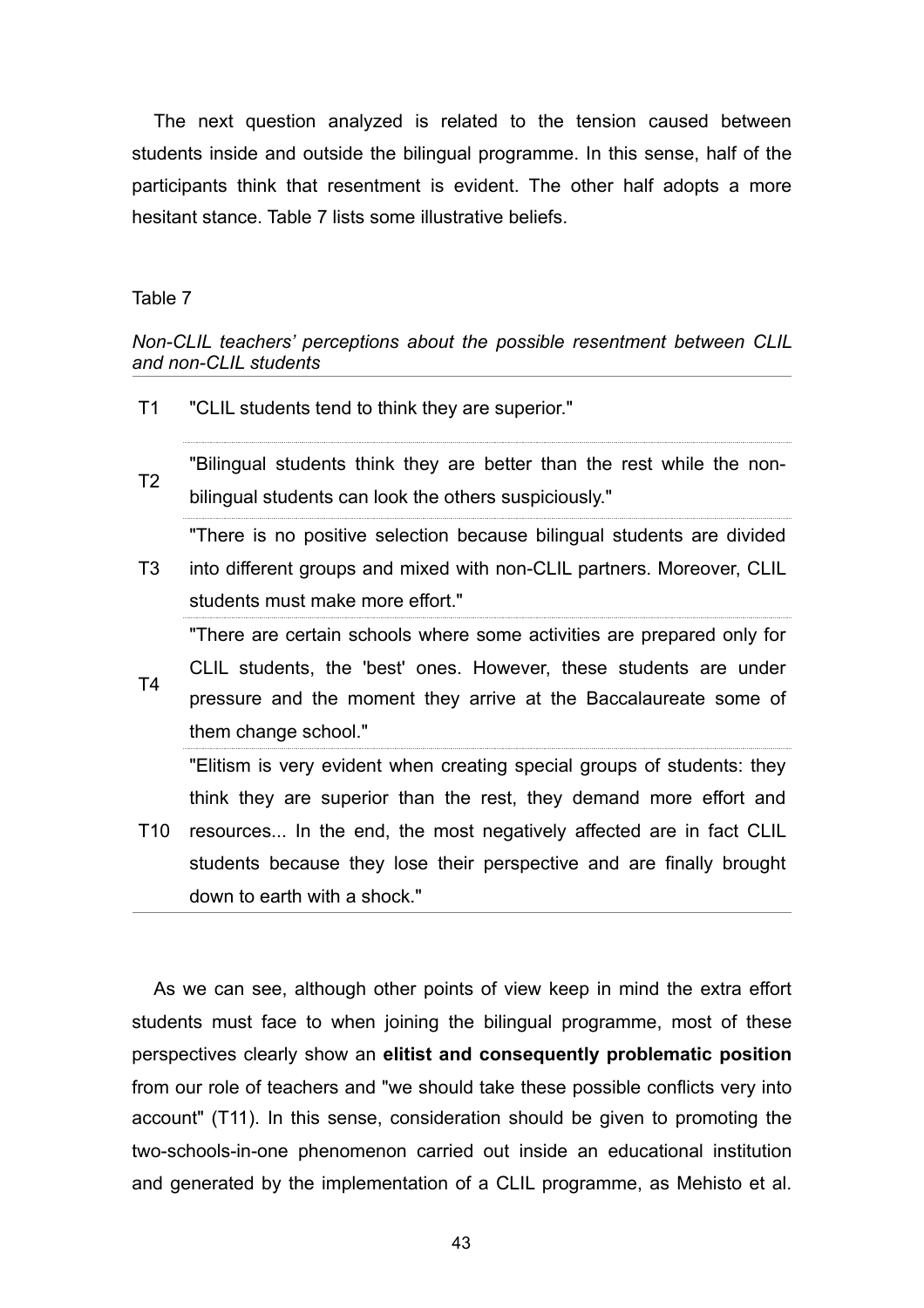(2008) propose. According to many teachers, this idea of selecting students is not the way to ensure equal opportunities, a core principle of the public school system. **Inequalities** in terms of learning a foreign language should be addressed when, for instance, the language assistant is exclusively present in the CLIL classroom but not in the ordinary English lessons. It has to be said that non-CLIL schools are not served of course by this aid. This can be interpreted as an strategy to invest resources only in the bilingual sections projects.

In the last section, the possibility of resentment between families whose children belong to the bilingual programme and those who do not is negligible, according to the participants. Only a few teachers point out that "some type of discrimination is possible to be found" (T4) but the sensation is significantly more diffuse. To be truthful, if this question had been posed to parents, results might be probably different, so that the stakeholders involved in this concrete request do not have much more to contribute.

#### **4.4.6. Proposals for improvement**

This last section is devoted to offer some solutions regarding the real context of the bilingual education over the region but taking the situation lived at "Castelar High School" as main reference.

One of the most striking aspects derived from the non-CLIL teachers' perspectives is that a large number believe that the bilingual programme has nothing to do with them, especially those teaching at Vocational Training, as we have already commented. Because of that, trying to improve a system in which they feel having no place it is difficult and most of them admit to "have no idea of how to improve this programme" (T1). More worrying is the position of some of them, strongly radical with CLIL, saying that "I do not have any personal interest in this issue" (T17). It is clear that the reality lived by many teachers at their workplaces is very individualistic and not focused on the educational institution as a whole, as they absolutely forget the programmes carried out inside the school.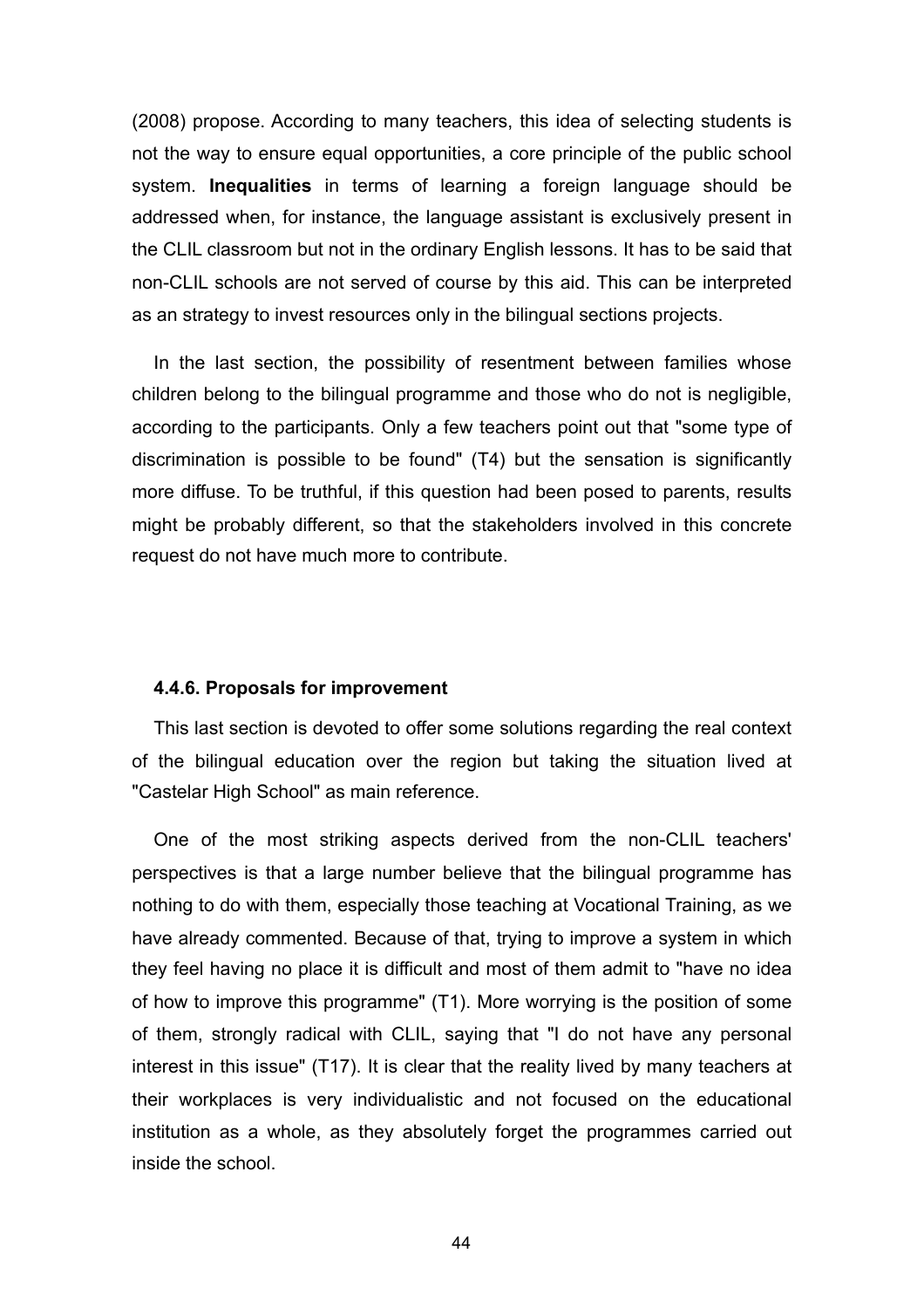Despite these circumstances, most of them have suggested different proposals of improvement, compiled in table 8. The relevance of these solutions, according to the respondents, is shown in the table following the given order.

Table 8

*Proposals for improvement (ranked in order of importance)*

1. More coordination between CLIL and non-CLIL teachers with respect to teaching the same content

2. Not to restrict the bilingual programme only to CLIL members and to stimulate participation on the part of non-CLIL teachers

3. To extend bilingualism to Nursery and Primary Stages and ensure coordination between Primary and Secondary

4. Continuity in the CLIL subjects along the Secondary education

5. To open the bilingual section project to new subjects

6. To maintain the students' grouping and avoid creating pure bilingual groups

7. More coordination between English teachers and CLIL teachers to unify criteria (especially for students' evaluation)

8. Improving CLIL teachers' linguistic competence

9. More exposition to English language by increasing the number of English lessons instead of sacrifying other subjects

10. More exposition to English language through the language assistant

11. CLIL lessons strictly in English: only use of Spanish where necessary and justified

This long list of proposals can be digested into two different parts. From the non-CLIL teachers' views, the most relevant measures are referred to possible interferences caused by the bilingual programme that can affect their work. In other words, the concern about teaching the same content inside and outside the bilingual programme comes to light again and gets the first place when proposing ideas to solve problems. Also the possible exclusion that non-CLIL teachers can experience is tried to be solved by reclaiming better participation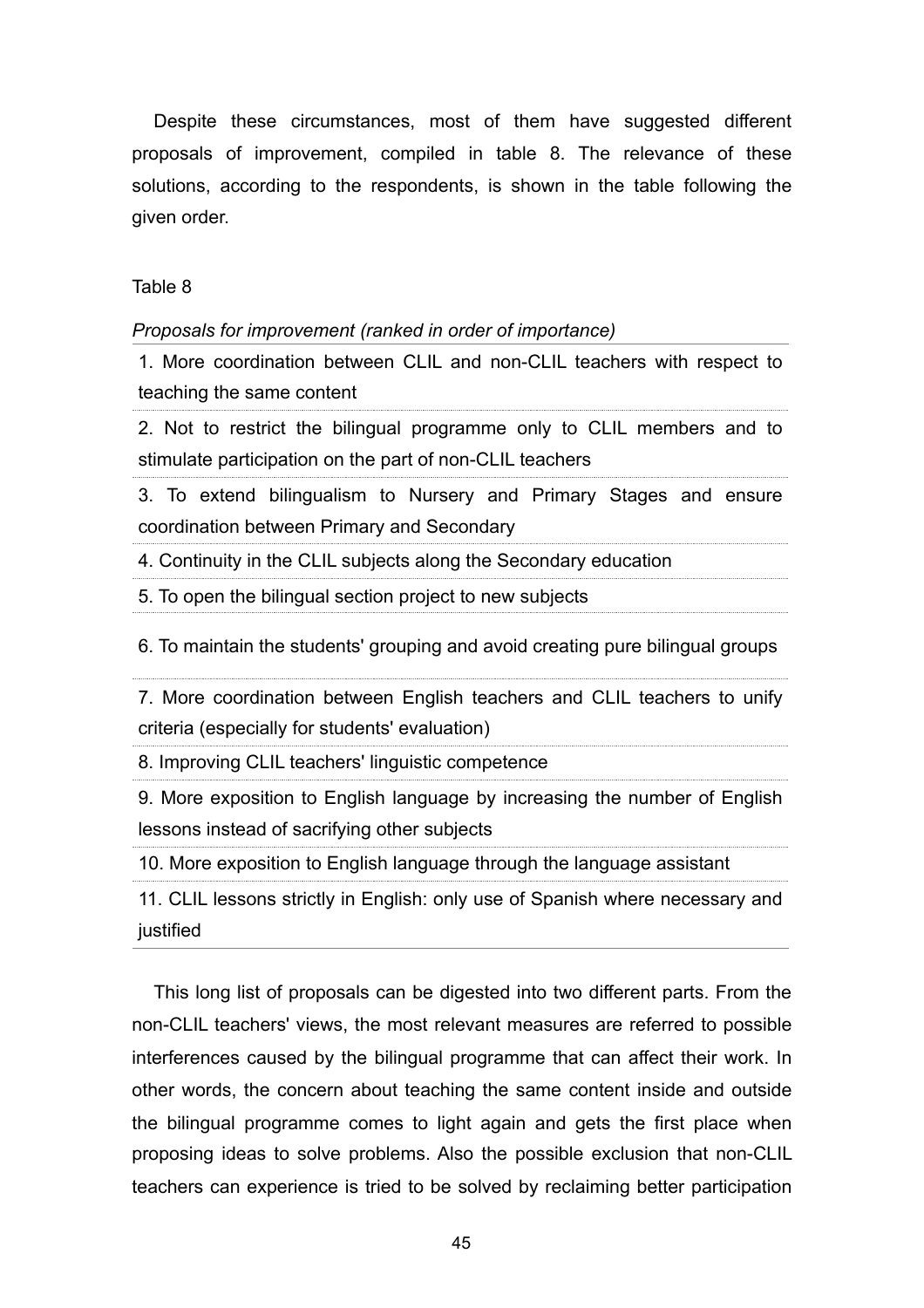in the decisions adopted. Thirdly, more coordination is demanded between Primary and Secondary education to understand the true concept of bilingual programmes at high schools as they are actually implemented from the authorities' role. Giving continuity to the CLIL subjects and being ready to join new subjects are considered as proposals for improvement as well. Then another organizative question inside the educational institution is kept in mind: the process of grouping CLIL students carried out at this particular high school is seen as very positive because otherwise **pure bilingual groups are always related to elitism** and therefore some possible conflicts might emerge.

The other section of solutions, though less relevant, have in common the importance given to the competence in foreign language. Coordination between English teachers and CLIL teachers to unify criteria (especially when assessing) seems to be a very attractive measure that would deserve more attention. Then, improving the English level on the part of the teachers and increasing the exposition to this language on the part of the students are suggested too. In this last case, it can be achieved through different ways: more English lessons instead of following a CLIL approach, more interaction with the language assistant and empowering CLIL participants to truly work using English.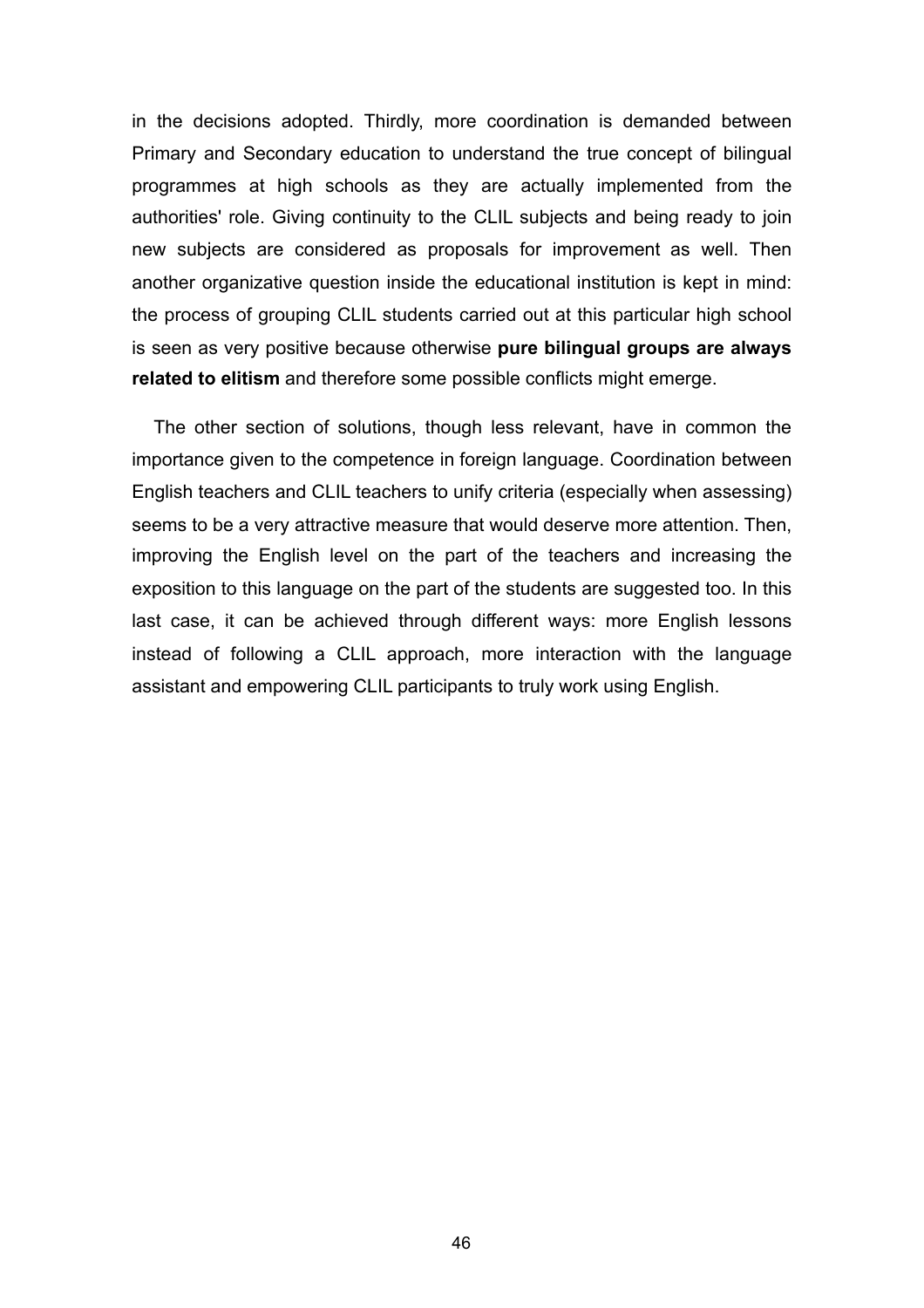#### **5. Conclusions**

This master dissertation aims at analysing what non-CLIL teachers actually believe about the implementation of the bilingual programme in their particular educational institution but also in Extremadura. Results have shown that many of these impressions are really important to understand what is actually happening in our educational contexts.

Generally speaking, this staff understands **the importance of the CLIL programmes** as a modern and innovative way of teaching, considering the necessity of learning new languages, especially English, on the part of the students. Some advantages are named such as competitiveness in the business world, increase in motivation and development of cognitive skills. However, most of them confess that **they do not understand the way of implementing this system**, that is very *foreign* to them, their engagement is really low and they even feel the sensation of having nothing to say or to solve, especially referred to those teaching at Vocational Training. On the one hand, too much responsability is given to the educational authorities as the main decision-makers on the possible disorganization experienced and problems derived from the bilingual programmes at these days. On the other hand, more conformist is interpreted the role performed by schools. Some negative aspects are apreciated in this implementation: lack of continuity from Primary Stages and deficiencies on the language proficiency referred to both the CLIL teachers but also the CLIL students. Although not specifically asked for, one of the main non-CLIL teachers' concerns is the **interference** (reduction) **on the content** when teaching the CLIL subjects through English. CLIL pedagogy is never mentioned and even changes in methodology are seen as not essential to participate in the bilingual section.

With respect to the supposed benefits received by CLIL teachers, the most clear idea is the possibility **to choose the 'best' groups of students**. Despite this fact, most of non-CLIL teachers assume that this is inevitable as it is a condition of the CLIL project. Salary increases awarded to CLIL teachers became a surprise for the majority of the participants in the study, even for the management team. The reduction of hours along the weekly schedule is also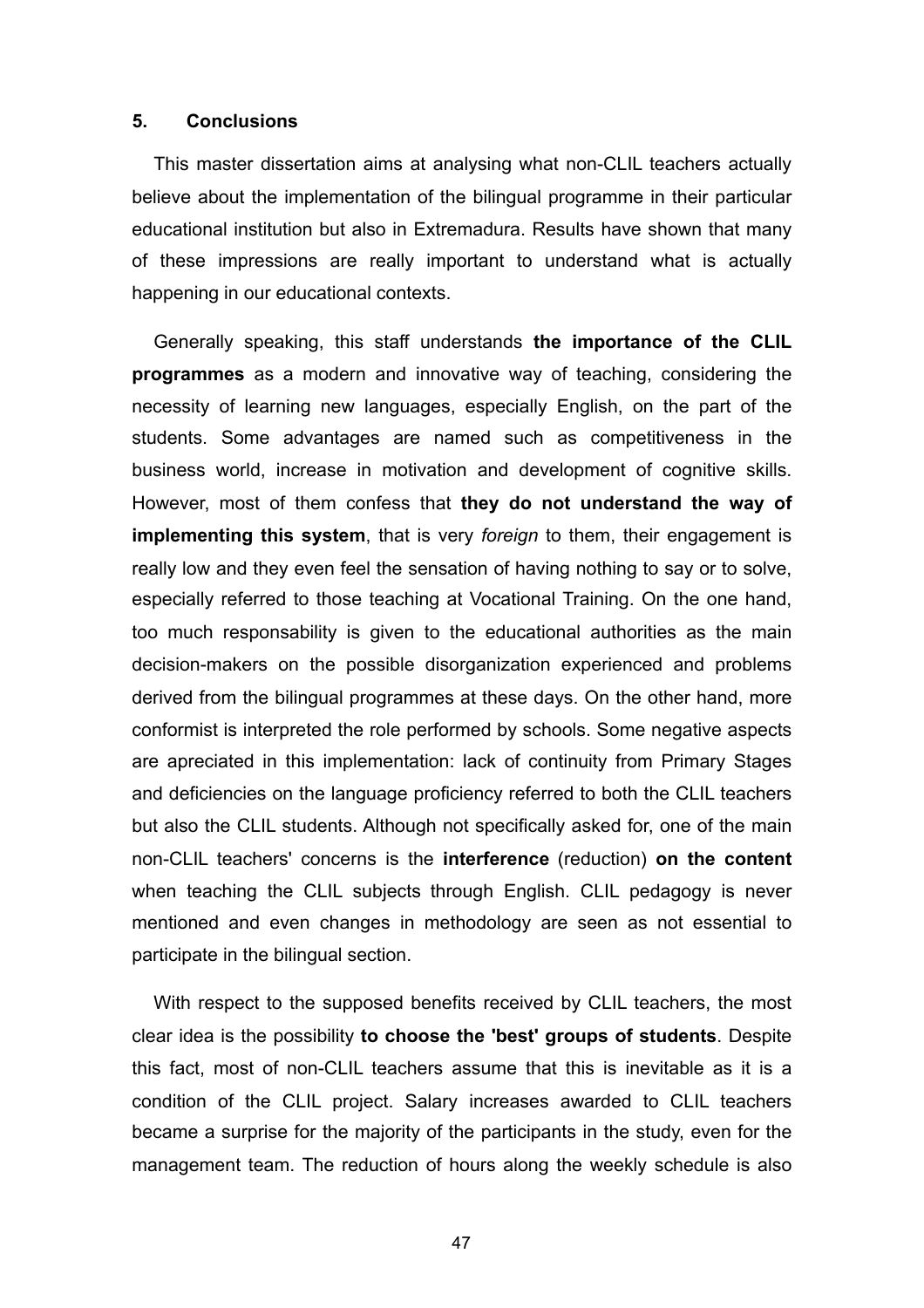seen as a privilege for CLIL teachers; only a few interested in languages or simply whose attitudes are more favourable to joining the bilingual section project seem to understand that the sacrifice done by working through a new language irretrievably demands an extra time and that it is a hard task to find, select and adapt the materials. There is no general perception of a better professional treatment for CLIL teachers although this recognition would be well accepted if applied.

Regarding the negative side of being a CLIL teacher, the **linguistic competence** is highly **overestimated** but interestingly most of non-CLIL staff admit to have absolutely no idea about the levels proposed by the Common European Framework of Reference for Languages (CEFR) and therefore do not know if a B2 is sufficient. They are not aware of the importance of the methodological training as a key competence and a prerequisite to be a CLIL teacher. An apparent disadvantage, attention to diversity in the bilingual classroom, is surprisingly converted into an evident advantage, justifying that there is too much homogeneity and no special educational needs among the CLIL pupils.

Extending the bilingual section to other levels and subjects seems to be very complicated at high schools where candidates have little or no language training, although their teaching experience and the fact that they are permanent staff work in their favour. Apart from the linguistic deficiency as the main problem, the specificity of the content in the Vocational Training is seen as a huge barrier in the road in order to expand the bilingual programme inside the school, thereby driving the two sides, Secondary education and the Vocational Training, even further apart.

From the non-CLIL teachers' position, **the process running inside the bilingual programme is very unknown**. Hence, coordination among CLIL participants (English teacher, language assistant and CLIL subject teachers), between the CLIL teachers and the management team, and also between the CLIL teachers and parents are all presumed to be a truth. The reality is that more information should be addressed to the stakeholders involved in this challenge called CLIL. The disagreement is clearer in the relationship between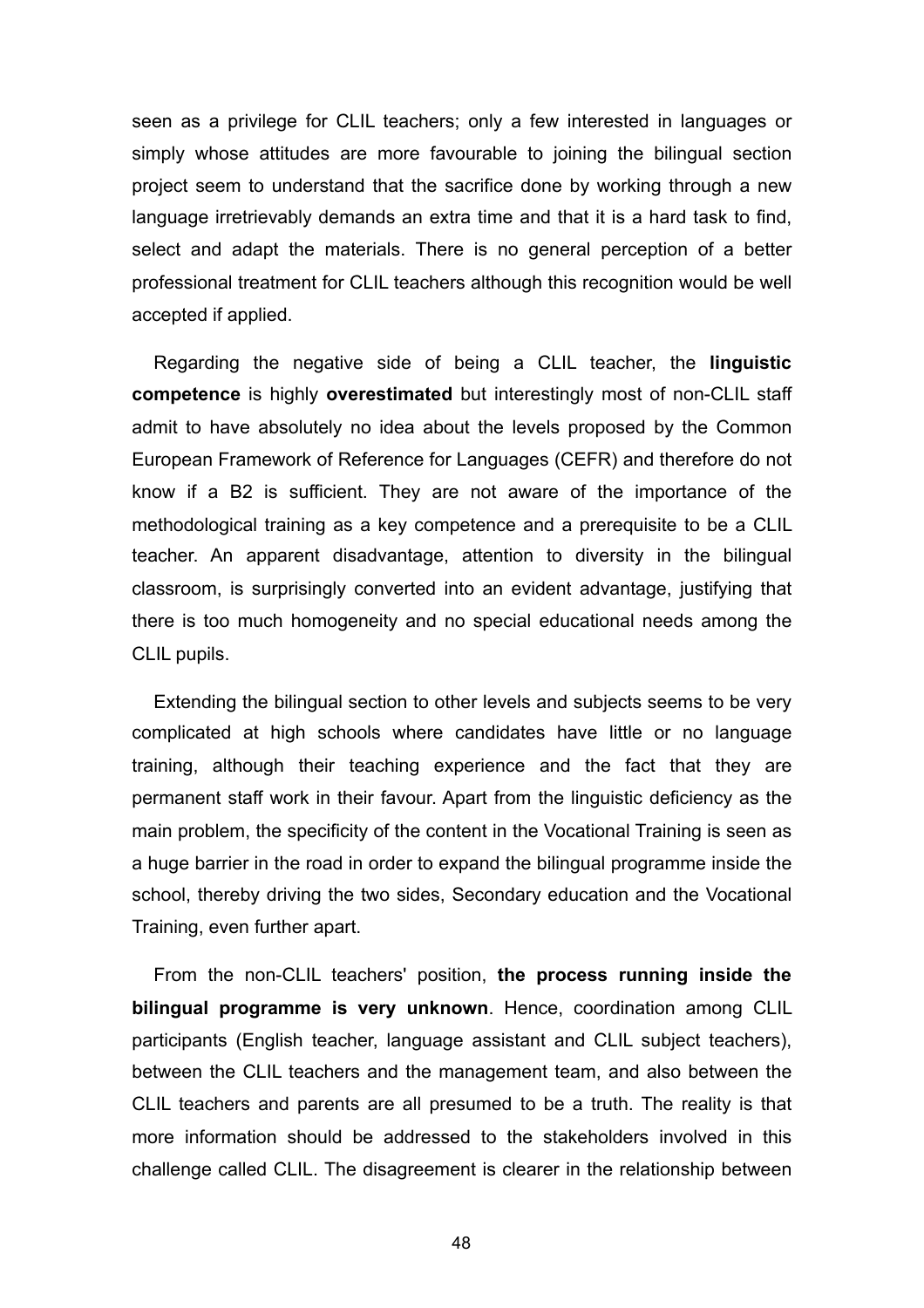CLIL and non-CLIL teachers. As a general view, it is demanded more participation in one way or another and to listen to the non-CLIL staff' voices.

Additionally, **elitist connotations** are very present in the non-CLIL teachers' minds. The segregation between bilingual and non-bilingual schools is not perceived due to the fact that practically all the educational institutions over the region are following the trend of implementing a CLIL project to not remain behind. This opens the debate of their rapid growth across Extremadura. A danger of resentment is not perceived between CLIL and non-CLIL academic departments, but things get worse when analyzing the situation inside a particular department attached to CLIL. Then, interferences referred above all to distribution of groups and content teaching are brought to light, feeding the tension between the two parts: on the one hand, the young, temporary, trained in languages teachers; on the other hand, the old, permanent and bad-atlanguages staff. The relationship between CLIL and non-CLIL students seems to be also problematic if we reward the sensation of superiority labeled to CLIL groups or create discrimination between families. The analysis of these **conflicts** in the educational environment deserves special attention, being the management team aware of that potential problem.

Concerning the section devoted to offer some proposals for improvement, it is easy to determine that **solutions are difficult to be found from the non-CLIL teachers' side**. This demonstrates that the school and the internal programmes work in a very individualistic way, not as a whole as intended. In that sense, it seems to be that Vocational Training represents the highest degree of professional isolation. In any case, among all of them, the one that stands out the most is the reivindication of more coordination between CLIL and non-CLIL teachers in terms of unifying the content to teach. The second one involves adopting a more open look inside the bilingual programme in order to stimulate more external participation or at least to listen to the comments suggested by staff outside it.

To conclude, CLIL programmes have come to stay in Extremadura. Since high schools are still trying to remodel their structures referred to Secondary education, a new protagonist, the Vocational Training, is going to be affected in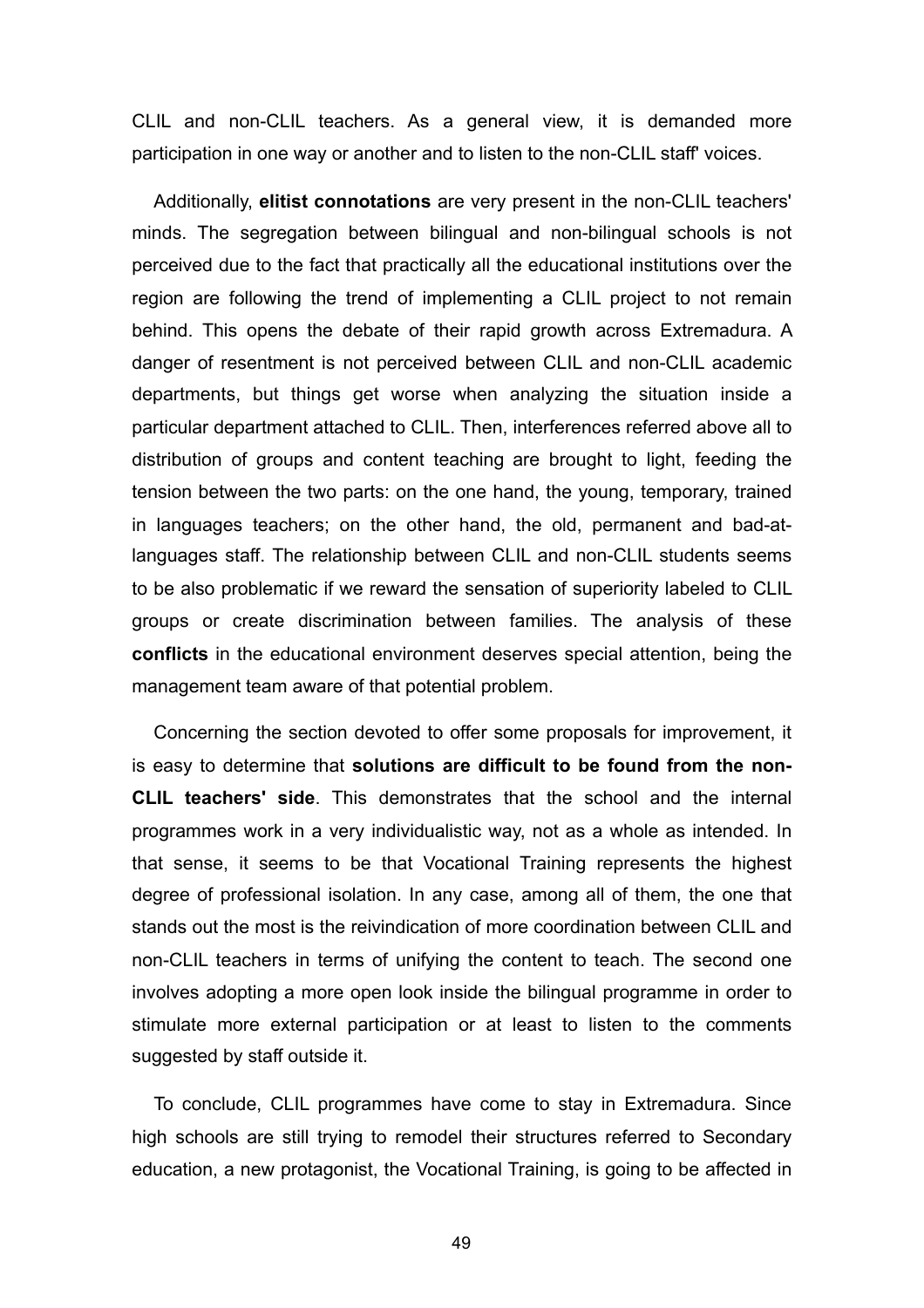a future which is closer than we realise. The importance of being informed from the part of these non-CLIL teachers about the real implications of what a CLIL programme involves must be considered before taking a step forward. Interferences inside the educational environment could be present when lack of coordination or elitism emerge. Interesting new lines to be explored would be the reality found by families and school administrators participating in our bilingual sections projects, as they become direct or indirect stakeholders and the quality of the bilingual education can be boosted through the analysis of external but constructive opinions.

#### **6. Acknowledgments**

The author wishes to express his sincerest gratitude to "Castelar High School" in Badajoz, not only to the participants for their willingness to share their perceptions about the bilingual programmes with us but also to the management team for helping and collecting the questionaires and to the CLIL teachers for their support, ideas and suggestions to better model this work.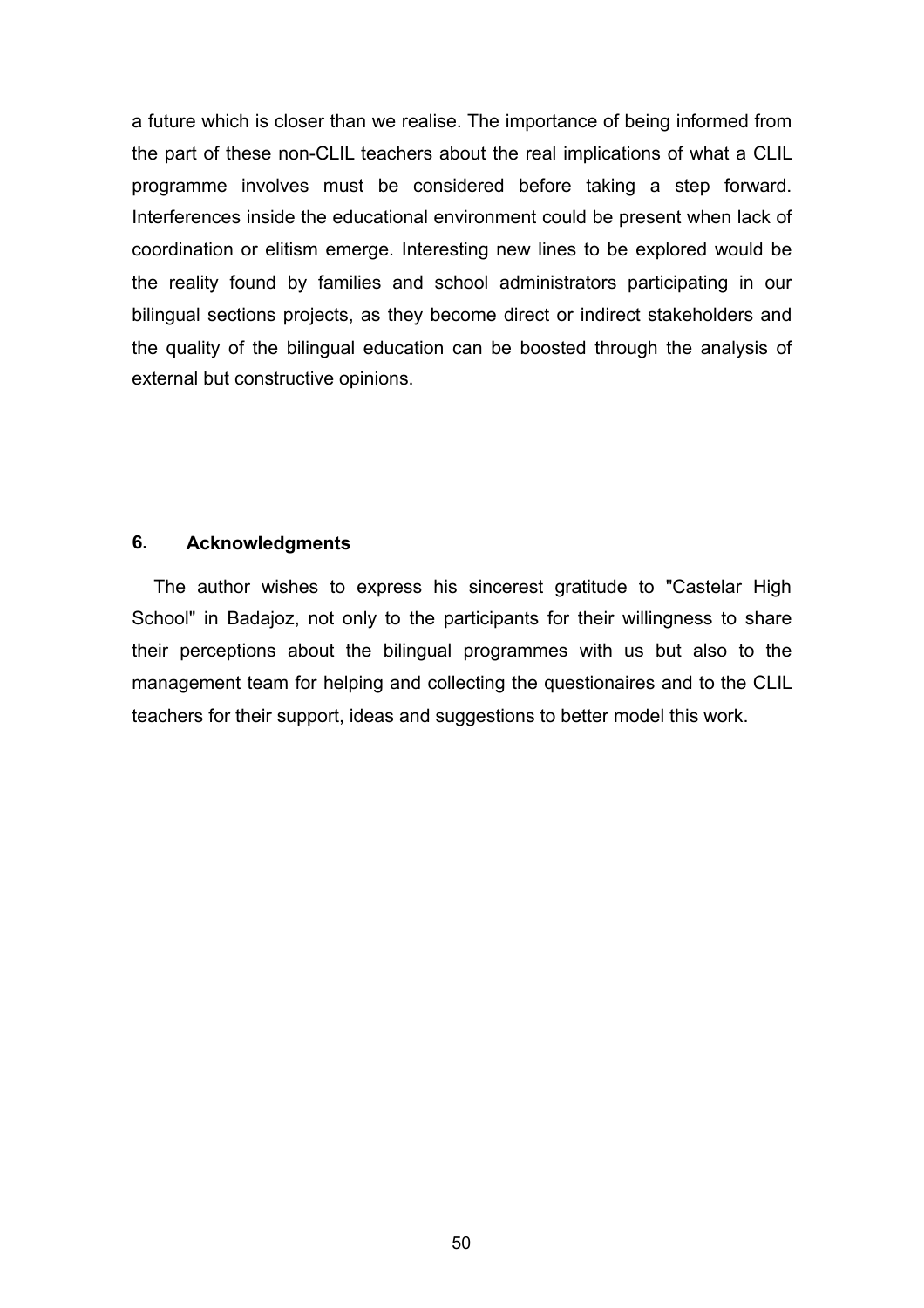#### **7. References**

- Alejo, R. & Piquer, A.M. (2010). CLIL Teacher Training in Extremadura: A Needs Analysis Perspective. In Lasagabaster, D. & Ruiz de Zarobe, Y. (eds.) *CLIL in Spain: Implementation, Results and Teacher Training* (pp. 219-242). Cambridge: Cambridge Scholars Publishing.
- Baker, C. (2001). *Foundations of Bilingual Education and Bilingualism*. Clevedon: Multilingual Matters.
- Cenoz, J., Genesee, F. & Gorter, D. (2014). Critical analysis of CLIL: Taking Stock and Looking Forward. *Applied Linguistics*, 35, 243-262.
- Comunidad de Madrid (2010). *Los programas de enseñanza bilingüe de la comunidad de Madrid. Un estudio comparado*. http://www.madrid.org/cs/ Satellitec=CM\_InfPractica\_FA&cid=1142623372595&idConsejeria=11092661 87254&idListConsj=1109265444710&idOrganismo=1109266227481&langua ge=es&pagename=ComunidadMadrid%2FEstructura&sm=1109266100977
- Consejería de Educación de la Junta de Extremadura (2008). *Plan Linguaex*  2009-2015. http://recursos.educarex.es/pdf/linguaex/ informacion\_linguaex.pdf
- Council of Europe (2001). *Common European Framework of Reference for Languages: Learning, teaching, assessment.* Cambridge: CUP.
- Council of Europe (2007a). *From Linguistic Diversity to Plurilingual Education: Guide for the Development of Language Education Policies in Europe*. Retrieved 5th February 2015 from http://www.coe.int/t/dg4/linguistic/ Guide\_niveau3\_EN.asp#TopOfPage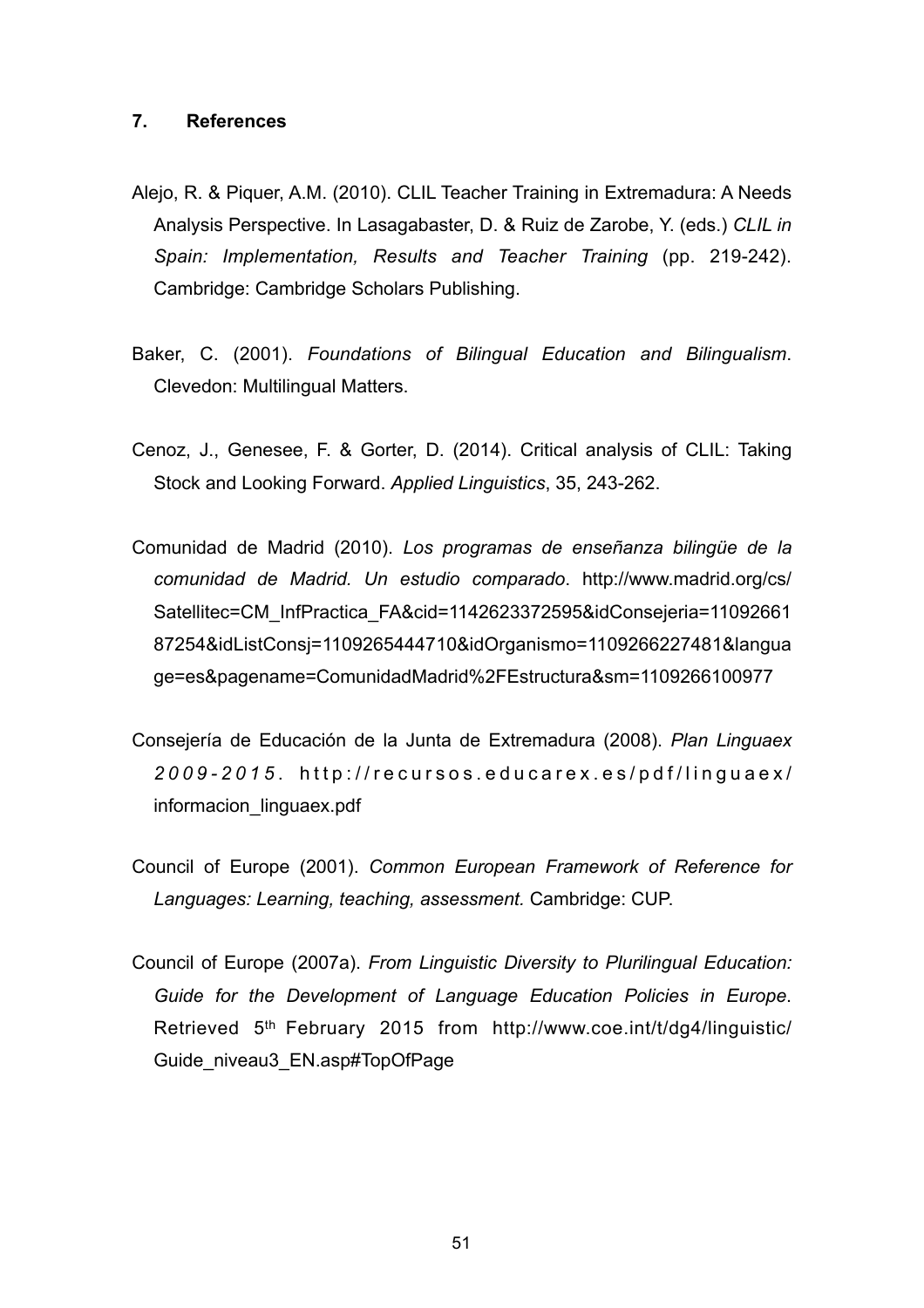- Coyle, D. (2010). Foreword. In D. Lasagabaster and Y. Ruiz de Zarobe (eds.) *CLIL in Spain: Implementation, results and teacher training* (pp. vii-viii). Newcastle upon Tyne: Cambridge Scholars Publishing.
- Coyle, D., P. Hood and D. Marsh (2010). *CLIL: Content and Language Integrated Learning.* Cambridge: Cambridge University Press.
- Dafouz, E., B. Nuñez, C. Sancho & D. Foran (2007). Integrating CLIL at the tertiary level: Teachers' and students' reactions. In D. Marsh & D. Wolff (eds.) *Diverse contexts - converging goals*: *CLIL in Europe* (pp. 91-102). Frankfurt: Peter Lang.
- Dalton-Puffer, C. & Smit, U. (2013). Content and Language Integrated Learning: A research agenda. *Language Teaching* 46, 545-559.
- España. DECRETO 39/2014, de 18 de marzo, por el que se establecen los requisitos específicos de acreditación de la competencia lingüística en lengua extranjera para impartir áreas, materias o módulos en los programas bilingües, y se regula el procedimiento para obtener la correspondiente habilitación lingüística en el ámbito de la Comunidad Autónoma de Extremadura. *DOE*, 24 de marzo de 2014, núm. 57, p. 9048-9057.
- España. ORDEN de 19 de mayo de 2005 por la que se regula la convocatoria de secciones bilingües, con carácter experimental, en centros sostenidos con fondos públicos de Educación Primaria y de Educación Secundaria de Extremadura. *DOE*, 24 de mayo de 2005, núm. 59, p. 7031-7042.
- España. ORDEN de 31 de marzo de 2015 por la que se regula, con carácter experimental, la convocatoria de Secciones Bilingües en Educación Primaria, Educación Secundaria Obligatoria y Formación Profesional para el curso 2015/2016, en centros sostenidos con fondos públicos de la Comunidad Autónoma de Extremadura. *DOE*, 13 de abril de 2015, núm. 69, p. 11449-11478.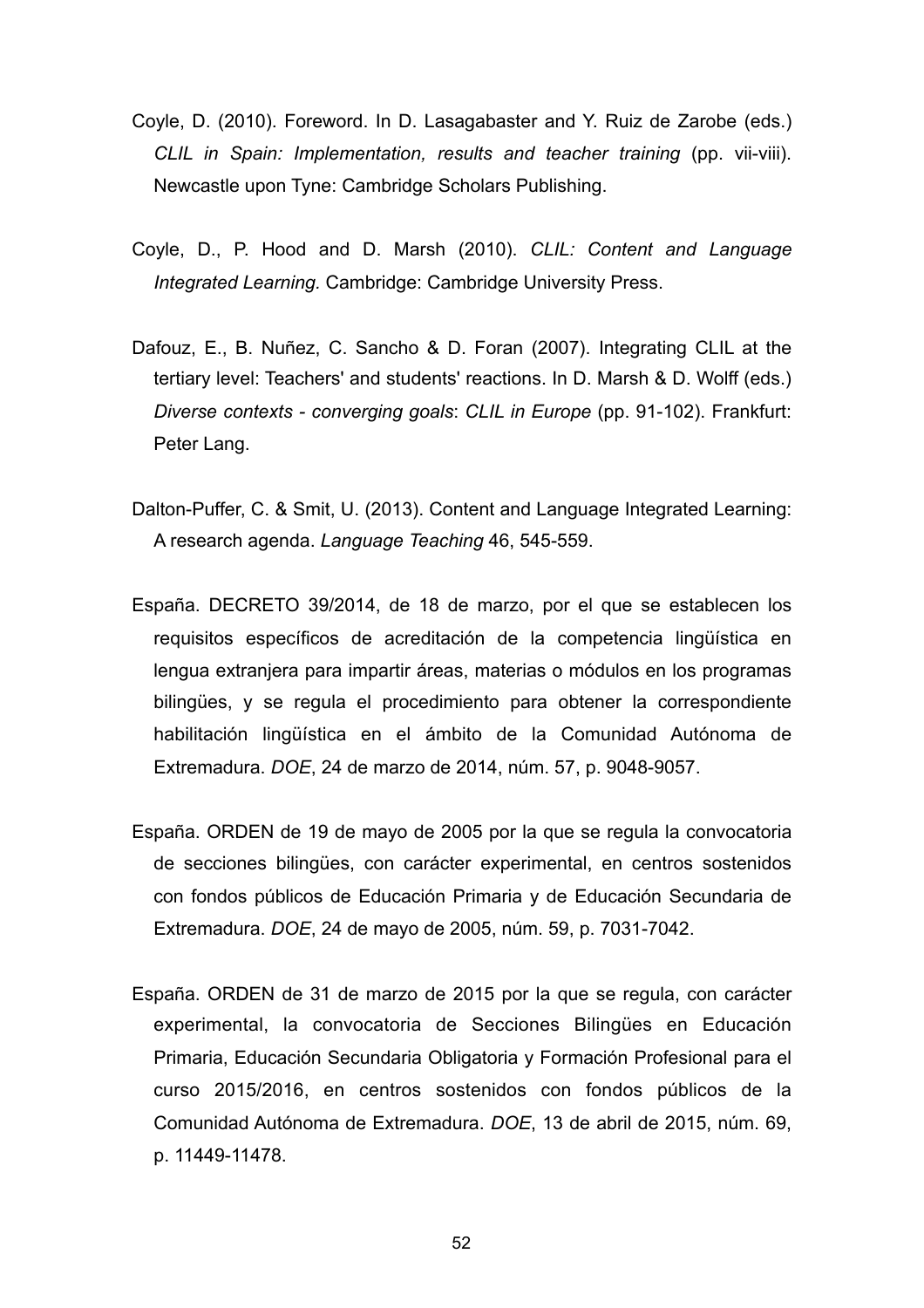- Eurydice Network (2006). *Content and Language Integrated Learning (CLIL) at School in Europe*. Brussels. http://eacea.ec.europa.eu/education/eurydice/ thematic studies archives en.php
- Fernández, A. (2009). Spanish CLIL: Research and Official Actions. In Ruiz de Zarobe, Y. & Jiménez Catalán, R.M. (eds.) *Content and Language Integrated Learning: Evidence from Research in Europe* (pp. 3-21). London: Multilingual Matters.
- Hüttner, J., C. Dalton-Puffer & U. Smit (2013). The power of beliefs: Lay theories and their influence on the implementation of CLIL programmes. *International Journal of Bilingualism and Bilingual Education* 16:3, 267-284.
- Julián de Vega, C. (2007). La importancia de la coordinación en la implantación de modelos AICLE. *GRETA Journal*, *15* (1 and 2), 14-19. Retrieved 19th February 2015 from http://www.academia.edu/1074654/Julián-de-Vega C. 2007. La importancia de la coordinación en la implantación de\_modelos\_AICLE.\_GRETA\_Journal.\_15\_14-19
- Julián de Vega, C. (2013). La coordinación docente en modelos AICLE. *Revista Padres y Maestros*, *349*, 21-24. Retrieved 11th February 2015 from http:// revistas.upcomillas.es/index.php/padresymaestros/article/view/21-24/806
- Lasagabaster, D. (2009). The implementation of CLIL and attitudes towards trilingualism. *ITL-International Journal of Applied Linguistics* 157, 23-43.
- Lasagabaster, D. & J.M. Sierra (2009). Language attitudes in CLIL and traditional EFL classes. *International Journal of CLIL Research* 1.2, 4-17.
- Lasagabaster, D. & Y. Ruiz de Zarobe (2010). Ways forward in CLIL: Provision issues and future planning. In *CLIL in Spain: Implementation, results and*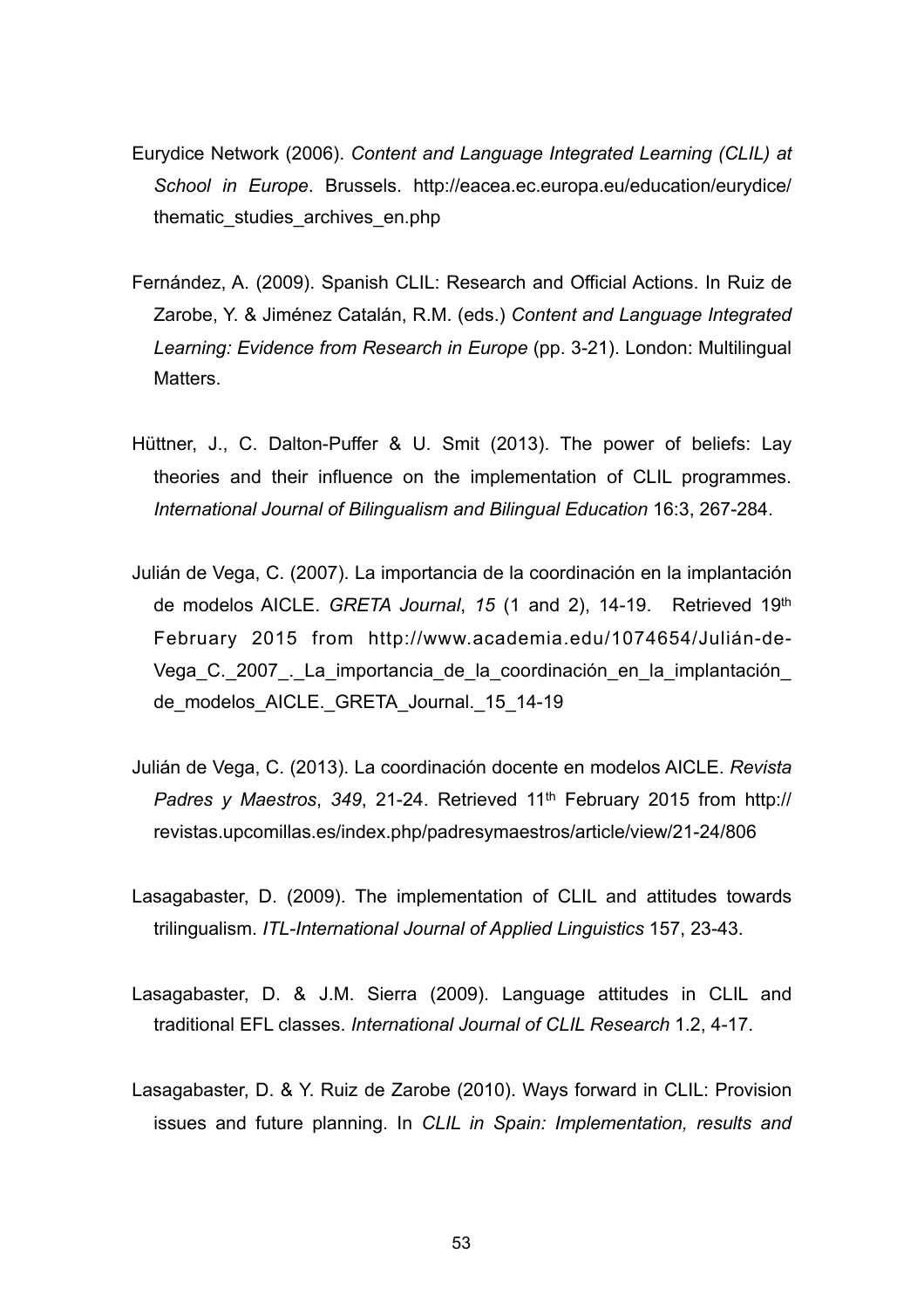*teacher training*, ed. D. Lasagabaster and Y. Ruiz de Zarobe, 278-95. Newcastle upon Tyne: Cambridge Scholars Publishing.

- Lorenzo, F., Casal, S., Quiñones, V. & Moore, P. (2007). Models and Practice in CLIL. *Revista española de lingüística aplicada. Asociación española de lingüística aplicada*. Volumen monográfico 2007.
- Marsh, D. (2012). *Content and Language Integrated Learning (CLIL): A Development Trajectory.* Córdoba: Servicio de Publicaciones de la Universidad de Córdoba.
- Marsh, D., Mehisto, P., Wolff, D. & Frigols, M. J. (2010). *European Framework for CLIL Teacher Education: A framework for the professional development of CLIL teachers*. Graz: European Centre for Modern Languages.
- Massler, U. (2012). Primary CLIL and its stakeholders: What children, parents and teachers think of the potential merits and pitfalls of CLIL modules in primary teaching. *International CLIL Research Journal* 4, 36-46.
- Mehisto, P., Marsh, D., Frigols, M. J. (2008). *Uncovering CLIL. Content and Language Integrated Learning in Bilingual and Multilingual Education*. Oxford: MacMillan Publishers Limited.
- Mehisto, P. (2009). Managing multilingual education: structuring stakeholder dialogue and collaboration. In V. Pavón; F.J. Ávila (eds.) *Aplicaciones didácticas para la enseñanza integrada de lengua y contenidos (AICLE/ CLICL/ÉMILE)*. Sevilla: Consejería de Educación de la Junta de Andalucía-Universidad de Córdoba, 9-27.
- Mehisto, P. (2012). *Excellence in Bilingual Education: A Guide for School Principals*. Cambridge: Cambridge University Press.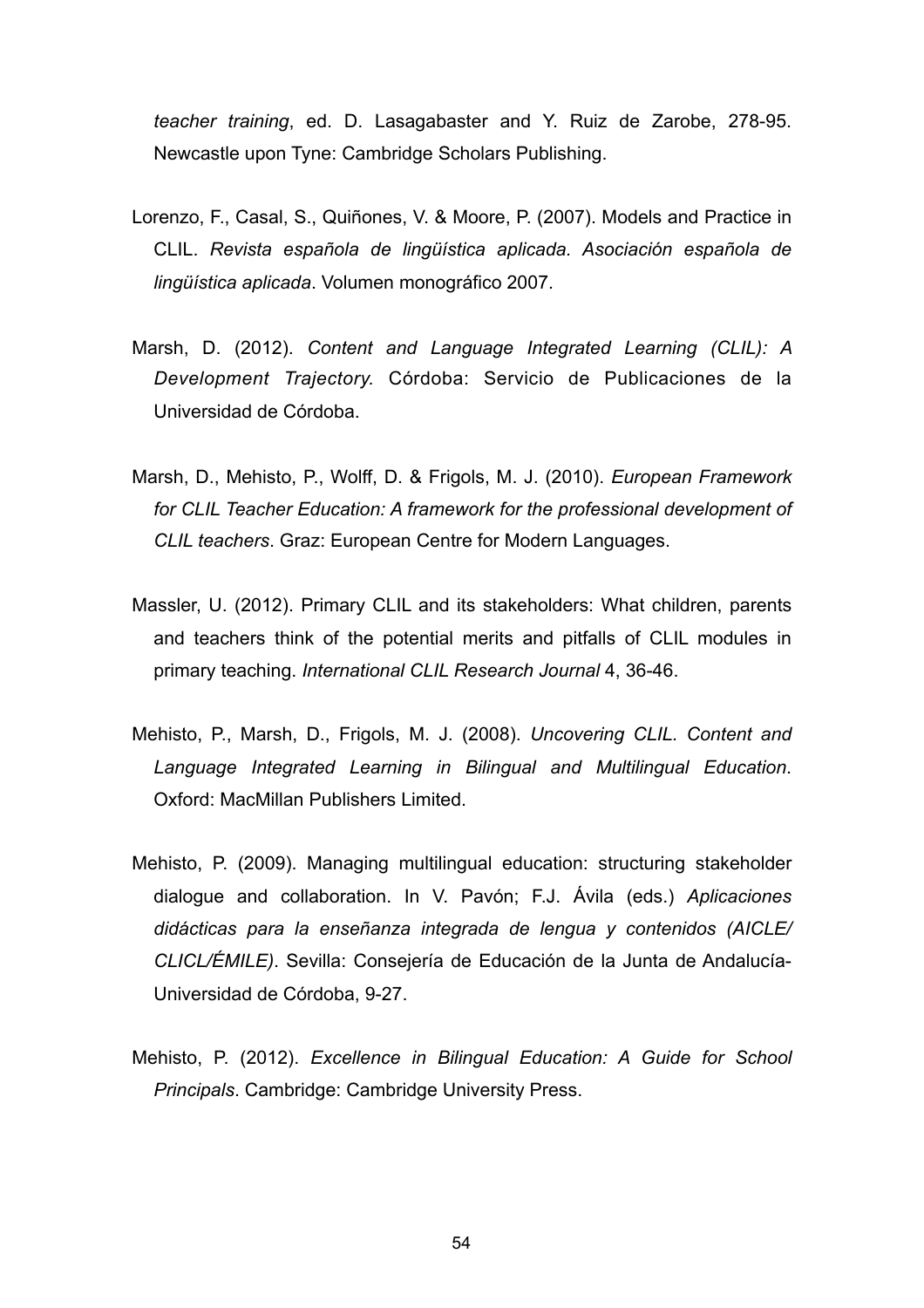- Pavón, V., Rubio, F. (2010). Teachers' concerns and uncertainties about the introduction of CLIL programmes. *Porta Linguarum*, *14*, 45-58.
- Pavón, V., Ellison, M. (2013). Examining teacher roles and competences in Content and Language Integrated Learning (CLIL). *L I N G VA R V M A R E N A*, *4,* 65 – 78.
- Pavón, V. (2014). Perfil y competencia metodológica del profesorado para el Aprendizaje Integrado de Contenidos y Lenguas Extranjeras (AICLE). *Revista Digital educativa Enclave Docente*, *5*, 8-13.
- Pérez-Cañado, M. L. (2011). CLIL research in Europe: past, present, and future. *International Journal of Bilingual Education and bilingualism*. *15* (3), 315– 341.
- Pérez-Invernón, A. (2012). *Evaluación de programas bilingües: análisis de resultados de las secciones experimentales de francés en el marco del Plan de Fomento del Plurilingüismo de Andalucía* (tesis doctoral). Universidad de Córdoba, Córdoba.
- Roldán, A. (2014). Reflexiones de futuro acerca del programa bilingüe en Andalucía. *Revista Digital educativa Enclave Docente*, *5*, 30-33.
- Serrano, B. (2014). La enseñanza plurilingüe: una apuesta decidida por una educación de calidad y por el refuerzo de la dimensión europea. *Revista Digital educativa Enclave Docente,* (5), 42-45.
- Tejederas, M. (2014). Reflexiones y propuestas sobre el bilingüismo. *Revista Digital educativa Enclave Docente,* (5), 18-21.
- Wegner, A. (2012). Seeing the bigger picture: What students and teachers think about CLIL. *International CLIL Research Journal* 4, 29-35.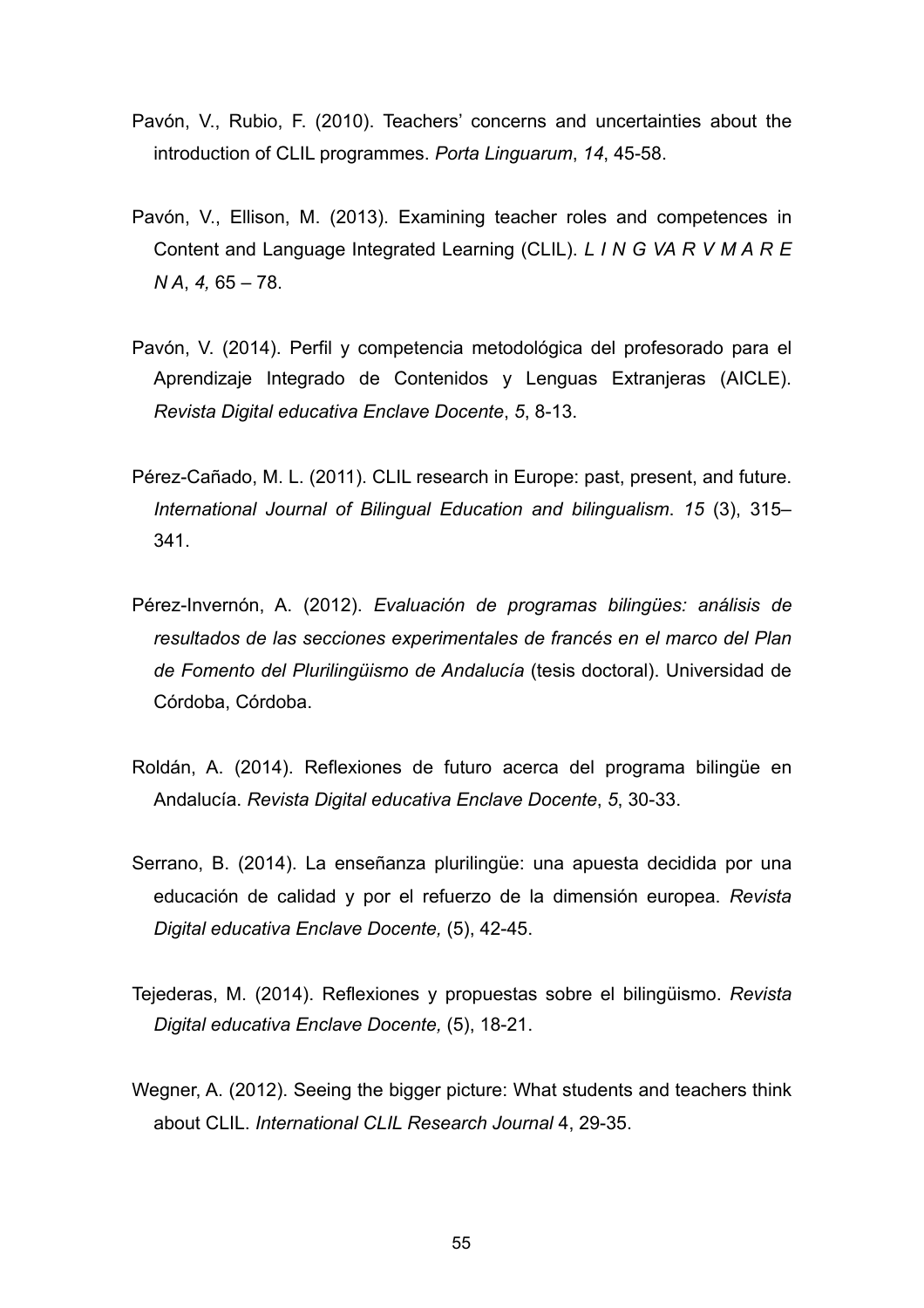## **8. Appendix**

## NIVERSIDAD DE EXTREMADURA TRABAJO DE INVESTIGACIÓN MÁSTER EN EDUCACIÓN BILINGÜE EN LA EDUCACIÓN SECUNDARIA (FACULTAD DE EDUCACIÓN, UNIVERSIDAD DE EXTREMADURA)

### *Cuestionario para profesorado que no participa en la Sección Bilingüe del Centro Educativo*

|                                                                                                                                                                                                                                                 |  |  | Edad: _______ Sexo: ________ Cuerpo: Secundaria __ Formación Profesional __ |  |  |  |  |
|-------------------------------------------------------------------------------------------------------------------------------------------------------------------------------------------------------------------------------------------------|--|--|-----------------------------------------------------------------------------|--|--|--|--|
|                                                                                                                                                                                                                                                 |  |  |                                                                             |  |  |  |  |
|                                                                                                                                                                                                                                                 |  |  |                                                                             |  |  |  |  |
| ightharpoonup community community of the part of the equipole of the centro? Let $\sim$ 150 $\mu$ and $\mu$ and $\mu$ and $\mu$ and $\mu$ and $\mu$ and $\mu$ and $\mu$ and $\mu$ and $\mu$ and $\mu$ and $\mu$ and $\mu$ and $\mu$ and $\mu$ a |  |  |                                                                             |  |  |  |  |
| ¿Hay algún miembro de su departamento que imparta enseñanzas bilingües? _______________                                                                                                                                                         |  |  |                                                                             |  |  |  |  |
| La formado parte de una sección bilingüe en algún momento de su carrera profesional? _______                                                                                                                                                    |  |  |                                                                             |  |  |  |  |
| ¿Tiene habilitación lingüística en algún idioma? Inglés___ Francés___ Portugués___                                                                                                                                                              |  |  |                                                                             |  |  |  |  |
|                                                                                                                                                                                                                                                 |  |  |                                                                             |  |  |  |  |
| ¿Ha realizado alguna estancia en algún país de habla inglesa? ____ ¿Cuántas veces? _______                                                                                                                                                      |  |  |                                                                             |  |  |  |  |
|                                                                                                                                                                                                                                                 |  |  |                                                                             |  |  |  |  |
| ¿Tiene algún hijo/a matriculado en secciones bilingües?<br>En caso<br>afirmativo, ¿cree que el nivel de idiomas de su hijo ha mejorado bastante? Sí___ No___                                                                                    |  |  |                                                                             |  |  |  |  |

1) ¿Cuáles son sus percepciones con respecto a la implantación de las secciones bilingües en Extremadura y en este centro en particular?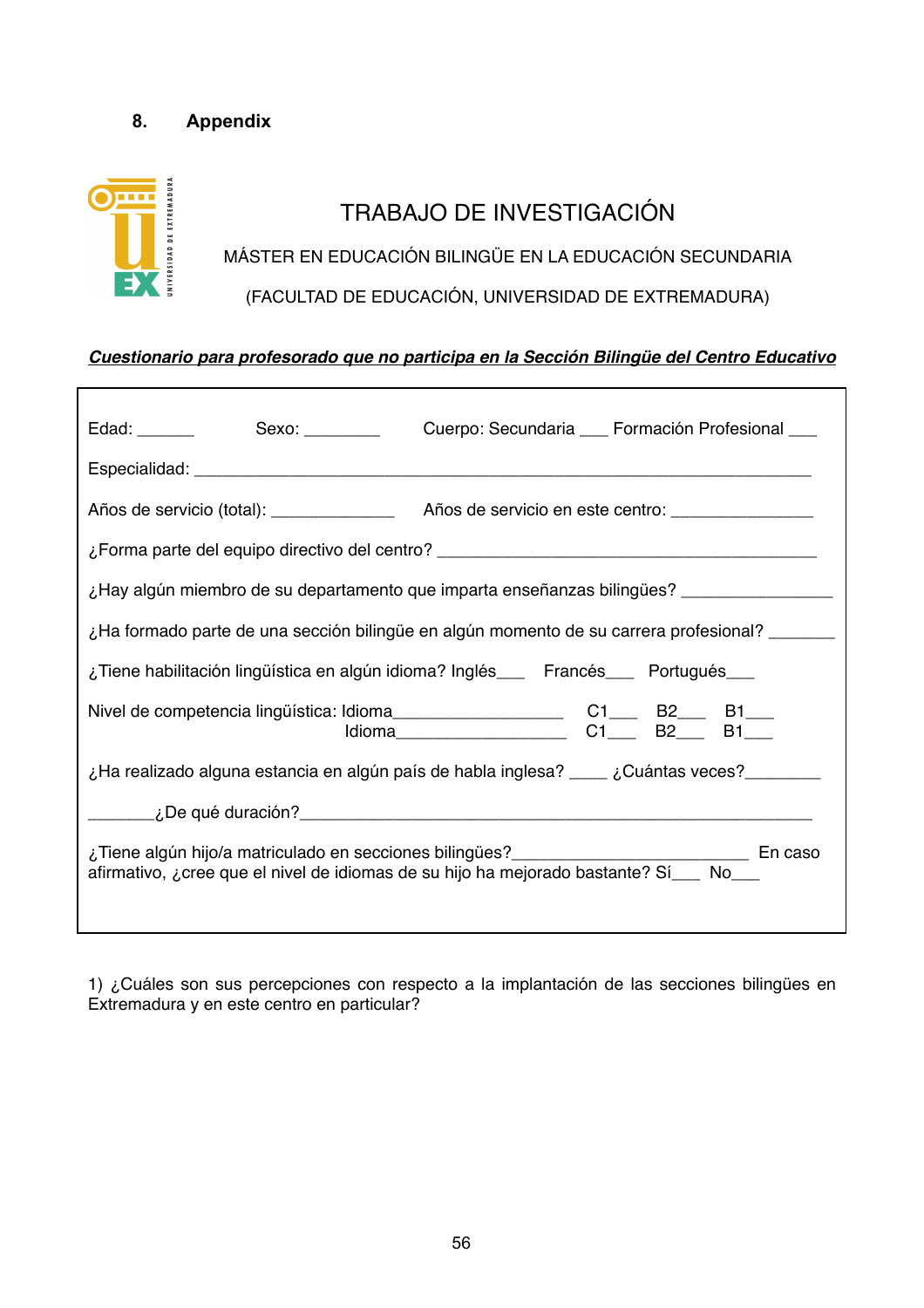2) ¿Considera usted que el profesorado implicado en las secciones bilingües goza de una serie de privilegios o beneficios respecto del resto de profesores? ¿Los considera razonables y/o justos?

- En cuanto a elección de grupos.
- En cuanto a complemento económico.
- En cuanto a horas de reducción semanales.
- En cuanto a reconocimiento profesional (estatus).

-¿Qué otros privilegios o beneficios piensa que tienen?

3) Del mismo modo, ¿cree que participar en una sección bilingüe supone una serie de desventajas para el profesorado implicado? Opine sobre estos temas y otros cuanto estime necesarios:

- En cuanto a formación en idiomas. ¿Cree que el nivel de dominio lingüístico exigido en inglés (B2) resulta suficiente para impartir la docencia a tales materias?

- En cuanto a la planificación de metodologías diferentes para adaptarlas al aula bilingüe.

- En cuanto al tiempo dedicado para buscar, seleccionar y adaptar recursos y materiales.

- En cuanto a la atención a la diversidad en el aula bilingüe.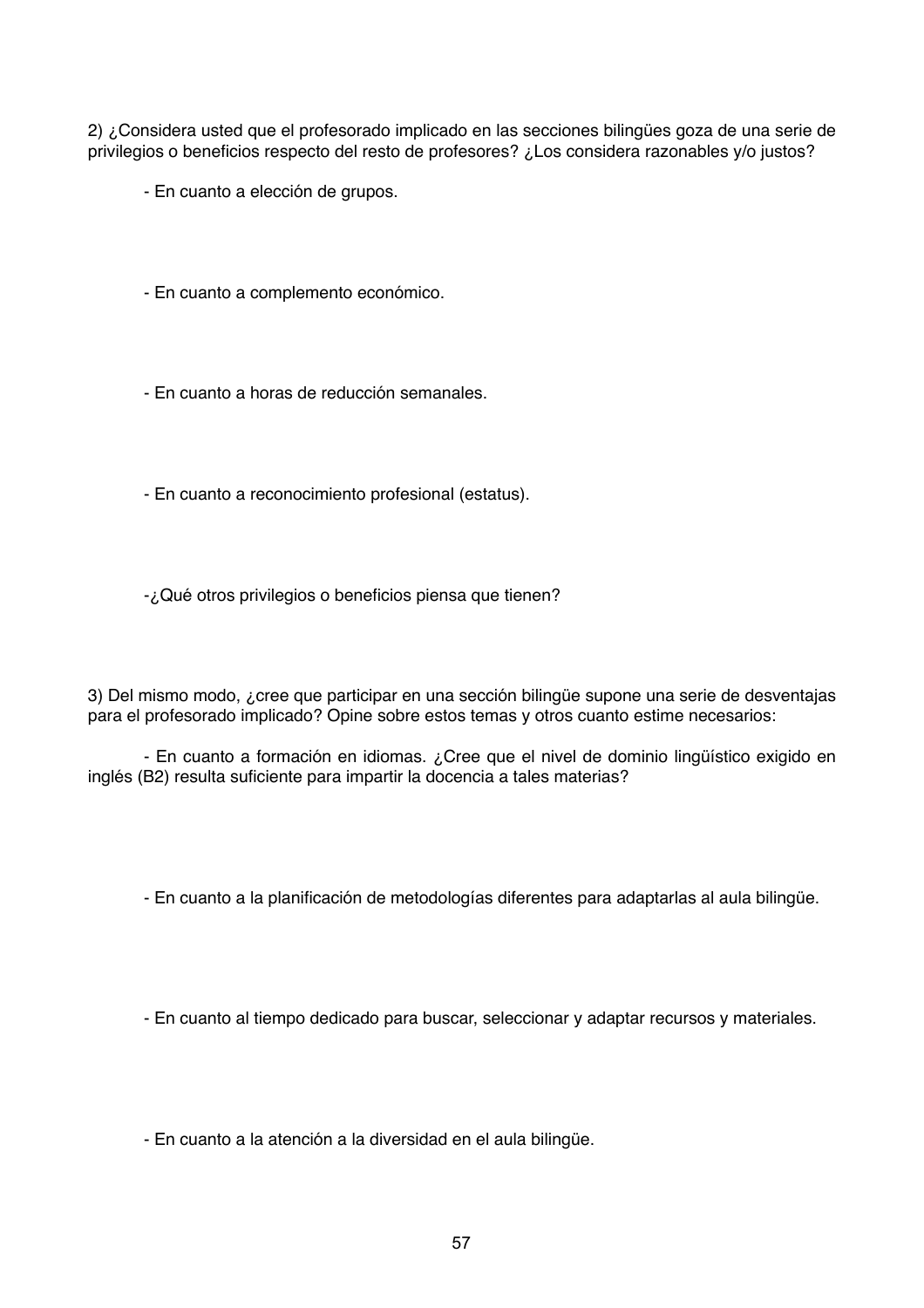4) Si usted tuviera la oportunidad de poder formar parte de la sección bilingüe del centro, ¿lo haría? ¿Por qué? ¿Qué es lo que más le atrae? ¿Y lo que menos?

5) A la hora del funcionamiento de la sección bilingüe, ¿considera que existe la suficiente coordinación entre...

...los componentes de la sección bilingüe del centro (profesor de inglés, auxiliar de conversación y profesorado que imparte las materias no lingüísticas)?

...el profesorado bilingüe y el equipo directivo del centro?

...el profesorado bilingüe y el no bilingüe del centro? ¿Le gustaría ser más partícipe del programa de educación bilingüe desarrollado en el centro? ¿De qué maneras podría conseguirse?

...el profesorado bilingüe y las familias?